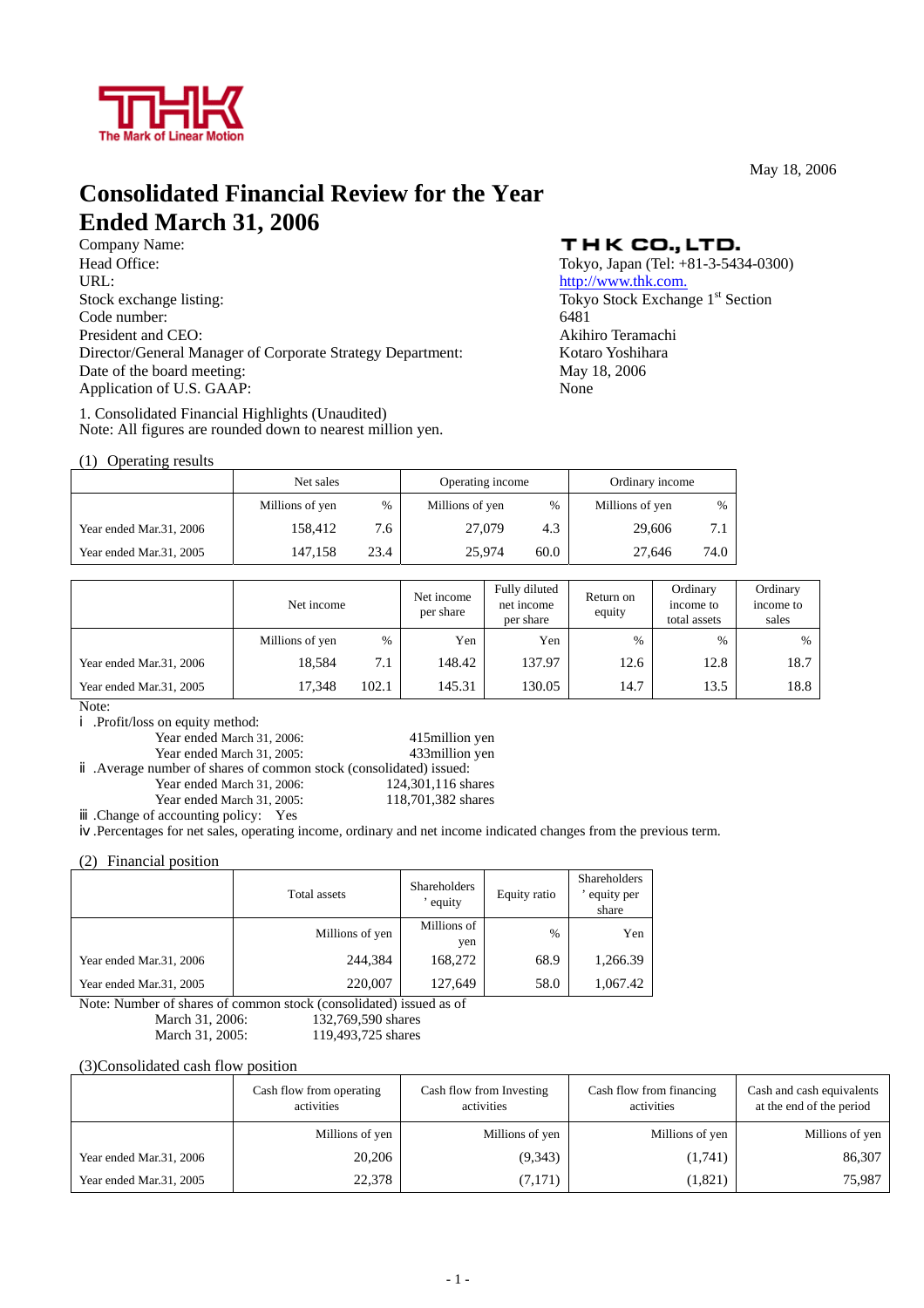

(4)Scope of consolidation and application of equity method Consolidated subsidiaries: 20 companies Unconsolidated subsidiaries using the equity method: 0 company Affiliates using the equity method: 1 company

(5)Changes in scope of consolidation and application of equity method

| Consolidated companies:            | Additions: 2 companies | Deletions: 0 company |
|------------------------------------|------------------------|----------------------|
| Companies using the equity method: | Additions: 0 company   | Deletions: 0 company |

### 2. Corporate estimates for the year ending March 31, 2007(April 1, 06 March 31, 07)

|                                  | Net sales       | Operating income | Ordinary income | Net income      |
|----------------------------------|-----------------|------------------|-----------------|-----------------|
|                                  | Millions of yen | Millions of yen  | Millions of yen | Millions of yen |
| Six months ended<br>Sep.30, 2006 | 87,500          | 17,000           | 17,500          | 10,600          |
| Year ended Mar.31, 2007          | 175.000         | 34,000           | 35,000          | 21,300          |

For reference: Estimate of net income per share for the year ending March 31, 2006: 160.43Yen

(By forecast average number of shares of common stock year of period)

#### \*Forward-Looking Statements:

This release contains forward-looking statements that are based on management's estimates, assumptions and projections at the time of release. Some factors, which include, but are not limited to, the risks and uncertainty associated with the worldwide economy, competitive activity and currency fluctuation, could cause actual results to differ materially from expectations.

#### Note to the Financial Information:

This is summarized and translated financial information that the Company posted to the Tokyo Stock Exchange in accordance with their rules that governs the disclosure of financial information.

The Company maintains an Internet website at www.thk.co.jp. The Company makes available free of charge on the website its financial information in Japanese language. Those information translated in English language will be disclosed as soon as reasonably practicable after disclosing materials in Japanese language.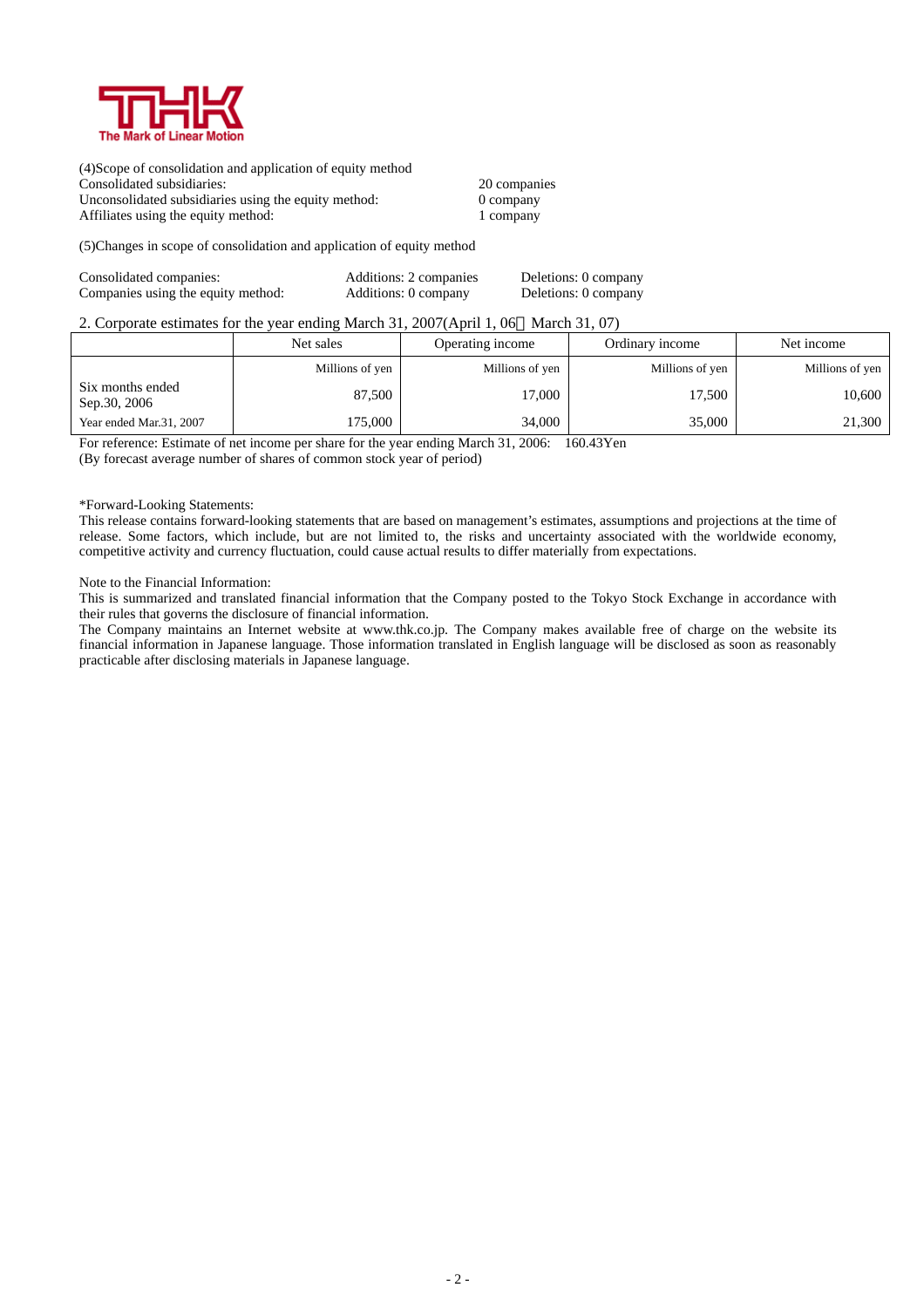### **Status of the Corporate Group**

The company's business group consists of twenty-five subsidiaries and three affiliated companies, which engage in the manufacture and distribution of the subcomponents of equipment and machinery, centering on linear motion systems, ball screws, and spherical joints.

These products are manufactured by the company itself, as well as by DAITO SEIKI CO., LTD., and THK NIIGATA CO., LTD., in Japan, and by THK Manufacturing of America, Inc., THK Neturen America, L.L.C., THK Manufacturing of Europe S.A.S., PGM Ballscrews Ireland Ltd., DALIAN THK CO., LTD., THK MANUFACUTURING OF CHINA (WUXI) CO., LTD., and SAMICK LMS CO., LTD in foreign countries.

The company sells these products through its own distribution channels TALK SYSTEM CO., LTD. in Japan, and using its own sales channels, THK America, Inc., THK GmbH, THK France S.A.S., THK TAIWAN CO., LTD, THK (SHANGHAI) CO., LTD. and SAMICK LMS CO., LTD., in foreign countries.

A diagram of the main THK Group companies is as follows:



\*SAMICK LMS CO., LTD, an affiliated company has changed its name to SAMICK THK CO., LTD., effective on April 20, 2006.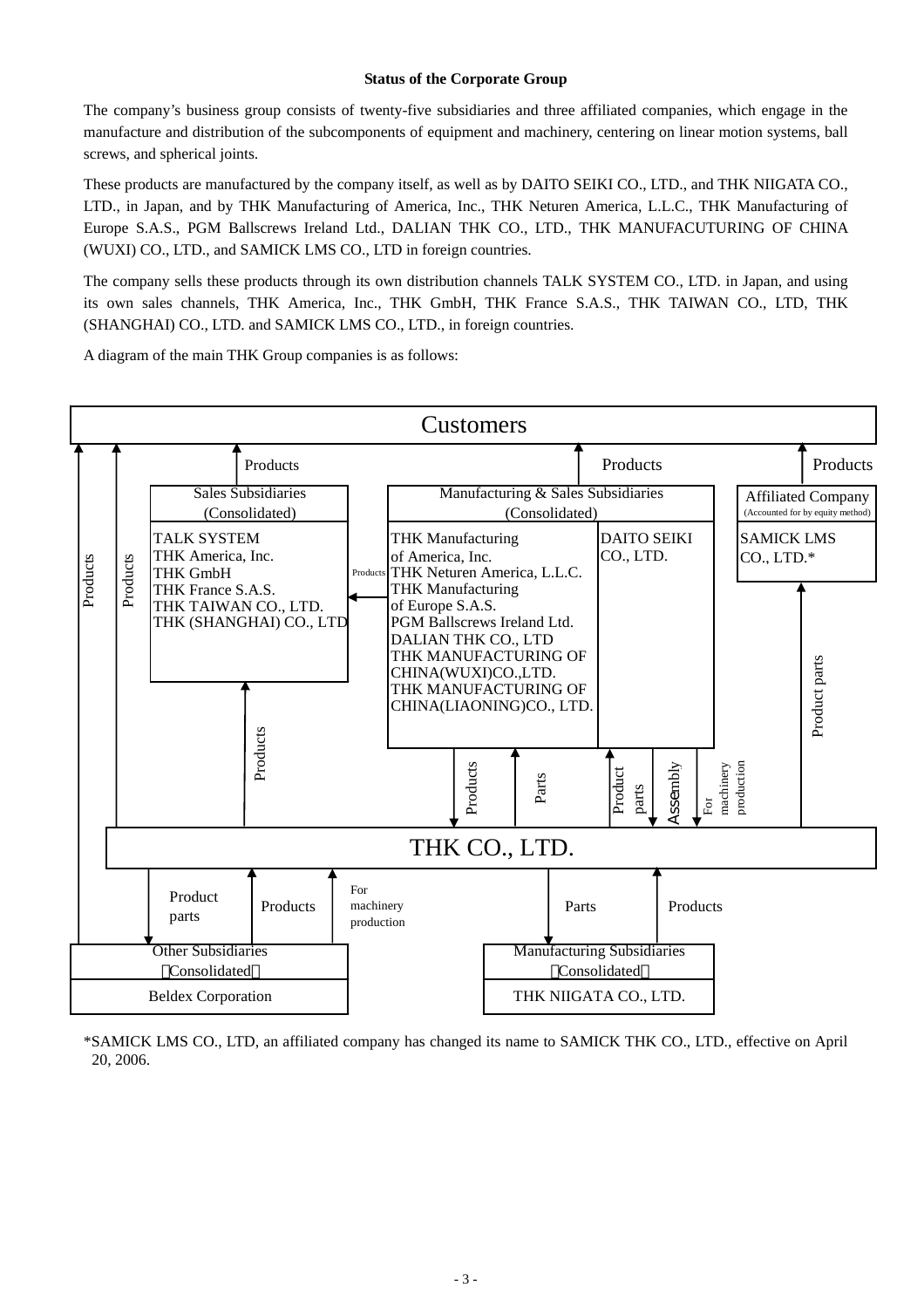# **Management Policy**

### **(1) Basic Management Policies**

The company is creativity- and development-oriented, and is a world-leading maker of linear motion guides. Supported by its research-and-development efforts, its innovative technological contributions to society are its operating base.

The company has consistently worked toward technological innovation (it holds 1,021 domestic and 1,156 overseas patents and patents pending), and will continue its basic character as a creativity- and development-oriented enterprise. Based on its commitment to producing innovative products, and to creating trends that contribute to society, the company plans to expand its business base and to eventually increase its value by aggressively cultivating new markets and areas, helped by its technologies and products.

# **(2) Basic Profit-sharing Policies**

The company's basic profit-sharing policy is to continue to pay stable dividends to its shareholders. It believes that it is also important to appropriate earnings that correspond to actual earnings results, in an attempt to enhance its retained earnings and financial strength.

The company will effectively use its retained earnings to reinvest in production equipment and facilities, and in information systems, responding to the future needs of R&D activities and of the globalization of its industry.

# **(3) Consideration and Policies on Deduction of Investment Units**

The company changed the number of shares constituting one trade unit from 1,000 to 100 in accordance with a resolution adopted at the regular shareholders meeting in June 1991.

The company will continue to make efforts to implement flexible policies when needed, toward expanding its shareholder base and enhancing the market liquidity of its stocks.

# **(4) Targeted Management Indexes**

To maximize shareholders' interest, the company considers return-on-equity on a consolidated basis to be the most important management index; it has set a goal of 10-percent ROE. The company places the greatest emphasis on profitability, to improve ROE on a consolidated basis, and therefore has also targeted a 20-percent operating profit ratio.

### **(5) Medium-term Management Strategy**

The company has proposed the unique linear motion guide as an unrivaled new mechanism owing to its creative idea and exclusive technology. This product has received much recognition and a high share in the Japanese market. There is greater potential overseas demand for linear motion guides, due to their lower rate of use than in Japan.

The company will aggressively cultivate overseas markets by supplying high-quality products, centering on linear motion guides. To this end, it will strengthen its overseas sales system and focus on establishing a global manufacturing structure that can rapidly respond to local demand, based on the concept that production should be conducted as near as possible to the market of final demand. In this way, it plans to increase its overseas sales ratio to 50 percent from the current 29.1 percent over the long term.

The company will make great efforts to expand its business by increasing its presence in global markets, and by cultivating new products, and will aggressively pursue improved profitability and financial strength, by which it will attempt to increase its value.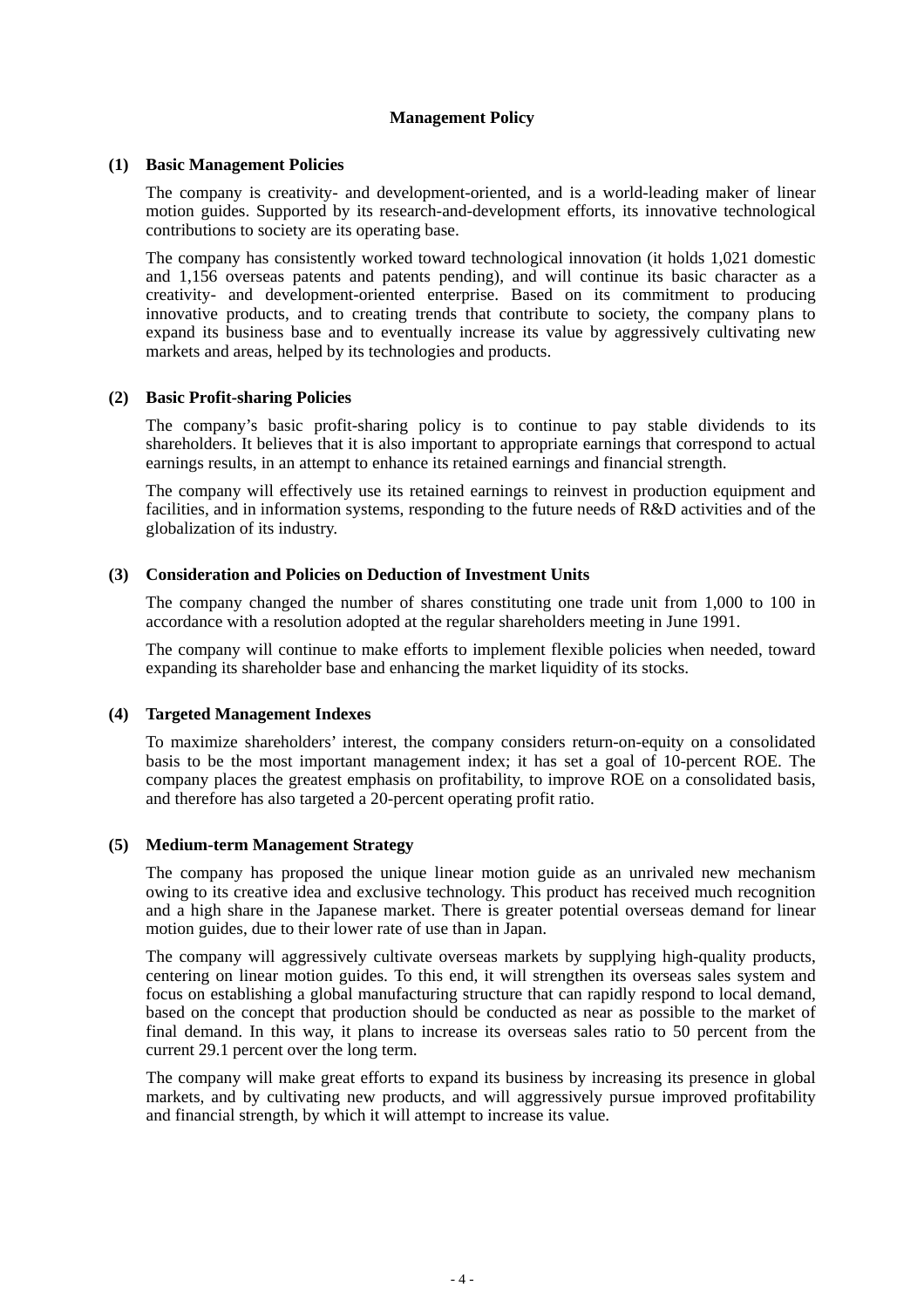### **(6) Issues to Be Acted Upon**

The company produces and distributes subcomponents for equipment and machinery, including linear motion guides, ball screws, and other items. The main users of these products are manufacturers of industrial machinery, such as machine tools and semiconductor manufacturing equipment. The company's earnings results are significantly influenced by trends in its clients' industries private-sector capital investment and production.

To mitigate fluctuations of business results, the company plans to expand its user base by accelerating overseas development and new business areas.

The company's overseas marketing regions are Europe, North America, and Asia. To choose the best production spots, the company will expand its sales by reinforcing its cost-competitiveness, and by marketing its high-level technologies to users by increasing production nearer to their locations.

The company will also work toward gaining new business areas and markets, including electromechanics, housing, and automobile industries.

### **(7) Matters concerning parent companies, etc.**

There are no corresponding matters.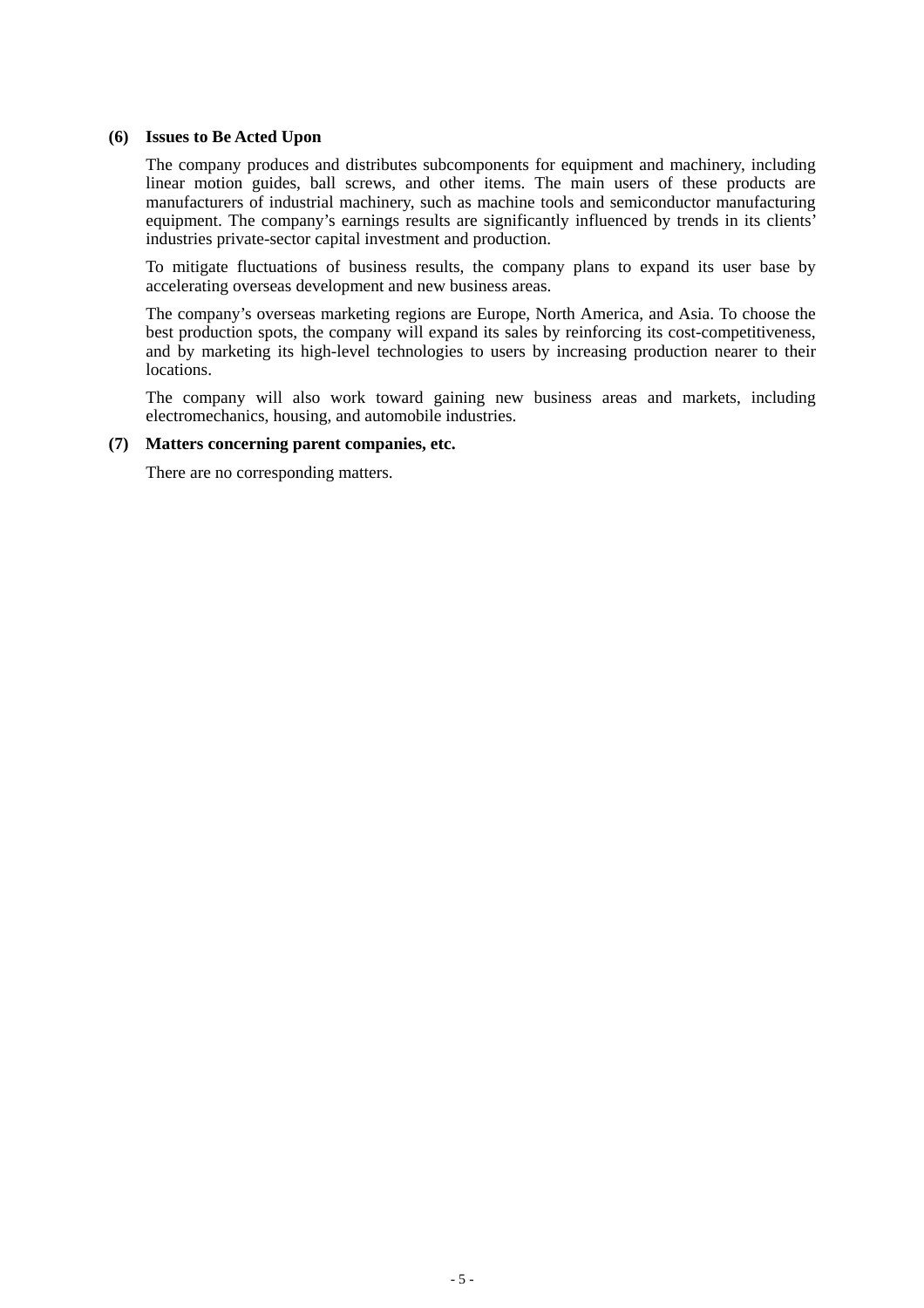# **Business Performance and Financial Standings**

# **1. Business Performance**

# **(1)Summary of Business Performance for the Current Consolidated Fiscal Year**

Japan's economy continued to recover, with increased capital investment resulting from strong corporate earnings in Japan, and with strong private consumption helped by improved employment conditions, although the impact of sharply rising raw-materials prices including oil on corporate performance was a source of concern. The overseas economy remained generally strong. The US economy continues to show stable growth, due mainly to strong private sector demand, while China again marked high growth. As for sales and orders by sectors, sales and orders from makers of machine tool and industrial machinery remained strong, helped by brisk capital investment including those by the auto industry. Capital investment by makers of electronics is gaining momentum, which underscores their clear recovery in rapid demand from information and telecommunications equipment and digital home appliances.

Under these circumstances, the THK Group has made capital investment to expand its manufacturing capacity domestically and abroad, to meet strong demand, and has reorganized its product lineups to try to improve productivity in Japan. The THK Group also worked to enhance its sales capabilities, by aggressively promoting TAP-1 (THK Advantage Program 1) activities domestically and abroad in an effort to increase the skills of its salespeople. The THK Group has also established a Technology Center as a base to enhance its new-product research and development, and has pursued activities to respond to a wide range of users' needs.

Consolidated net sales for the fiscal year that ended March 31, 2006, were ¥158,412 million, up ¥11,254 million (7.6 percent) from the previous fiscal year, topping the record-high sales of a year earlier.

The cost-to-sales ratio improved to 63.4 percent from the 63.6 percent (improved by 0.2 points) of the previous consolidated fiscal year, because of expanded production made capacity utilization more effective, and due to efforts to enhance productivity, although sales costs rose because of a sharp rise in the price of steel products, and due to expanded production capacity investment to expand production capacity. As a result, gross profit increased ¥4,314 million over that of the previous fiscal year, to ¥57,921 million. Sales, general, and administrative expenses rose ¥328 million (11.6 percent) from a year earlier, due to increased packaging and transportation expenses, caused by sales growth, system investment expenses, and previous investment costs for the establishment of a production base in China.

The increase in sales, general, and administrative expenses were absorbed by a gain in net sales, and gross profit arising from the reduced sales-to-cost ratio, and so operating income rose ¥115 million (4.3 percent) from the previous fiscal year, to ¥27,079 million, achieving the same record highs as net sales for the second straight year.

Non-operating income was ¥2,898 million, due to foreign exchange gains arising from the weakness of the yen against the US dollar, amortization of consolidation adjustment amounts, and income on equity-method investment, while non-operating expenses were ¥371 million including interest expenses and fees paid. Ordinary income therefore increased ¥1,959 million (7.1 percent) from the previous fiscal year, to ¥29,606 million. Extraordinary income was ¥2,715 million, mainly due to gains on sales of investment securities, and the extraordinary loss was ¥1,755 million, caused mainly by the posting of an impairment loss on fixed assets after adopting the impairment loss accounting method that was used in the current fiscal year.

As a result, net income increased ¥1,235 million (7.1 percent) from the previous fiscal year, to ¥18,584 million, marking all-time highs for the second straight year.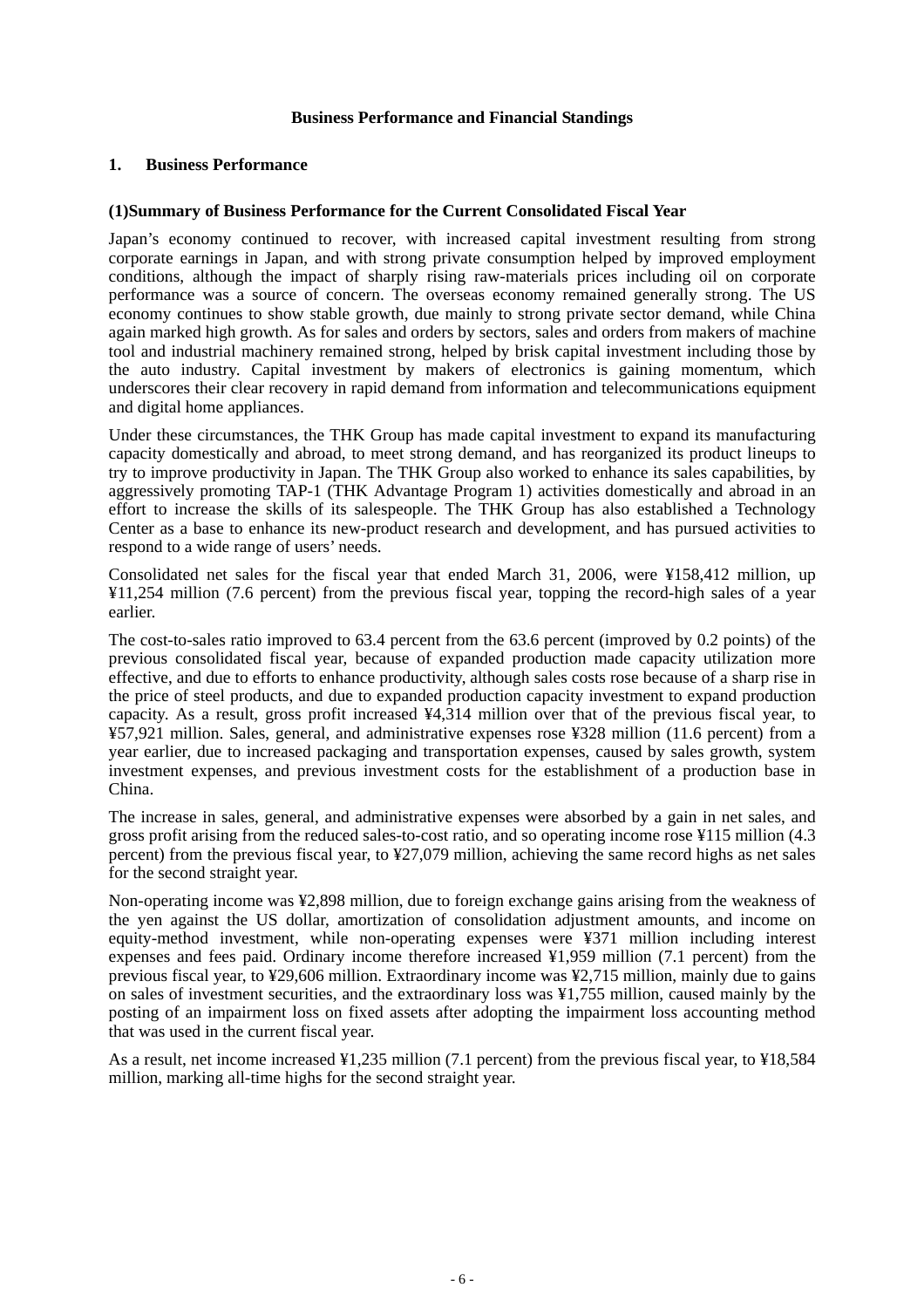# **(2)Segment Information for the Current Consolidated Fiscal Year**

# *Japan:*

Sales to makers of machine tool and industrial machinery have remained firm, based on brisk capital investment such as by the auto industry. Sales to the electronics sector also recovered more strongly, helped by expanded capital investment that was driven by strong demand for information and telecommunications equipment and digital home appliances. Net sales increased ¥6,756 million (5.8 percent) from the previous fiscal year, to ¥122,456 million, and operating income rose ¥1,768 million (7.5 percent) from a year earlier, to ¥25,276 million.

# *North America:*

Sales to makers of machine-tool and transportation equipment increased, with efforts made to develop new customers and expand business with existing clients given the continued economic expansion in North America centering on the private sector demand and sales to makers of general machinery continued strongly as well. As a result, net sales increased  $\frac{1}{4}1,190$  million (9.3 percent) from the previous fiscal year, to ¥14,008 million, and operating income rose ¥176 million (15.6 percent) from a year earlier, to ¥1,304 million.

# *Europe:*

The THK Group has strengthened its unified efforts of sales and production to expand business amid the moderately recovering economy in Europe and succeeded in increasing sales mainly to makers of industrial machinery and also to manufacturers of machine tool and the electronics-related sector. Net sales increased ¥939 million (6.1 percent) from the previous fiscal year, to ¥16,309 million, but an operating loss of ¥55 million was stated for the current fiscal year due to revision of tariff rates imposed to our products and back taxes.

# *Asia and Other Regions:*

Asian economy continued to expand. China continues high economic growth and is expanding capital investment, and the IT and digital sectors in South Korea remained strong. The THK Group is working hard to improve its production base, and on establishing a sales structure to respond to rising demand. Net sales rose ¥2,368 million (72.5 percent) from the previous fiscal year, to ¥5,637 million, and operating income rose ¥329 million (219.1 percent) from a year earlier, to ¥480 million, as subsidiaries in China have been consolidated subsidiaries since this fiscal year.

# **(3)Profit-sharing for the Year Ended March 31, 2006**

In a bid to be positive about returning the THK Group's profits to shareholders, the company decided to pay a fiscal year-end dividend of ¥15 per share, which makes a total of ¥25 paid per share (including ¥10 per share for the interim period) for the whole consolidated fiscal year, an increase of ¥7 per share from the previous year  $(47.5)$  for the interim dividend and  $(410.5)$  for the year-end dividend).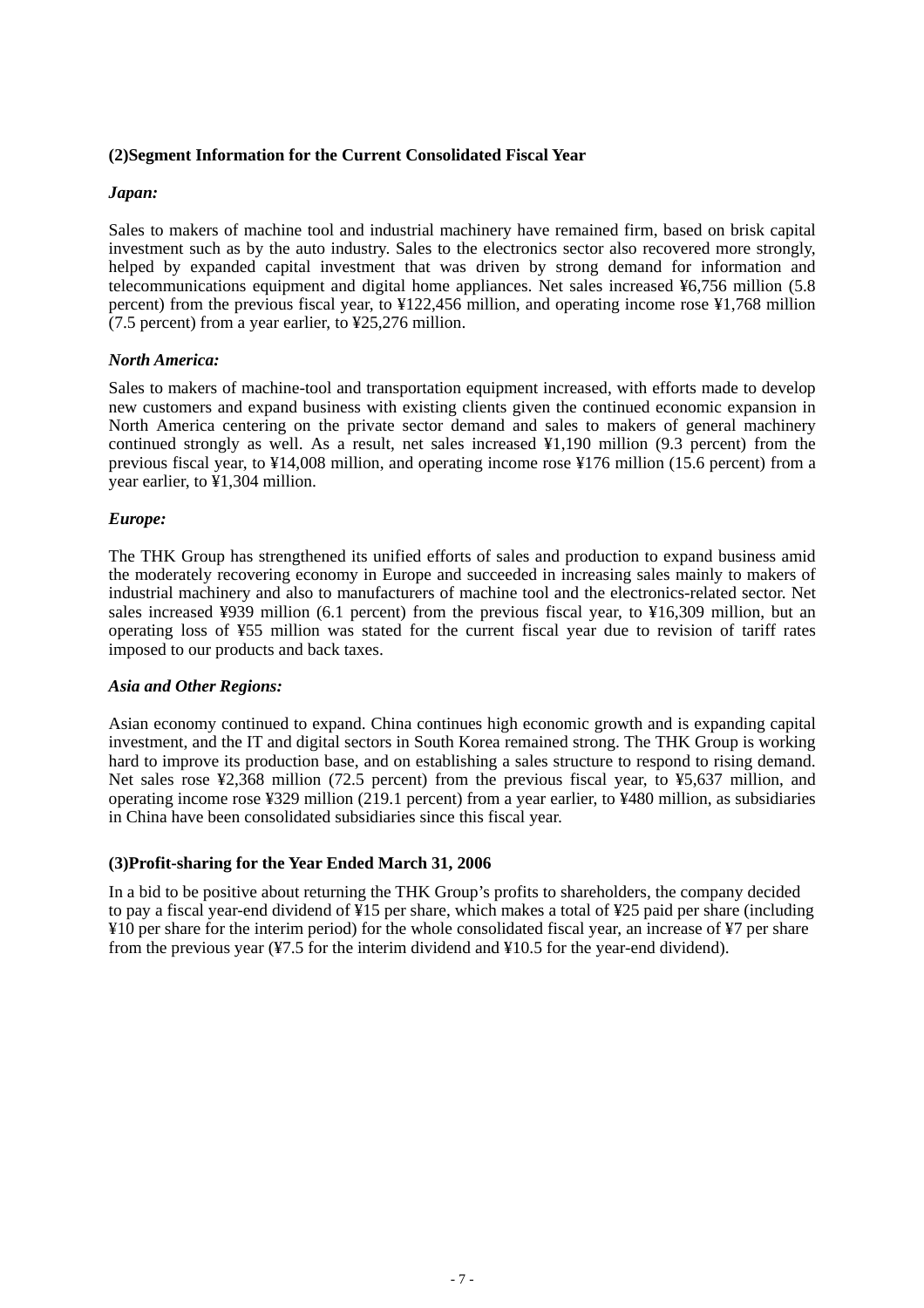# **2.Financial Standings**

# **(1)Analysis of Balance Sheets**

Total assets as of the current consolidated fiscal year-end increased ¥24,376 million over the previous consolidated fiscal year-end, to ¥244,384 million, mainly because cash on hand and in banks rose due to an increase in free cash flows helped by an income increase and accounts receivable gained due to a sales increase.

Liabilities declined ¥16,808 million from the previous fiscal year, to ¥74,593 million, mainly because bonds with warrants were converted to stocks through the exercise of warrants although accounts payable rose due to increases in a purchase caused by a sales increase.

Shareholders' equity increased ¥40,622 million from a year earlier, to ¥168,272 million, since the earned surplus rose because of increased net income and capital and capital surplus gained from the issuance of new stocks by the exercise of warrants.

# **(2)Analysis of Statements of Cash Flows**

# *Cash Flows from Operating Activities:*

Net cash provided by operating activities decreased ¥2,172 million, to ¥20,206 million (net cash gained by operating activities for the previous fiscal year was ¥22,378 million), mainly because the amount of corporate tax payments increased to ¥2,320 million as income before taxes rose from ¥3,720 million to ¥30,565 million, and accounts receivable increased due to a sales increase.

# *Cash Flows from Investing Activities:*

Net cash used in investment activities was ¥9,343 million, up ¥2,171 million over the previous fiscal year (net cash used in investment activities for the previous fiscal year was ¥7,171 million), because expenditures to acquire fixed assets (spent for the construction of a new Gifu Plant building and the establishment of THK Manufacturing of China (Liaoning) Co., Ltd.) rose ¥5,556 million from the previous fiscal year, to ¥12,520 million, although gains on sales of investment securities amounted to ¥3,849 million.

### *Cash Flows from Financing Activities:*

Net cash used in financing activities was ¥1,741 million, down ¥80 million from the previous fiscal year (net cash used in investment activities for the previous fiscal year was ¥1,821 million), because gains on sales of treasury stocks held by subsidiaries were recognized even though the amount of dividends paid increased.

As a result, the outstanding balance of cash and cash equivalents increased over that of the previous fiscal year by ¥10,319 million during the current fiscal year, to ¥86,307 million.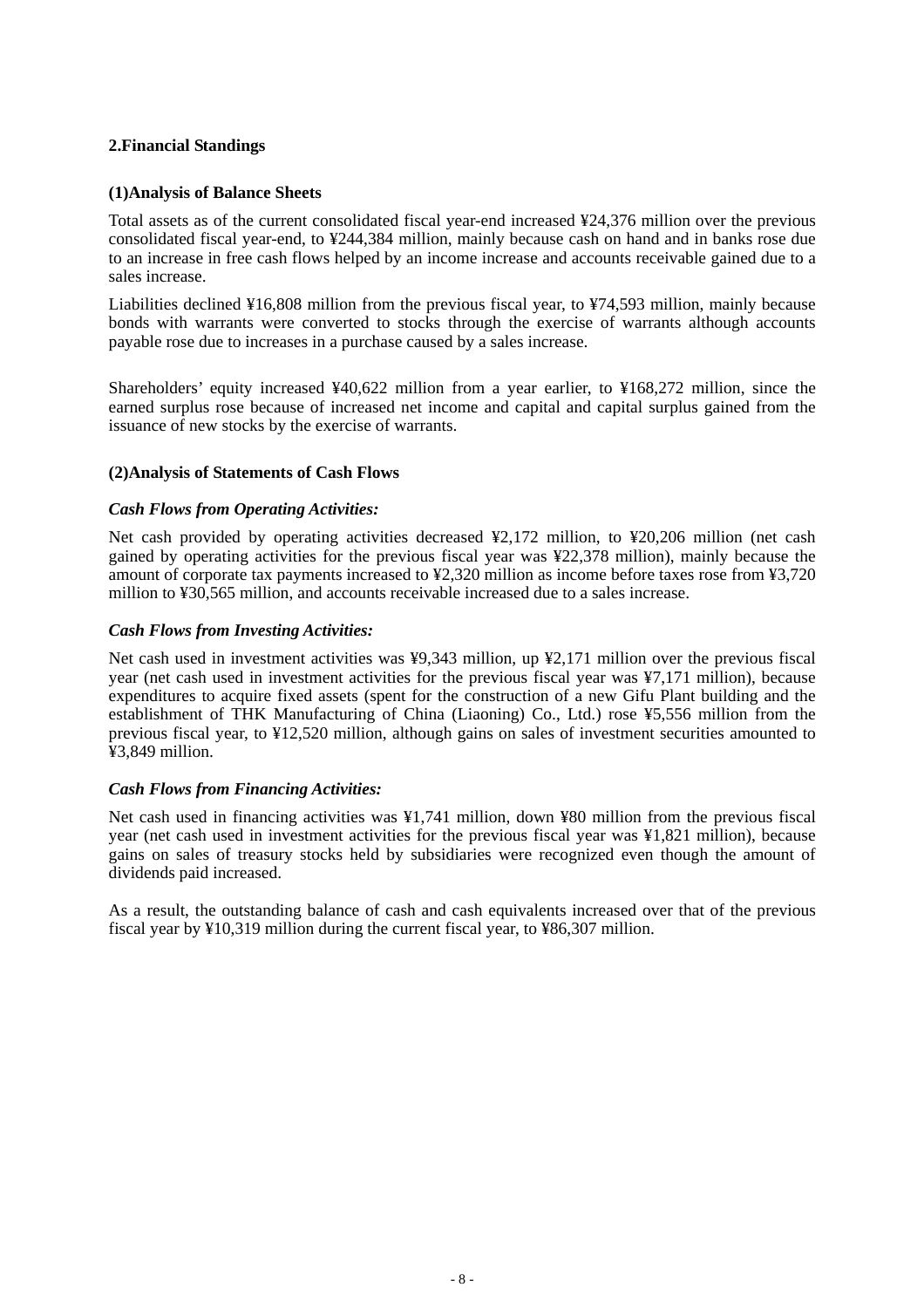# **(3)Analysis of Cash Flow Indices**

|                                      | <b>FY2003</b> | <b>FY2004</b> | <b>FY2005</b> | <b>FY2006</b> |
|--------------------------------------|---------------|---------------|---------------|---------------|
| Equity ratio                         | 53.0%         | 57.1%         | 58.0%         | 68.9%         |
| Equity ratio on mark-to-market basis | 70.2%         | 127.1%        | 117.6%        | 205.4%        |
| Debt redemption years                | 3.9 years     | 2.4 years     | 1.9 years     | $0.8$ years   |
| Interest coverage ratio              | x18.0         | x31.9         | x124.8        | x120.0        |

*Equity Ratio:* Shareholders equity as of fiscal year-end / Total assets as of fiscal year-end.

*Equity Ratio on a Mark-to-market Basis:* Market capitalization of stocks as of fiscal year-end / Total assets as of fiscal year-end.

*Debt Redemption Years:* Interest-bearing debts as of fiscal year-end / Net cash flows provided by operating activities.

*Interest Coverage Ratio:* Net cash flows provided by operating activities / Interest payable.

•The above are all calculated using consolidated financial data.

•Market capitalization of stocks is calculated by multiplying the total number of stocks issued by a closing stock price as of fiscal year-end.

•Corporate bonds with non-interest-bearing warrants and bills discounted are included in interest-bearing debts.

# **3.Earnings Projections**

# **(1)General Earnings Projections for the Fiscal Year Ending March 31, 2007**

Concerns linger in the economic environment surrounding the THK Group, that raw-materials prices may continue to rise sharply, which will badly affect corporate business performance, and there is a bit of concern that the growth of the economy in the US and the economy in China may slow down. The Japanese economy is expected to remain firm, helped by expanded capital investment that is behind the boosting of corporate earnings, but conditions not allowing for optimism will likely continue because of many uncertain factors, such as the interest-rate trend or foreign exchange rate fluctuations.

Under these circumstances, the THK Group will build a stronger operating base by capitalizing on its tetra-lateral production and distribution systems covering Japan, North America, Europe, and Asia-Pacific, focusing on the achievement of three goals: formulation and promotion of global strategies; continued expansion in newly developing markets; and creation of systems sensitive to demand fluctuations.

More concretely than before, the THK Group will promote the construction of a system to manufacture in the most appropriate sites on a global base, and reinforce a system to support operations of overseas subsidiaries to achieve further expanded improvement in productivity. The THK Group will aim to increase businesses in the existing markets as well as to cultivate a new use application and new users by aggressively promoting TAP-1 (THK Advantage Program 1) activities to increase the skill of its salespeople at home and abroad.

The THK Group projects to post ¥175,000 million in net sales (up 10.5 percent year-on-year), ¥34,000 million in operating income (up 25.6 percent year-on-year), ¥35,000 million in ordinary income (up 18.2 percent year-on-year) and ¥21,300 million in net income (up 14.6 percent year-on-year) for the fiscal year ending March 31, 2007.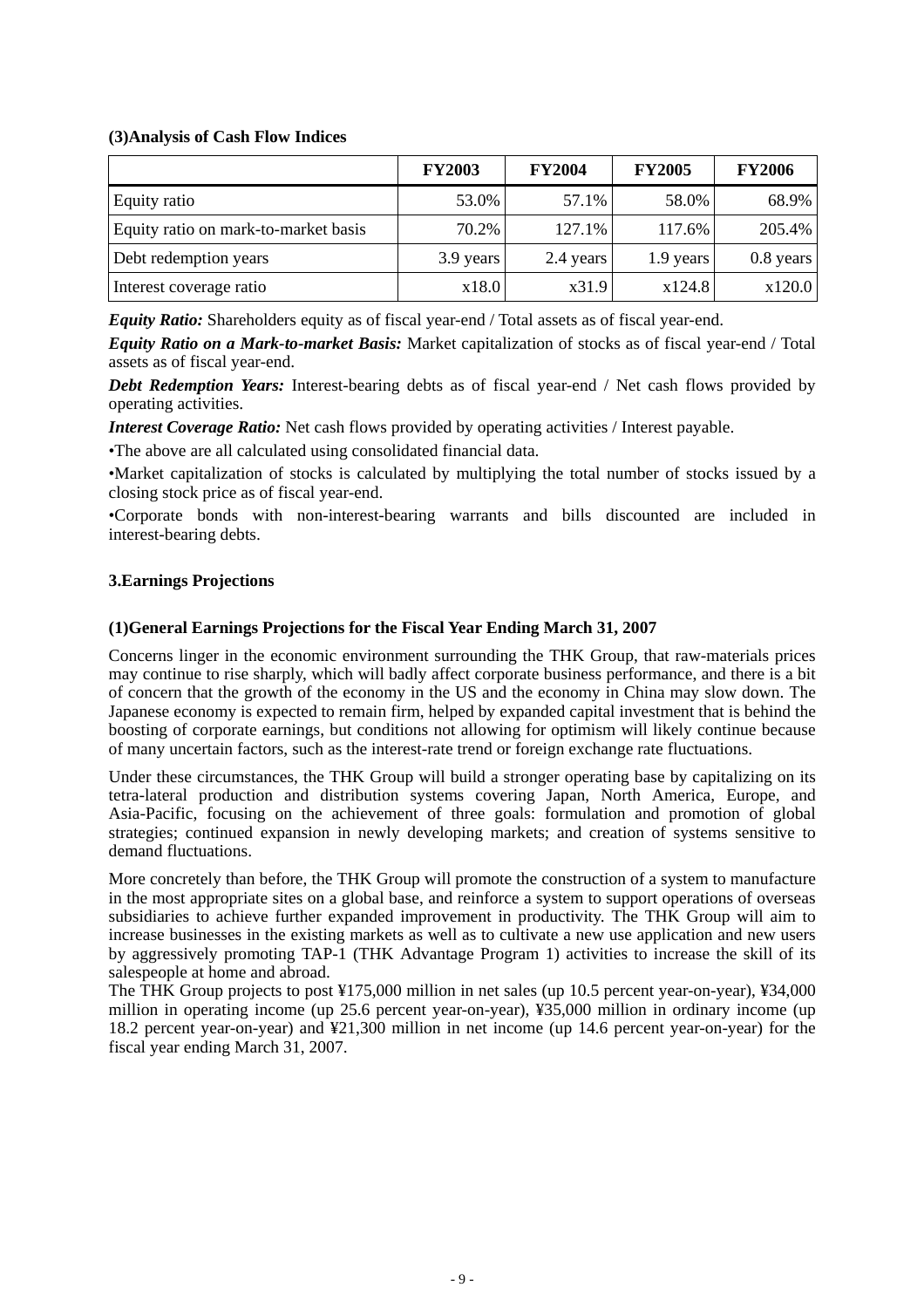|                  |         | <b>Consolidated</b> |                     | Non-consolidated |       |                     |  |
|------------------|---------|---------------------|---------------------|------------------|-------|---------------------|--|
|                  | Amount  | $\%$                | Change from<br>2004 | Amount           | %     | Change from<br>2005 |  |
| Net sales        | 175,000 | 100.0               | 10.5%               | 144,000          | 100.0 | 10.1%               |  |
| Operating income | 34,000  | 19.4                | 25.6%               | 28,600           | 19.9  | 19.9%               |  |
| Ordinary income  | 35,000  | 20.0                | 18.2%               | 28,300           | 19.7  | 10.7%               |  |
| Net income       | 21,300  | 12.2                | 14.6%               | 16,800           | 11.7  | 3.3%                |  |

**Consolidated earnings projections for fiscal year ending Mar. 31, 2007** *¥ million*

Note: The annual average foreign exchange rate of ¥110 per US\$1 and ¥140 per **€** is used to calculate earnings projections for the fiscal year ending March 31, 2007.

# **(2)Dividends Projection for the Full Fiscal Year Ending March 31, 2007**

The company plans to pay ¥26 per share, the same amount as for the current fiscal year, as dividends for the full fiscal year ending March 31, 2007 (interim dividends of ¥13).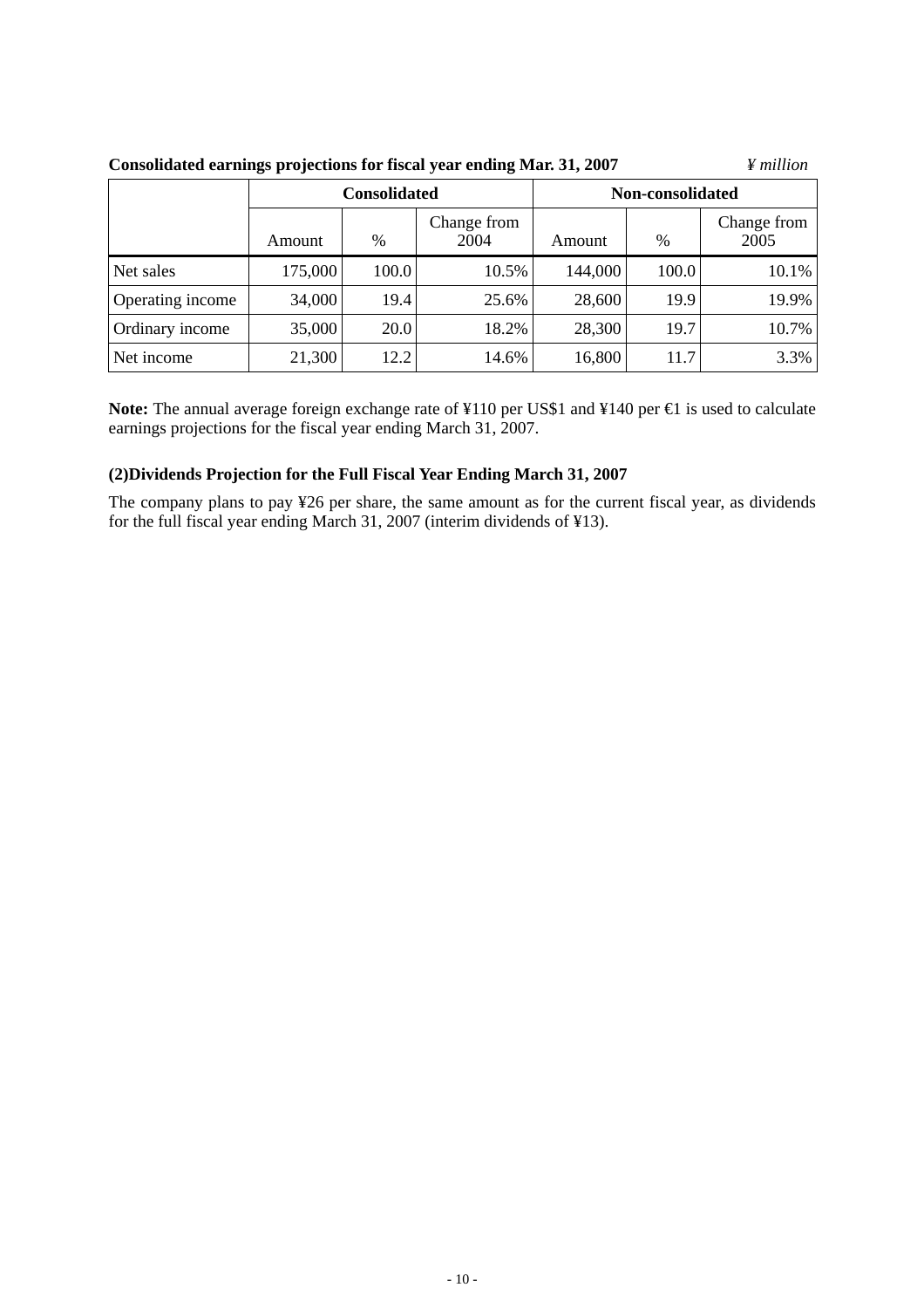### **(3)Business Risks**

The following are risks and uncertainties that may affect the business performance and financial conditions of this corporate group.

### ⅰ**.Dependency on the LM System**

Our main business is the manufacture and sale of the LM System, centered on the LM Guide (liner motion guide). We rely on sales of the LM System for a majority of our total sales, which is expected to continue for the foreseeable future. If our products lose their position as primary machinery parts, however, due to unexpected technological innovations, the business performance and financial conditions of this corporate group may be adversely affected.

### ⅱ**.Impact from changes in the manufacturing trends of certain industries.**

This corporate group manufactures and sells such vital machinery components as the LM Guide and ball screws, used primarily by such industrial machine makers as general machinery and semiconductor manufacturing equipment. We are making efforts to increase such users by expanding overseas and into new fields, nonetheless we are affected by trends in the general machinery and semiconductor manufacturing equipment industries that support our performance base.

The future performance and financial conditions of this corporate group may be adversely affected by a decrease in the manufacturing level of particular industries, but we believe that such trends will not in same direction on a global basis, and will be dependent on the economic conditions of individual counties.

### ⅲ**.Expansion of our overseas business**

Our group maintains sales and manufacturing facilities in the North America, Europe, Asia, and elsewhere, and so the performance and financial conditions of this corporate group may be adversely affected by economic downturns in the countries where we operate, and by subsequent decreases in demand for our products, or by unexpected regulatory changes in those countries.

### ⅳ**.Fluctuations of Foreign Exchange Rates**

This corporate group conducts some business in foreign currencies, and is trying to hedge exchange risks through forward exchange contracts and other means, but performance and financial conditions may be adversely affected by large, unexpected fluctuations of exchange rates.

### ⅴ**.Reliance on specific suppliers**

The THK Group procures some raw materials and components from outside suppliers, the types of which can be confined depending upon their properties. Therefore, shortfalls in their production capacity, or accidents, could cause shortages of raw materials and components, which might adversely affect the THK Group's production activities.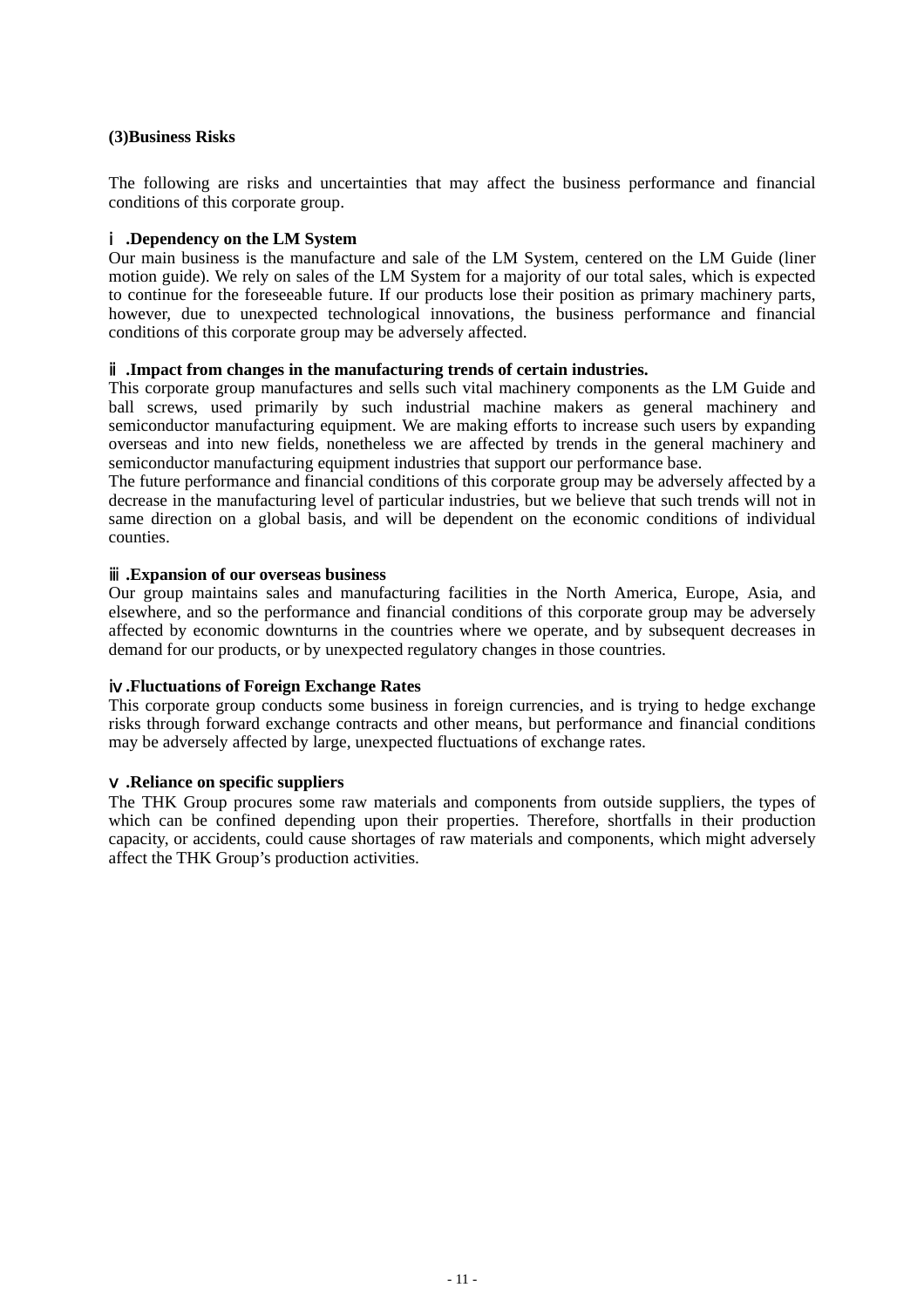# *Consolidated Balance Sheets*

| <b>Account Items</b>                 |                     | As of March 31, 2005 |         |       | As of March 31, 2006 |         |               |
|--------------------------------------|---------------------|----------------------|---------|-------|----------------------|---------|---------------|
|                                      | <b>Notes</b><br>No. |                      | Amount  | $\%$  |                      | Amount  | $\frac{0}{0}$ |
| <b>Assets</b>                        |                     |                      |         |       |                      |         |               |
| Current assets :                     |                     |                      |         |       |                      |         |               |
| Cash on hand and in banks            |                     |                      | 75,842  |       |                      | 87,911  |               |
| Notes and accounts receivable-trade  |                     |                      | 49,604  |       |                      | 58,482  |               |
| Short-term investments in securities |                     |                      | 144     |       |                      | 340     |               |
| Inventories                          |                     |                      | 24,208  |       |                      | 24,949  |               |
| Deferred tax assets                  |                     |                      | 3.040   |       |                      | 3,303   |               |
| Short-term loans                     |                     |                      | 102     |       |                      | 113     |               |
| Other                                |                     |                      | 1,495   |       |                      | 1,412   |               |
| Less: Allowance for doubtful debts   |                     |                      | (253)   |       |                      | (233)   |               |
| Total current assets                 |                     |                      | 154,185 | 70.1  |                      | 176,280 | 72.1          |
| Fixed assets :                       |                     |                      |         |       |                      |         |               |
| Tangible fixed assets                |                     |                      |         |       |                      |         |               |
| Buildings and structures             | $*3$                | 35,547               |         |       | 35,347               |         |               |
| Accumulated depreciation             |                     | 16,748               | 18,799  |       | 16,909               | 18,437  |               |
| Machinery, equipment and vehicles    | $*3$                | 68,581               |         |       | 74,797               |         |               |
| Accumulated depreciation             |                     | 50,360               | 18,220  |       | 53,086               | 21,710  |               |
| Land                                 | $*3$                |                      | 11,446  |       |                      | 9,887   |               |
| Construction in progress             |                     |                      | 3,299   |       |                      | 4,598   |               |
| Other                                |                     | 9,307                |         |       | 9,057                |         |               |
| Accumulated depreciation             |                     | 7,578                | 1,728   |       | 7,289                | 1,768   |               |
| Total tangible fixed assets          |                     |                      | 53,494  | 24.3  |                      | 56,402  | 23.1          |
| Intangible fixed assets              |                     |                      | 1,239   | 0.6   |                      | 852     | $0.4^{\circ}$ |
| Investments and other                |                     |                      |         |       |                      |         |               |
| Long-term investments in securities  | $*1$                |                      | 6.668   |       |                      | 5,589   |               |
| Deferred tax assets                  |                     |                      | 1,095   |       |                      | 1,223   |               |
| Other                                |                     |                      | 3,748   |       |                      | 4,433   |               |
| Less: Allowance for doubtful debts   |                     |                      | (424)   |       |                      | (396)   |               |
| Total investments and others         |                     |                      | 11,088  | 5.0   |                      | 10,849  | 4.4           |
| Total fixed assets                   |                     |                      | 65,822  | 29.9  |                      | 68,104  | 27.9          |
| Total assets                         |                     |                      | 220,007 | 100.0 |                      | 244,384 | 100.0         |
|                                      |                     |                      |         |       |                      |         |               |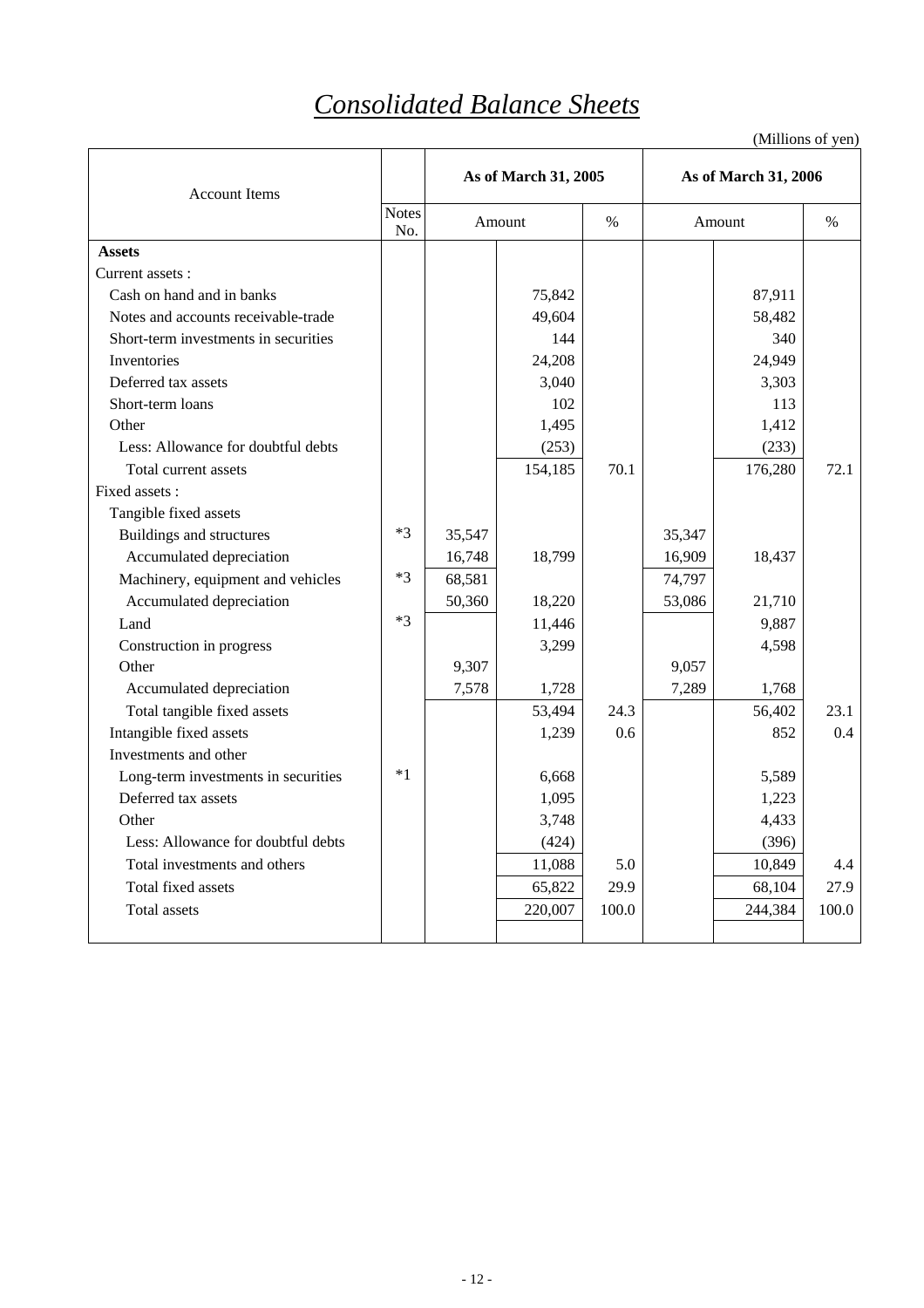| <b>Account Items</b>                                               |                     | As of March 31, 2005 |               | As of March 31, 2006 |               |  |  |
|--------------------------------------------------------------------|---------------------|----------------------|---------------|----------------------|---------------|--|--|
|                                                                    | <b>Notes</b><br>No. | Amount               | $\frac{0}{0}$ | Amount               | $\frac{0}{0}$ |  |  |
| <b>Liabilities</b>                                                 |                     |                      |               |                      |               |  |  |
| Current liabilities :                                              |                     |                      |               |                      |               |  |  |
| Notes and accounts payable - trade                                 |                     | 25,391               |               | 30,323               |               |  |  |
| Current portion of long-term debt                                  | $*3$                | 186                  |               | 72                   |               |  |  |
| Bonds due within one year                                          |                     |                      |               | 10,000               |               |  |  |
| Corporate income taxes payable and other                           |                     | 6,685                |               | 7,201                |               |  |  |
| Accrued for bonuses                                                |                     | 2,094                |               | 2,096                |               |  |  |
| Other                                                              |                     | 11,999               |               | 11,964               |               |  |  |
| Total current liabilities                                          |                     | 46,356               | 21.1          | 61,657               | 25.2          |  |  |
| Long-term liabilities :                                            |                     |                      |               |                      |               |  |  |
| <b>Bonds</b>                                                       |                     | 15,000               |               | 5,000                |               |  |  |
| Bonds with stock acquisition rights                                |                     | 23,000               |               | 1,745                |               |  |  |
| Long-term debt                                                     | $*3$                | 350                  |               | 104                  |               |  |  |
| Allowance for retirement and severance<br>benefits                 |                     | 2,106                |               | 2,316                |               |  |  |
| Consolidation adjusting account                                    |                     | 2,916                |               | 2,268                |               |  |  |
| Other                                                              |                     | 1,671                |               | 1,501                |               |  |  |
| Total long-term liabilities                                        |                     | 45,045               | 20.5          | 12,935               | 5.3           |  |  |
| <b>Total liabilities</b>                                           |                     | 91,402               | 41.6          | 74,593               | 30.5          |  |  |
| <b>Minority interests</b>                                          |                     |                      |               |                      |               |  |  |
| Minority interests                                                 |                     | 955                  | 0.4           | 1,518                | 0.6           |  |  |
| <b>Shareholders' equity</b>                                        |                     |                      |               |                      |               |  |  |
| Common stock                                                       | $*6$                | 23,106               | 10.5          | 33,733               | 13.8          |  |  |
| Capital surplus                                                    |                     | 32,651               | 14.8          | 43,470               | 17.8          |  |  |
| Earned surplus                                                     |                     | 71,130               | 32.3          | 87,090               | 35.6          |  |  |
| Valuation adjustment for marketable<br>securities                  | $*4$                | 1,041                | 0.5           | 1,357                | 0.6           |  |  |
| Foreign currency translation adjustments                           |                     | 327                  | 0.2           | 2,668                | 1.1           |  |  |
| Treasury stock                                                     | $*7$                | (607)                | (0.3)         | (48)                 | (0.0)         |  |  |
| Total shareholders' equity                                         |                     | 127,649              | 58.0          | 168,272              | 68.9          |  |  |
| Total liabilities, minority interests, and<br>shareholders' equity |                     | 220,007              | 100.0         | 244,384              | 100.0         |  |  |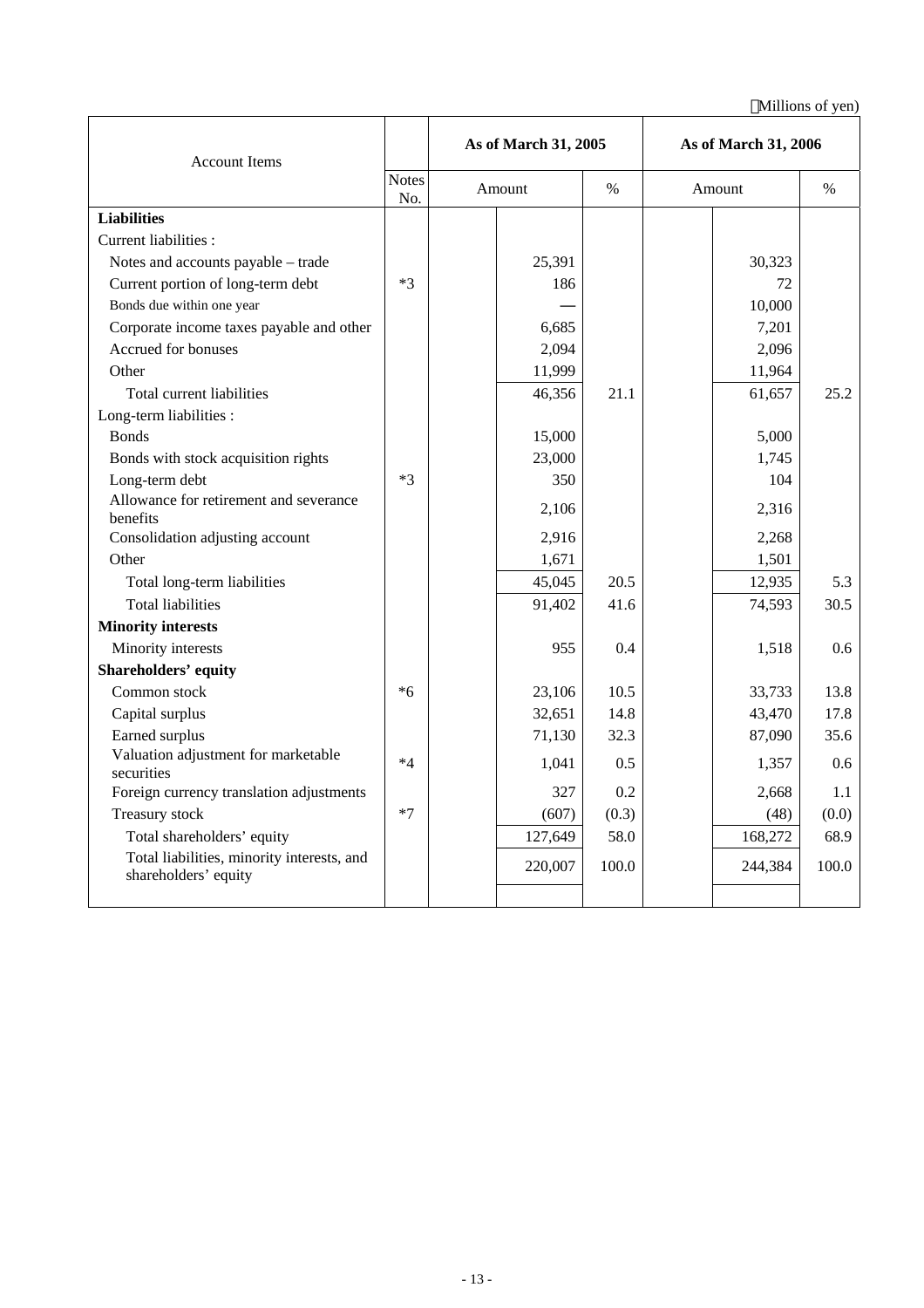# *Consolidated Statements of Income*

| Account Items                                                       |                     | Year ended March 31, 2005 |         |       |        | Year ended March 31, 2006 |       |
|---------------------------------------------------------------------|---------------------|---------------------------|---------|-------|--------|---------------------------|-------|
|                                                                     | <b>Notes</b><br>No. | Amount                    |         |       | Amount |                           |       |
| Net sales                                                           |                     |                           | 147,158 | 100.0 |        | 158,412                   | 100.0 |
| Cost of sales                                                       |                     |                           | 93,551  | 63.6  |        | 100,490                   | 63.4  |
| Gross profit                                                        |                     |                           | 53,606  | 36.4  |        | 57,921                    | 36.6  |
| Sales, general and administrative<br>expenses                       | $*1$                |                           |         |       |        |                           |       |
| Packaging and transportation                                        |                     | 2,447                     |         |       | 2,853  |                           |       |
| Advertising and promotions                                          |                     | 785                       |         |       | 814    |                           |       |
| Provision for doubtful accounts                                     |                     |                           |         |       | 13     |                           |       |
| Salaries and allowances                                             |                     | 9,278                     |         |       | 9,683  |                           |       |
| Provision for employee bonuses                                      |                     | 731                       |         |       | 816    |                           |       |
| Retirement expenses                                                 |                     | 172                       |         |       | 235    |                           |       |
| Provision for directors' bonuses                                    |                     | 29                        |         |       |        |                           |       |
| Rental expenses                                                     |                     | 1,803                     |         |       | 2,121  |                           |       |
| Depreciation and amortization                                       |                     | 740                       |         |       | 914    |                           |       |
| Research and development                                            |                     | 2,685                     |         |       | 2,683  |                           |       |
| Others                                                              |                     | 8,959                     | 27,632  | 18.7  | 10,705 | 30,841                    | 19.5  |
| Operating income                                                    |                     |                           | 25,974  | 17.7  |        | 27,079                    | 17.1  |
| Non-operating income                                                |                     |                           |         |       |        |                           |       |
| Interest income                                                     |                     | 228                       |         |       | 263    |                           |       |
| Dividend income                                                     |                     | 52                        |         |       | 44     |                           |       |
| Foreign exchange gain                                               |                     | 362                       |         |       | 817    |                           |       |
| Amortization of consolidation adjusting<br>account                  |                     | 324                       |         |       | 648    |                           |       |
| Equity in earnings of unconsolidated<br>subsidiaries and affiliates |                     | 433                       |         |       | 415    |                           |       |
| Rental income                                                       |                     | 168                       |         |       | 195    |                           |       |
| Others                                                              |                     | 484                       | 2,054   | 1.4   | 512    | 2,898                     | 1.8   |
| Non-operating expenses                                              |                     |                           |         |       |        |                           |       |
| Interest expenses                                                   |                     | 162                       |         |       | 168    |                           |       |
| Payment charge                                                      |                     | 88                        |         |       | 84     |                           |       |
| Others                                                              |                     | 131                       | 381     | 0.3   | 118    | 371                       | 0.2   |
| Ordinary income                                                     |                     |                           | 27,646  | 18.8  |        | 29,606                    | 18.7  |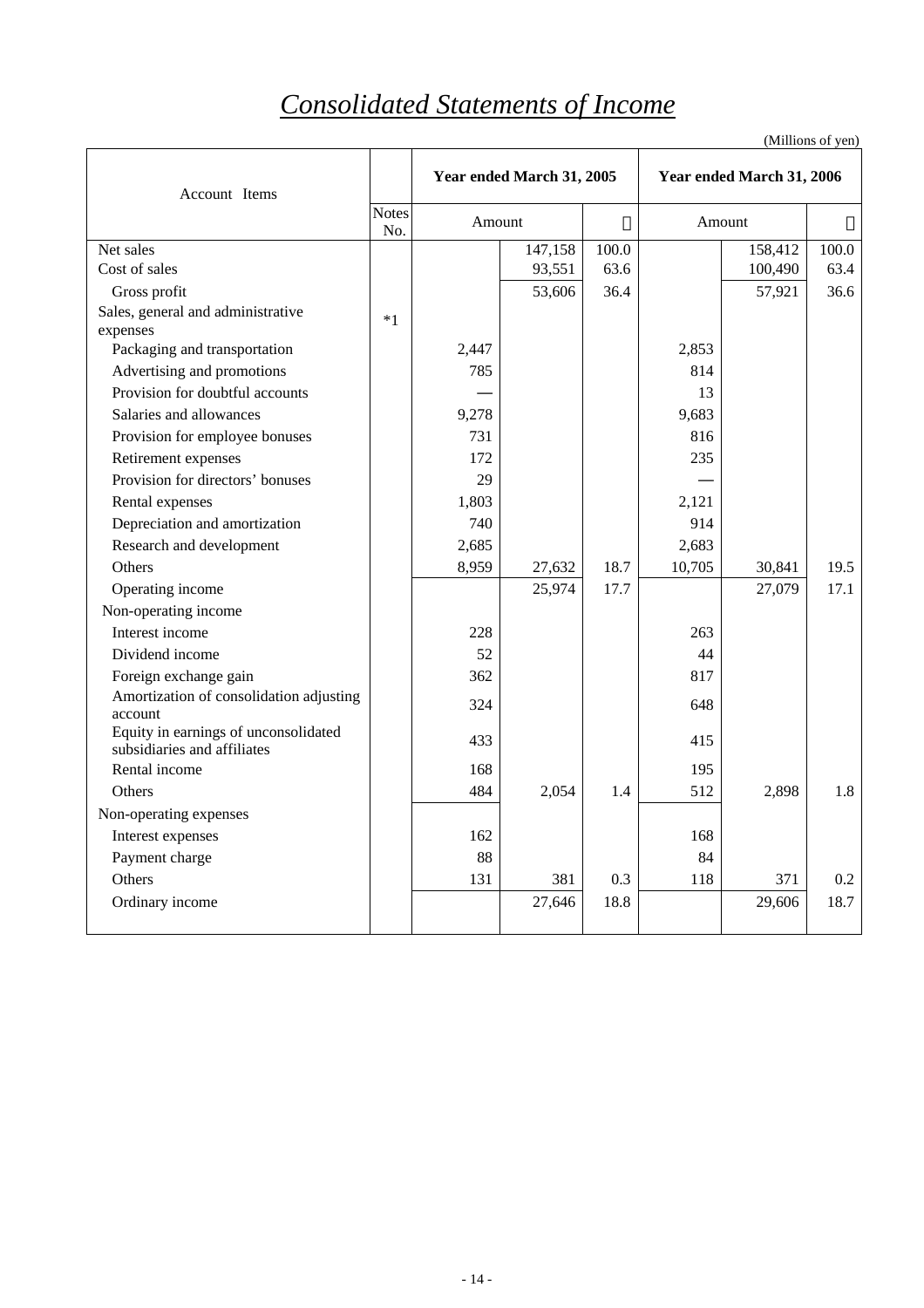| <b>Account Items</b>                                        |                     | Year ended March 31, 2005 |        |      | Year ended March 31, 2006 |        |      |
|-------------------------------------------------------------|---------------------|---------------------------|--------|------|---------------------------|--------|------|
|                                                             | <b>Notes</b><br>No. | Amount                    |        |      | Amount                    |        |      |
| Extraordinary income                                        |                     |                           |        |      |                           |        |      |
| Gain on sales of fixed assets                               | $*2$                | 177                       |        |      | 469                       |        |      |
| Gain on sales of investment securities                      |                     |                           |        |      | 1,933                     |        |      |
| Reversal of allowance for doubtful<br>debts                 |                     | 1                         |        |      |                           |        |      |
| Reversal of allowance for directors'<br>retirement benefits |                     | 47                        |        |      |                           |        |      |
| Others                                                      |                     |                           | 226    | 0.1  | 312                       | 2,715  | 1.7  |
| <b>Extraordinary</b> loss                                   |                     |                           |        |      |                           |        |      |
| Loss on sales of fixed assets                               | $*3$                | 91                        |        |      | 56                        |        |      |
| Loss on retirement of fixed assets                          | $*3$                | 287                       |        |      | 354                       |        |      |
| Loss on evaluation of investment<br>securities              |                     |                           |        |      | 164                       |        |      |
| Loss on impairment                                          | $*4$                |                           |        |      | 1,152                     |        |      |
| Loss on arrangement of related<br>company                   |                     | 649                       |        |      |                           |        |      |
| Others                                                      |                     |                           | 1,028  | 0.7  | 28                        | 1,755  | 1.1  |
| Net income before tax adjustment                            |                     |                           | 26,845 | 18.2 |                           | 30,565 | 19.3 |
| Income taxes – current                                      |                     | 9,510                     |        |      | 12,196                    |        |      |
| Income taxes – deferred                                     |                     | (67)                      | 9,442  | 6.4  | (560)                     | 11,636 | 7.4  |
| Minority interest in income of<br>consolidated subsidiaries |                     |                           | 54     | 0.0  |                           | 345    | 0.2  |
| Net income                                                  |                     |                           | 17,348 | 11.8 |                           | 18,584 | 11.7 |
|                                                             |                     |                           |        |      |                           |        |      |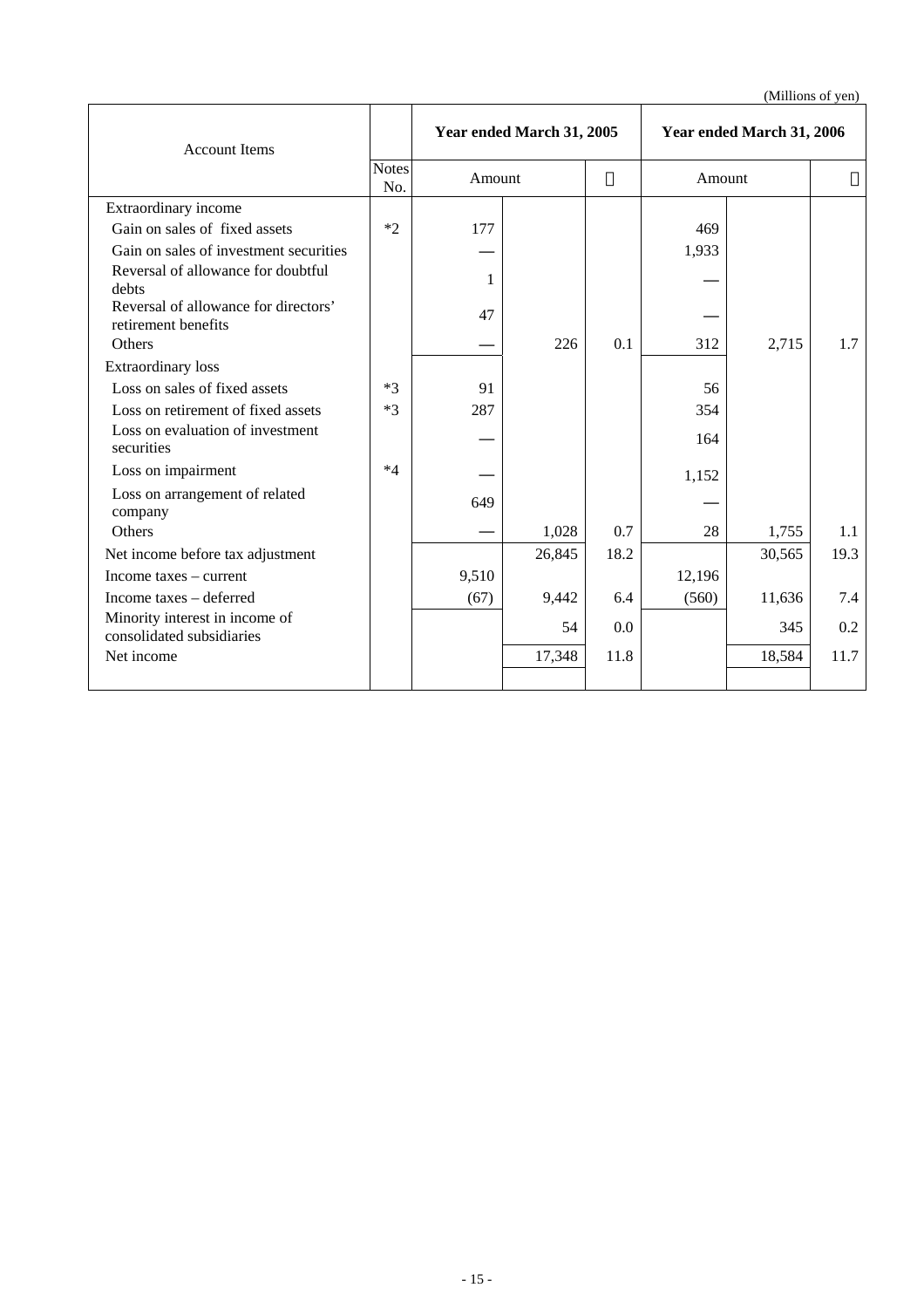# *Consolidated Statements of Retained Earnings*

| <b>Account Items</b>                                                                           |                     | Year ended March 31, 2005 |        | Year ended March 31, 2006 |        |
|------------------------------------------------------------------------------------------------|---------------------|---------------------------|--------|---------------------------|--------|
|                                                                                                | <b>Notes</b><br>No. |                           | Amount |                           | Amount |
| <b>Capital Surplus</b>                                                                         |                     |                           |        |                           |        |
| Capital surplus at the beginning of the period                                                 |                     |                           | 30,962 |                           | 32,651 |
| Increase in capital surplus                                                                    |                     |                           |        |                           |        |
| Gain on disposition of treasury stocks                                                         |                     | 688                       |        | 191                       |        |
| Increase in capital surplus due to an increase in<br>the number of consolidated subsidiaries   |                     | 1,000                     |        |                           |        |
| Issuance of new stocks by the exercise of stock<br>acquisition rights                          |                     |                           | 1,689  | 10,627                    | 10,818 |
| Capital surplus at the end of the period                                                       |                     |                           | 32,651 |                           | 43,470 |
| <b>Retained earnings</b>                                                                       |                     |                           |        |                           |        |
| Retained earnings at the beginning of the period                                               |                     |                           | 55,836 |                           | 71,130 |
| Increase in retained earnings                                                                  |                     |                           |        |                           |        |
| Net income                                                                                     |                     | 17,348                    | 17,348 | 18,584                    | 18,584 |
| Decrease in retained earnings                                                                  |                     |                           |        |                           |        |
| Dividends                                                                                      |                     | 1,772                     |        | 2,513                     |        |
| Bonuses to directors                                                                           |                     | 50                        |        | 110                       |        |
| (bonuses to auditors)                                                                          |                     | 7                         |        | (14)                      |        |
| Decrease in retained earnings due to an increase<br>in the number of consolidated subsidiaries |                     | 232                       | 2,054  |                           | 2,623  |
| Retained earnings at the end of the period                                                     |                     |                           | 71,130 |                           | 87,090 |
|                                                                                                |                     |                           |        |                           |        |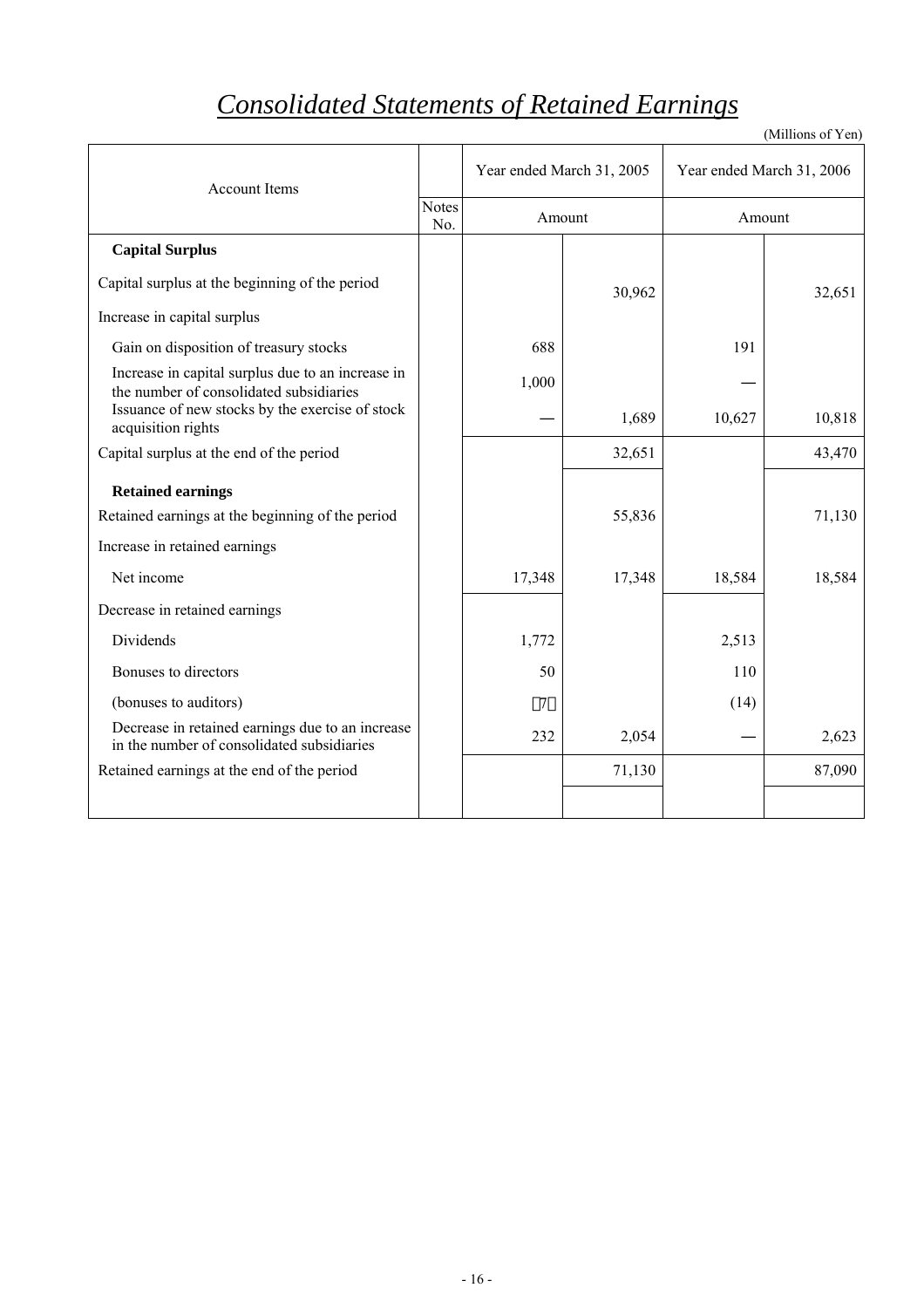# *Consolidated Statements of Cash Flows*

|                                                                                      |                     |                                     | (Millions of yen)                   |
|--------------------------------------------------------------------------------------|---------------------|-------------------------------------|-------------------------------------|
| <b>Account Items</b>                                                                 |                     | <b>Year ended March</b><br>31, 2005 | <b>Year ended March</b><br>31, 2006 |
|                                                                                      | <b>Notes</b><br>No. | Amount                              | Amount                              |
| <b>Cash flows from operating activities</b>                                          |                     |                                     |                                     |
| Income before income tax and minority interests                                      |                     | 26,845                              | 30,565                              |
| Depreciation and amortization                                                        |                     | 5,657                               | 6,562                               |
| Loss on impairment                                                                   |                     |                                     | 1,152                               |
| Loss(Gain) on sales or disposal of fixed assets                                      |                     | 200                                 | (58)                                |
| Loss on arrangement of related company                                               |                     | 649                                 |                                     |
| Increase (decrease) in provisions                                                    |                     | (716)                               | 155                                 |
| Interest and dividend income                                                         |                     | (281)                               | (308)                               |
| Interest expenses                                                                    |                     | 162                                 | 168                                 |
| Foreign exchange gain                                                                |                     | 167                                 | (134)                               |
| Equity in earnings of unconsolidated subsidiaries and affiliates                     |                     | 433                                 | (415)                               |
| Gain on sales of investment securities                                               |                     |                                     | (1,933)                             |
| Loss on evaluation of investment                                                     |                     |                                     | 164                                 |
| Amortization of consolidation adjusting account                                      |                     | 324                                 | (648)                               |
| Increase in notes and accounts receivable                                            |                     | (3,202)                             | (8,461)                             |
| Decrease (increase) in inventories                                                   |                     | 14                                  | (219)                               |
| Increase in notes and accounts payable                                               |                     | 3,098                               | 4,565                               |
| Others                                                                               |                     | 227                                 | 643                                 |
| Subtotal<br>Interest and dividend income received                                    |                     | 31,729<br>339                       | 31,797<br>398                       |
|                                                                                      |                     | 191                                 | (170)                               |
| Interest expenses paid<br>Income taxes paid or reclaimed.                            |                     | (9, 499)                            | (11, 819)                           |
| Net cash provided by operating activities                                            |                     | 22,378                              | 20,206                              |
| <b>Cash flows from investing activities :</b>                                        |                     |                                     |                                     |
| Decrease in depositing the fixed deposits due over three months                      |                     |                                     | (1,944)                             |
| Increase in refunding the fixed deposits due over three months                       |                     | 30                                  |                                     |
| Payments for purchases of fixed assets                                               |                     | 6,963                               | (12,520)                            |
| Proceeds from sales of fixed assets                                                  |                     | 215                                 | 1,338                               |
| Payments for purchases of long-term investment securities                            |                     | (475)                               | (12)                                |
| Proceeds from sales of long-term investment securities                               |                     | 3                                   | 3,849                               |
| Increase in loans                                                                    |                     | 400                                 | (66)                                |
| Collection of loans                                                                  |                     | 418                                 | 12                                  |
| Net cash provided by investing activities                                            |                     | 7,171                               | (9, 343)                            |
| <b>Cash flows from financing activities :</b>                                        |                     |                                     |                                     |
| Repayment of long-term debt                                                          |                     | 36                                  | (352)                               |
| Cash dividends                                                                       |                     | 1,771                               | (2,523)                             |
| Purchase of treasury stock                                                           |                     | 14                                  | (19)                                |
| Sales of treasury stock                                                              |                     |                                     | 898                                 |
| Others                                                                               |                     | $\mathbf{0}$                        | 255                                 |
| Net cash provided by financing activities                                            |                     | 1,821                               | (1,741)                             |
| Effect of exchange rate change on cash and cash equivalents                          |                     | 41                                  | 1,198                               |
| Net increase in cash and cash equivalents                                            |                     | 13,343                              | 10,319                              |
| Cash and cash equivalents at the beginning of the period                             |                     | 57,037                              | 75,987                              |
| Increase in cash and cash equivalents due to initial                                 |                     | 5,622                               |                                     |
| inclusion of consolidated subsidiary                                                 |                     |                                     |                                     |
| Decrease in cash and cash equivalents due to<br>exclusion of consolidated subsidiary |                     | 15                                  |                                     |
| Cash and cash equivalents at the end of the period                                   | 1                   | 75,987                              | 86,307                              |
|                                                                                      |                     |                                     |                                     |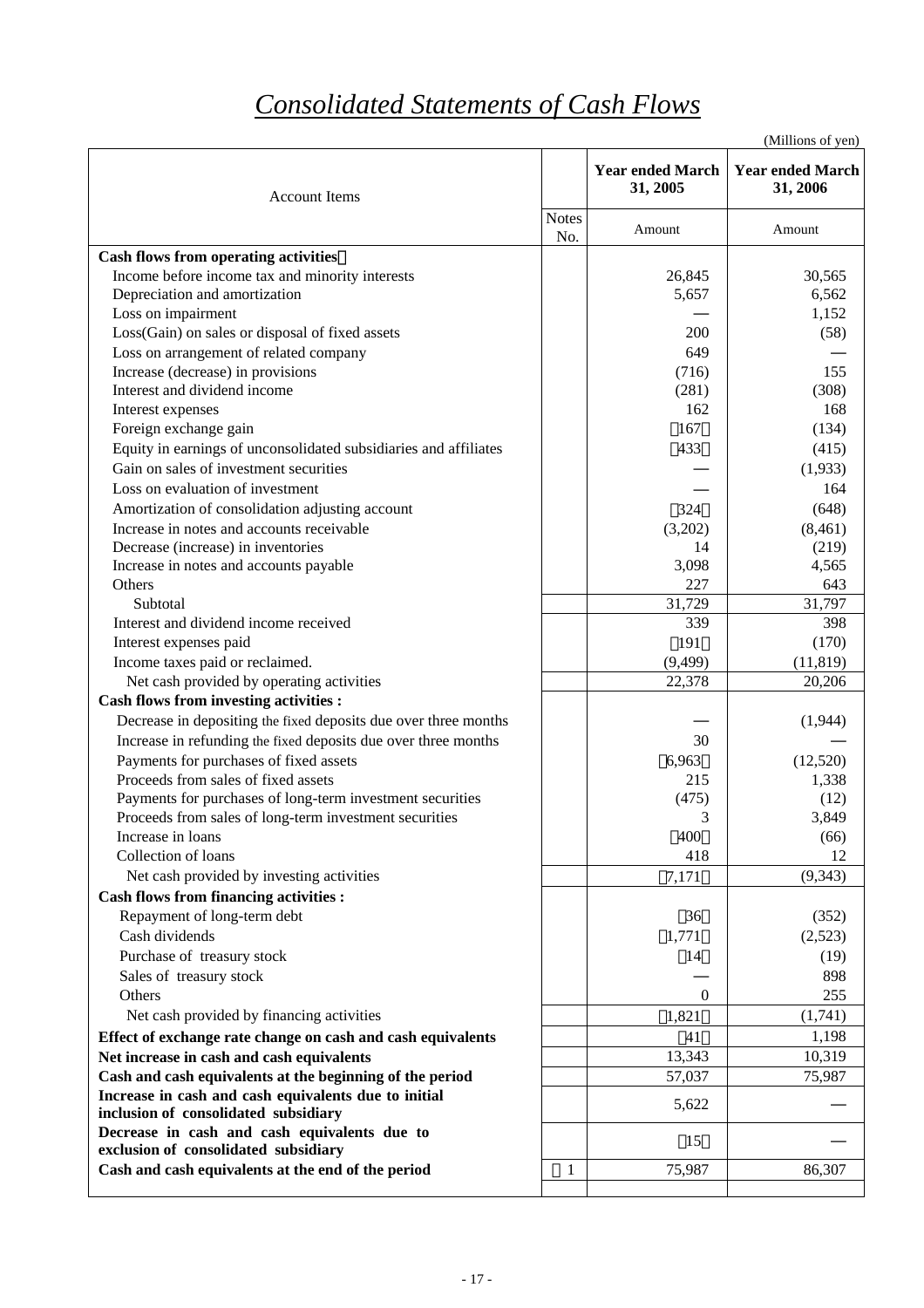# **Basis for Preparing Consolidated Financial Statements**

| Item                       | Previous Consolidated Fiscal Year                                                                                                                                                                                                                                                                                                                                                                                                                                                                                                                                                                                                                                                                                                                                                                                                                                                                                                                                                                                                                                                                                            | Current Consolidated Fiscal Year                                                                                                                                                                                                                                                                                                                                                                                                                                            |
|----------------------------|------------------------------------------------------------------------------------------------------------------------------------------------------------------------------------------------------------------------------------------------------------------------------------------------------------------------------------------------------------------------------------------------------------------------------------------------------------------------------------------------------------------------------------------------------------------------------------------------------------------------------------------------------------------------------------------------------------------------------------------------------------------------------------------------------------------------------------------------------------------------------------------------------------------------------------------------------------------------------------------------------------------------------------------------------------------------------------------------------------------------------|-----------------------------------------------------------------------------------------------------------------------------------------------------------------------------------------------------------------------------------------------------------------------------------------------------------------------------------------------------------------------------------------------------------------------------------------------------------------------------|
| Scope of Consolidation     | $(4/1/04 \sim 3/31/05)$<br>(1) Number of consolidated subsidiaries: 18<br>Names of main consolidated subsidiaries<br>DAITO SEIKI CO., LTD.<br>TALK SYSTEM CO., LTD.<br>THK America Inc.<br>THK Manufacturing of America Inc.<br>THK Europe B.V.<br><b>THK GmbH</b><br>THK Manufacturing of Europe S.A.S.<br>DAITO SEIKI CO., LTD., which had been<br>a subsidiary accounted for using equity<br>method, became a wholly owned subsidiary<br>through a stock swap on November 1, 2004,<br>and therefore is included in consolidated<br>subsidiaries effective from this consolidated<br>fiscal year.<br>THK (SHANGHAI) Co., LTD, DALIAN<br>THK CO., LTD., and THK<br><b>MANUFACTURING OF CHINA</b><br>(LIAONING) CO., LTD., which had been<br>unconsolidated subsidiaries, are included in<br>consolidated subsidiaries effective from this<br>fiscal year as their significance increased.<br>THK MANUFACTURING OF (WUXI)<br>CO., LTD. was established in March 2005,<br>and therefore it is also included in<br>consolidated subsidiaries.<br>PGM Ballscrews Ltd., which had been a<br>consolidated subsidiary, started its | $(4/1/05 \sim 3/31/06)$<br>(1) Number of consolidated subsidiaries: 20<br>Names of main consolidated subsidiaries<br>DAITO SEIKI CO., LTD.<br>TALK SYSTEM CO., LTD.<br>THK America Inc.<br>THK Manufacturing of America Inc.<br>THK Europe B.V.<br><b>THK GmbH</b><br>THK Manufacturing of Europe S.A.S.<br>Newly established THK (CHINA) CO.,<br>LTD. and Beldex KOREA Corporation are<br>included in consolidated subsidiaries<br>effective from the current fiscal year. |
|                            | liquidation procedures and there was no<br>more a parent-subsidiary relationship with<br>THK, and therefore it is excluded from<br>consolidated subsidiaries in this<br>consolidated fiscal year, but its statement of<br>income immediately before the start of<br>liquidation process alone is included in the<br>consolidated statement of income.                                                                                                                                                                                                                                                                                                                                                                                                                                                                                                                                                                                                                                                                                                                                                                        |                                                                                                                                                                                                                                                                                                                                                                                                                                                                             |
|                            | (2) Name of main unconsolidated<br>subsidiaries                                                                                                                                                                                                                                                                                                                                                                                                                                                                                                                                                                                                                                                                                                                                                                                                                                                                                                                                                                                                                                                                              | (2) Name of main unconsolidated<br>subsidiaries                                                                                                                                                                                                                                                                                                                                                                                                                             |
|                            | A main unconsolidated subsidiary is<br>Nippon Slide CO., LTD.                                                                                                                                                                                                                                                                                                                                                                                                                                                                                                                                                                                                                                                                                                                                                                                                                                                                                                                                                                                                                                                                | Same as left                                                                                                                                                                                                                                                                                                                                                                                                                                                                |
|                            | (Reason for excluding from the<br>consolidation)<br>The unconsolidated subsidiaries are small,<br>and their total assets, sales, net income/loss<br>(corresponding to equity portion) have no<br>material effect on consolidated financial<br>statements.                                                                                                                                                                                                                                                                                                                                                                                                                                                                                                                                                                                                                                                                                                                                                                                                                                                                    |                                                                                                                                                                                                                                                                                                                                                                                                                                                                             |
| 2 Use of the Equity Method | (1) Number of affiliated companies<br>accounted for using the equity method:<br>1Name of the company:<br>SAMICK LMS CO., LTD.                                                                                                                                                                                                                                                                                                                                                                                                                                                                                                                                                                                                                                                                                                                                                                                                                                                                                                                                                                                                | (1) Number of affiliated companies<br>accounted for using the equity method:<br>1 Name of the company:<br>SAMICK LMS CO., LTD.                                                                                                                                                                                                                                                                                                                                              |
|                            | DAITO SEIKI CO., LTD. became a<br>wholly owned subsidiary of THK, and<br>therefore it is excluded from a company<br>accounted for using the equity method.                                                                                                                                                                                                                                                                                                                                                                                                                                                                                                                                                                                                                                                                                                                                                                                                                                                                                                                                                                   |                                                                                                                                                                                                                                                                                                                                                                                                                                                                             |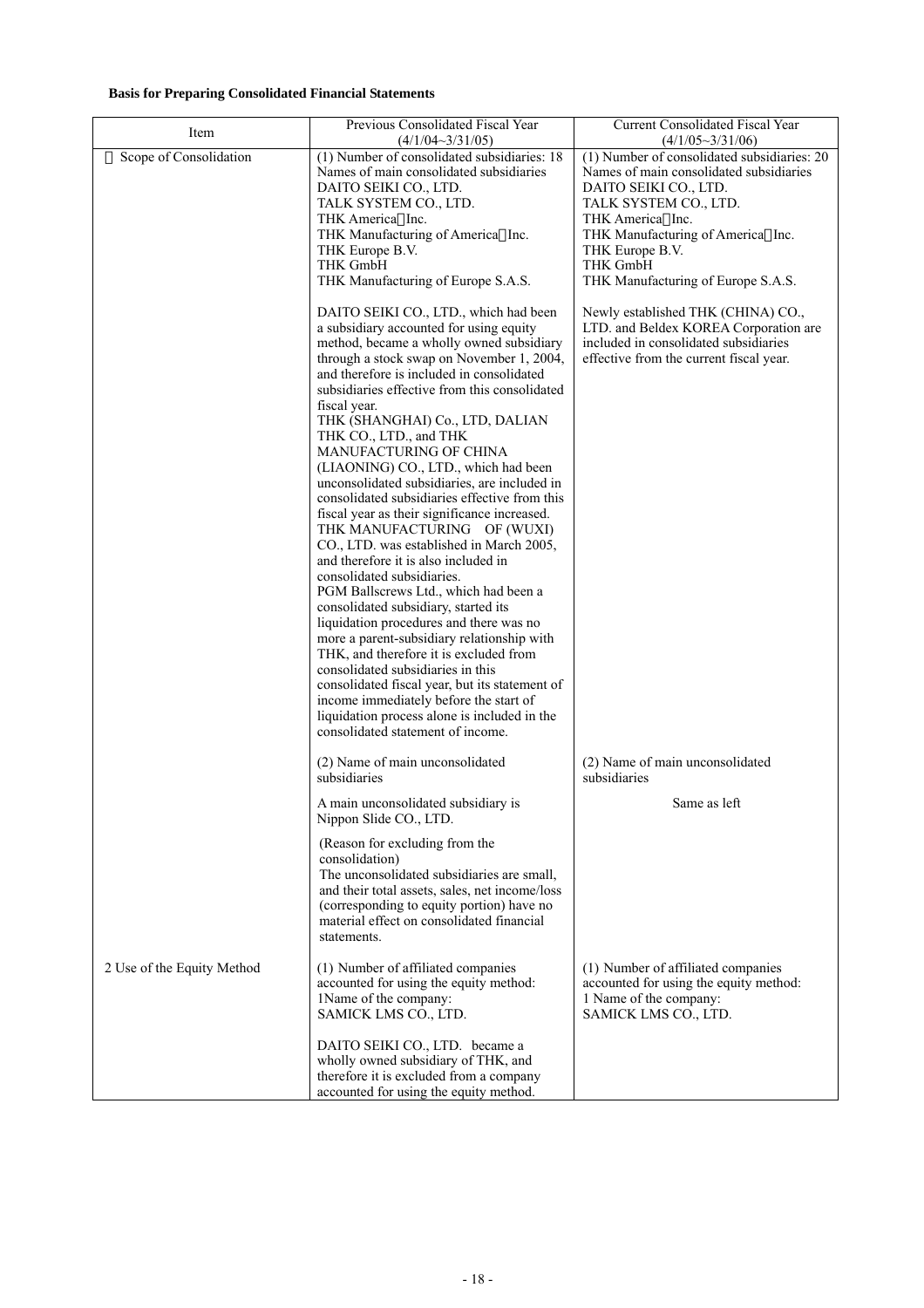|                                | Previous Consolidated Fiscal Year                                                     | <b>Current Consolidated Fiscal Year</b>     |
|--------------------------------|---------------------------------------------------------------------------------------|---------------------------------------------|
| Item                           | $(4/1/04 \sim 3/31/05)$                                                               | $(4/1/05 \sim 3/31/06)$                     |
|                                | (2) Names of main unconsolidated                                                      | (2) Names of main                           |
|                                | subsidiaries and affiliated companies not                                             | Same as left                                |
|                                | accounted for using the equity method                                                 |                                             |
|                                | Nippon Slide CO., LTD.                                                                |                                             |
|                                | (Reasons not being accounted for using                                                |                                             |
|                                | the equity method)                                                                    |                                             |
|                                | Net income/loss (corresponding to equity                                              |                                             |
|                                | portion) and retained earnings                                                        |                                             |
|                                | (corresponding to equity portion) of                                                  |                                             |
|                                | unconsolidated subsidiaries and affiliated                                            |                                             |
|                                | companies not accounted for using the                                                 |                                             |
|                                | equity method have no material impact on<br>the consolidated financial statements and |                                             |
|                                | they are of no significance as a whole.                                               |                                             |
| 3 Fiscal Years of consolidated | Of consolidated subsidiaries, the following                                           | Of consolidated subsidiaries, the following |
| subsidiaries                   | subsidiaries' fiscal year ends on                                                     | subsidiaries' fiscal year ends on December  |
|                                | December 31: THK Holdings of America,                                                 | 31: THK Holdings of America, L.L.C.;        |
|                                | L.L.C.; THK America, Inc.; THK                                                        | THK America, Inc.; THK Manufacturing of     |
|                                | Manufacturing of America, Inc.; THK                                                   | America, Inc.; THK Neturen America,         |
|                                | Neturen America, L.L.C.; THK Europe                                                   | L.L.C.; THK Europe B.V.; THK GmbH;          |
|                                | B.V.; THK GmbH; THK France S.A.S.;                                                    | THK France S.A.S.; THK Manufacturing        |
|                                | THK Manufacturing of Europe S.A.S.;                                                   | of Europe S.A.S.; PGM Ballscrews Ireland    |
|                                | PGM Ballscrews Ireland Ltd.; THK                                                      | Ltd.; THK TAIWAN CO., LTD.; Beldex          |
|                                | TAIWAN CO., LTD.; THK THK                                                             | KOREA Corporation; THK (SHANGHAI)           |
|                                | (SHANGHAI) CO., LTD.; DALIAN THK                                                      | CO., LTD.; DALIAN THK CO., LTD.;            |
|                                | CO., LTD.; THK MANUFACTURING                                                          | THK MANUFACTURING OF (WUXI)                 |
|                                | OF (WUXI) CO., LTD.; THK                                                              | CO., LTD.; THK MANUFACTURING OF             |
|                                | MANUFACTURING OF (LIAONING)                                                           | (LIAONING) CO., LTD.; THK (CHINA)           |
|                                | CO., LTD.                                                                             | CO., LTD.                                   |
|                                | In preparing consolidated financial                                                   | In preparing consolidated financial         |
|                                | statements, subsidiaries' financial                                                   | statements, subsidiaries' financial         |
|                                | statements as of December 31 are adopted,                                             | statements as of December 31 are adopted,   |
|                                | but adjustment has been made for                                                      | but adjustment has been made for            |
|                                | significant transactions between                                                      | significant transactions between            |
|                                | subsidiaries' fiscal year-ends and                                                    | subsidiaries' fiscal year-ends and          |
|                                | consolidated fiscal year-end (March 31).                                              | consolidated fiscal year-end (March 31).    |
|                                | Of consolidated subsidiaries, the following                                           | Of consolidated subsidiaries, the following |
|                                | subsidiaries' fiscal year ends on March 31:                                           | subsidiaries' fiscal year ends on March 31: |
|                                | THK NIIGATA CO., LTD., DAITO SEIKI                                                    | THK NIIGATA CO., LTD., DAITO SEIKI          |
|                                | CO., TALK SYSTEM CO., LTD., Beldex                                                    | CO., TALK SYSTEM CO., LTD., Beldex          |
|                                | Corporation                                                                           | Corporation                                 |
|                                |                                                                                       |                                             |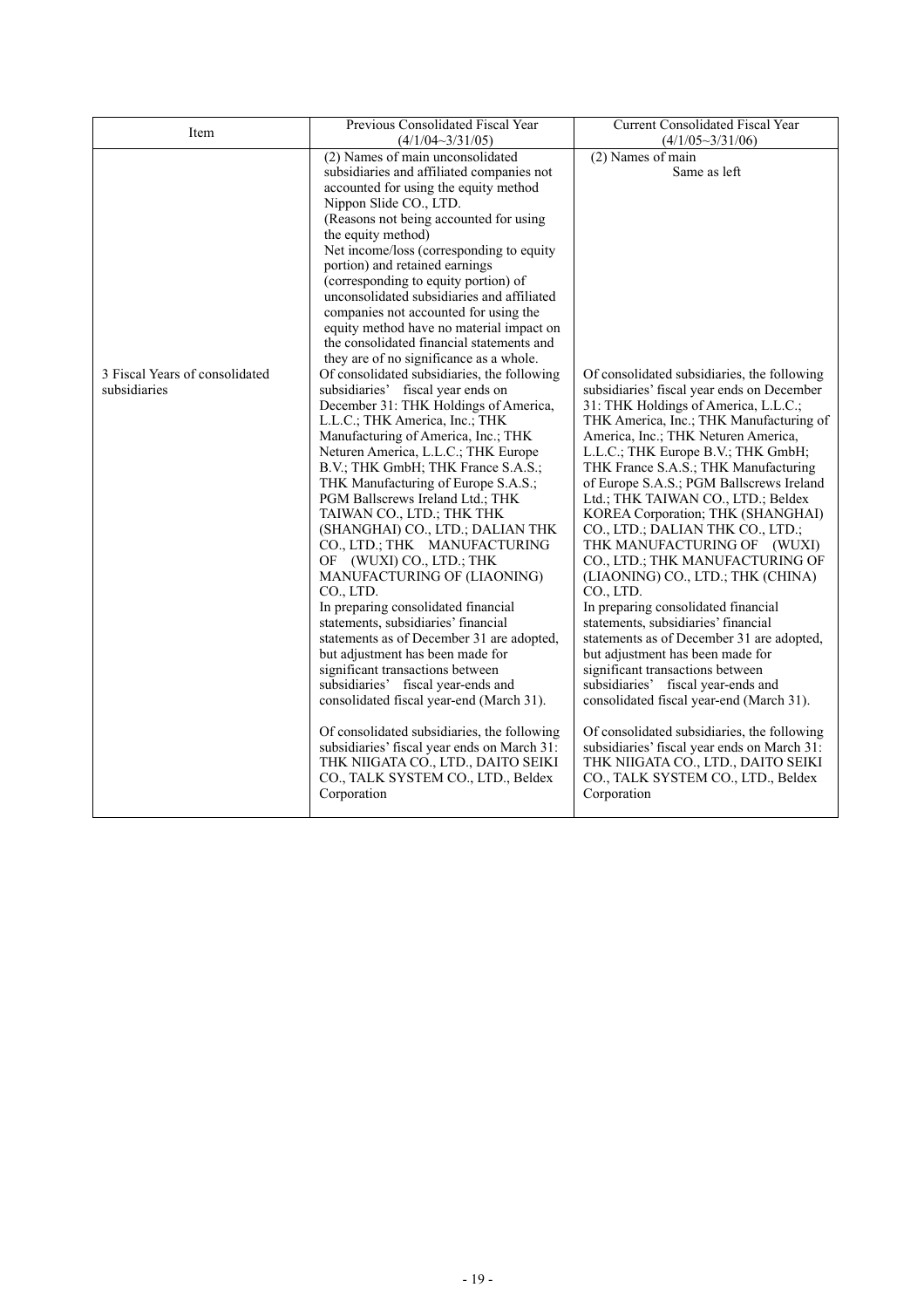| Item                       | Previous Consolidated Fiscal Year                                                    | <b>Current Consolidated Fiscal Year</b>                                            |
|----------------------------|--------------------------------------------------------------------------------------|------------------------------------------------------------------------------------|
|                            | $(4/1/04 - 3/31/05)$                                                                 | $(4/1/05 \sim 3/31/06)$                                                            |
| 4 Summary of Significant   | (1) Evaluation standards and methods for                                             | (1) Evaluation standards and methods for                                           |
| <b>Accounting Policies</b> | significant assets<br><i>i</i> . Securities                                          | significant assets<br><i>i</i> . Securities                                        |
|                            | Other securities                                                                     | Same as left                                                                       |
|                            | Marketable securities:                                                               |                                                                                    |
|                            | Stated at market value at the fiscal                                                 |                                                                                    |
|                            | year-end (valuation gains and losses                                                 |                                                                                    |
|                            | are included in shareholders' equity,                                                |                                                                                    |
|                            | net of taxes, and costs of sales are                                                 |                                                                                    |
|                            | calculated using the moving-average                                                  |                                                                                    |
|                            | method)                                                                              |                                                                                    |
|                            | Non-marketable securities:                                                           |                                                                                    |
|                            | Stated at costs determined using the                                                 |                                                                                    |
|                            | moving-average method                                                                |                                                                                    |
|                            | For amounts invested to investment                                                   |                                                                                    |
|                            | business limited partnerships and                                                    |                                                                                    |
|                            | partnerships similar to them (those deemed                                           |                                                                                    |
|                            | to be securities by Article 2, paragraph 2                                           |                                                                                    |
|                            | of Securities and Exchange Law), net                                                 |                                                                                    |
|                            | equity equivalent amount calculated based                                            |                                                                                    |
|                            | on the latest financial statements available                                         |                                                                                    |
|                            | as of settlement report date prescribed in a                                         |                                                                                    |
|                            | contract of partnership is stated.                                                   |                                                                                    |
|                            | (Amendment of statement method)                                                      |                                                                                    |
|                            | The "Law Amending a Part of Securities"                                              |                                                                                    |
|                            | and Exchange Law" (Law No. 97, 2004)                                                 |                                                                                    |
|                            | was promulgated on June 9, 2004 and it                                               |                                                                                    |
|                            | became effective on December 1, 2004,                                                |                                                                                    |
|                            | and "Practical Guideline for Financial                                               |                                                                                    |
|                            | Products Accounting" (Accounting System<br>Council Report No.14) was also revised on |                                                                                    |
|                            | February 15, 2005. Due to these changes,                                             |                                                                                    |
|                            | the company amended effective from this                                              |                                                                                    |
|                            | consolidated fiscal year its method of                                               |                                                                                    |
|                            | stating amounts investing to investment                                              |                                                                                    |
|                            | business limited partnerships or                                                     |                                                                                    |
|                            | partnerships similar to them (those deemed                                           |                                                                                    |
|                            | to be securities by Article 2, paragraph 2                                           |                                                                                    |
|                            | of Securities and Exchange Law) to                                                   |                                                                                    |
|                            | include in investment securities.                                                    |                                                                                    |
|                            | Such mounts included in investment                                                   |                                                                                    |
|                            | securities as of the end of this consolidated<br>fiscal year are ¥128 million.       |                                                                                    |
|                            |                                                                                      |                                                                                    |
|                            | ii. Inventories                                                                      | ii. Inventories                                                                    |
|                            | THK, TALK SYSTEM CO., LTD., THK                                                      | THK, TALK SYSTEM CO., LTD., THK                                                    |
|                            | NIIGATA CO., and THK Manufacturing                                                   | NIIGATA CO., and THK Manufacturing                                                 |
|                            | of Europe S.A.S. stated their inventories                                            | of Europe S.A.S. stated their inventories                                          |
|                            | mainly using the gross average cost                                                  | mainly using the gross average cost                                                |
|                            | method, THK America, Inc., THK                                                       | method, THK America, Inc., THK                                                     |
|                            | Manufacturing of America, Inc., THK                                                  | Manufacturing of America, Inc., THK                                                |
|                            | Neturen America, L.L.C., and PGM                                                     | Neturen America, L.L.C., and PGM                                                   |
|                            | Ballscrews Ireland Ltd., and THK                                                     | Ballscrews Ireland Ltd., THK                                                       |
|                            | (SHANGHAI) CO., LTD., stated their                                                   | (SHANGHAI) CO., LTD. and THK                                                       |
|                            | inventories at lower of cost or market                                               | TAIWAN CO., LTD., stated their                                                     |
|                            | using the first-in-first-out method, THK<br>Europe B.V., THK GmbH, THK France        | inventories at lower of cost or market<br>using the first-in-first-out method, THK |
|                            | S.A.S., THK TAIWAN CO., LTD.,                                                        | Europe B.V., THK GmbH, THK France                                                  |
|                            | DALIAN THK CO., LTD., and THK                                                        | S.A.S., THK TAIWAN CO., LTD.,                                                      |
|                            | MANUFACTURING (WUXI) CO., LTD.,                                                      | DALIAN THK CO., LTD., and THK                                                      |
|                            | at lower of cost or market using the                                                 | MANUFACTURING (WUXI) CO., LTD.,                                                    |
|                            | moving average method, and Daito Seiki                                               | at lower of cost or market using the                                               |
|                            | Co., Ltd. and Beldex Corporation stated                                              | moving average method, and Daito Seiki                                             |
|                            | mainly at cost using the actual cost                                                 | Co., Ltd. and Beldex Corporation stated                                            |
|                            | method.                                                                              | mainly at cost using the actual cost                                               |
|                            |                                                                                      | method.                                                                            |
|                            |                                                                                      |                                                                                    |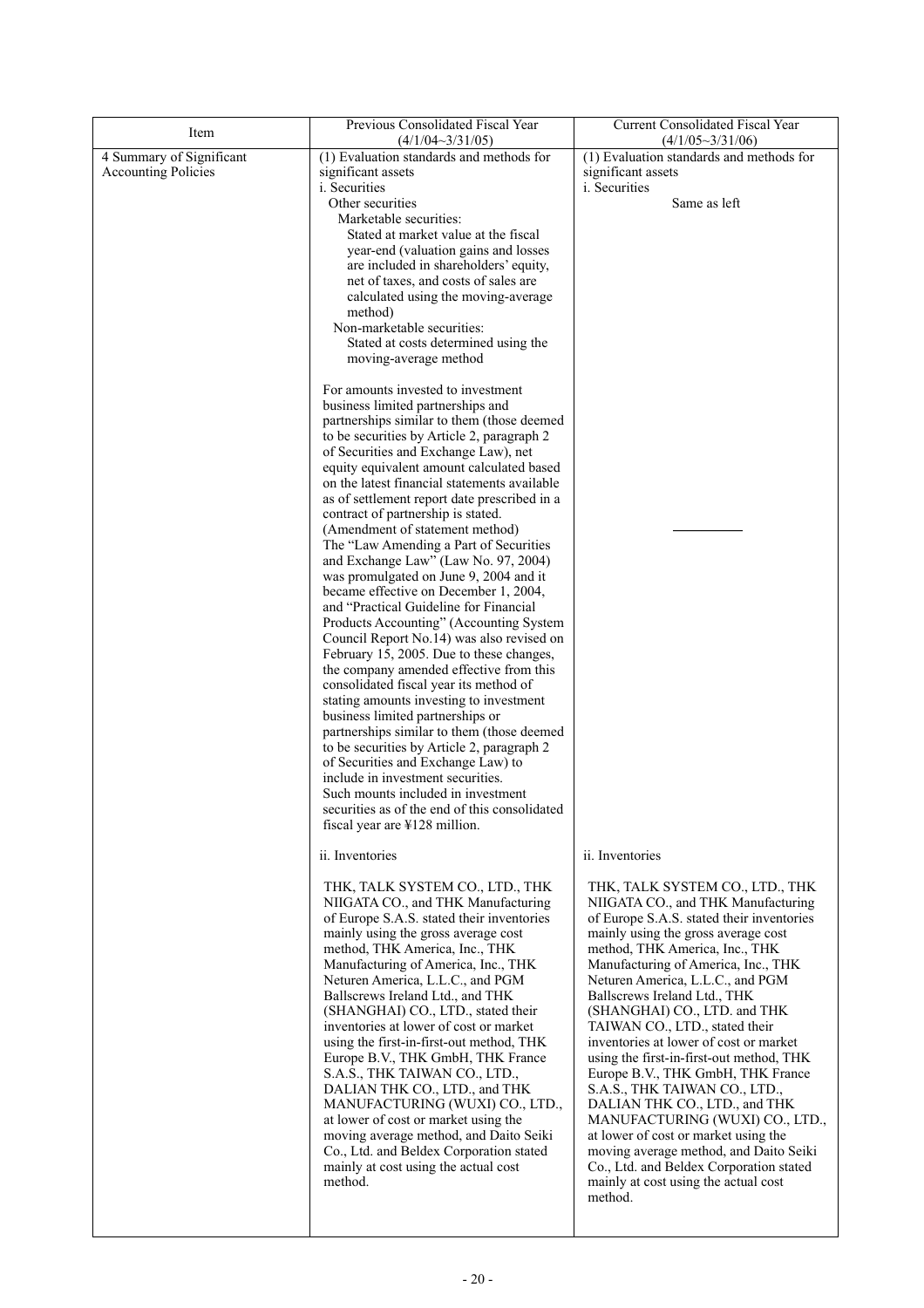| Item | Previous Consolidated Fiscal Year<br>$(4/1/04 \sim 3/31/05)$                                                                                                                                                                                                                                                                                                                                                                                                                                                                                                                                                                                                                                                                  | Current Consolidated Fiscal Year<br>$(4/1/05 \sim 3/31/06)$ |
|------|-------------------------------------------------------------------------------------------------------------------------------------------------------------------------------------------------------------------------------------------------------------------------------------------------------------------------------------------------------------------------------------------------------------------------------------------------------------------------------------------------------------------------------------------------------------------------------------------------------------------------------------------------------------------------------------------------------------------------------|-------------------------------------------------------------|
|      | (2) Method of depreciation and amortization                                                                                                                                                                                                                                                                                                                                                                                                                                                                                                                                                                                                                                                                                   | (2) Method of depreciation and amortization                 |
|      | i. Tangible fixed assets                                                                                                                                                                                                                                                                                                                                                                                                                                                                                                                                                                                                                                                                                                      | i. Tangible fixed assets                                    |
|      | The tangible fixed assets of the company<br>and its domestic subsidiaries are<br>depreciated using the declining-balance<br>method, and those of overseas consolidated<br>subsidiaries are depreciated using either the<br>straight-line method or the accelerated<br>depreciation method, depending on their<br>local accounting standards.<br>The amount of depreciation for buildings<br>(excluding fixtures to buildings) acquired<br>on and after April 1, 1998, by the company<br>and its domestic subsidiaries is estimated<br>using the straight-line method.<br>The useful lives of main properties are as<br>follows:<br>Buildings and structure<br>5-50 years<br>Machinery, equipment, and vehicle<br>$4-10$ years | Same as left                                                |
|      | ii. Intangible fixed assets                                                                                                                                                                                                                                                                                                                                                                                                                                                                                                                                                                                                                                                                                                   | ii. Intangible fixed assets                                 |
|      | The straight-line method is used by the<br>company and its domestic consolidated<br>subsidiaries. Software costs for their<br>internal use are amortized using the<br>straight-line method over their estimated<br>useful lives (5 years).<br>The intangible fixed assets of overseas<br>consolidated subsidiaries are amortized<br>using the straight-line method, based on<br>their local accounting standards.                                                                                                                                                                                                                                                                                                             | Same as left                                                |
|      | (3) Accounting standards for major<br>allowance                                                                                                                                                                                                                                                                                                                                                                                                                                                                                                                                                                                                                                                                               | (3) Accounting standards for major<br>allowance             |
|      | i. Allowance for doubtful accounts                                                                                                                                                                                                                                                                                                                                                                                                                                                                                                                                                                                                                                                                                            | <i>i.</i> Allowance for doubtful accounts                   |
|      | To prepare for possible losses caused by<br>irrecoverable money claims at the fiscal<br>year-end, the company and its domestic<br>subsidiaries provide allowances as follows:<br>For general credit claims, allowance is<br>provided for the amount calculated based<br>on the past credit loss experience, and for<br>specifically doubtful credit claims,<br>allowance is provided for the estimated<br>uncollectible amount based on the<br>collectibility assessment for individual<br>credit claims.<br>Overseas consolidated subsidiaries provide<br>allowances for the amounts they deem<br>necessary, considering the collectibility of<br>specific doubtful credit claims.<br>ii. Allowance for bonuses              | Same as left<br>ii. Allowance for bonuses                   |
|      | Allowance for employee bonuses is<br>provided in provisions for payment of<br>bonuses to employees in the amount of<br>estimated bonuses, which are attributable to<br>this consolidated fiscal year.                                                                                                                                                                                                                                                                                                                                                                                                                                                                                                                         | Same as left                                                |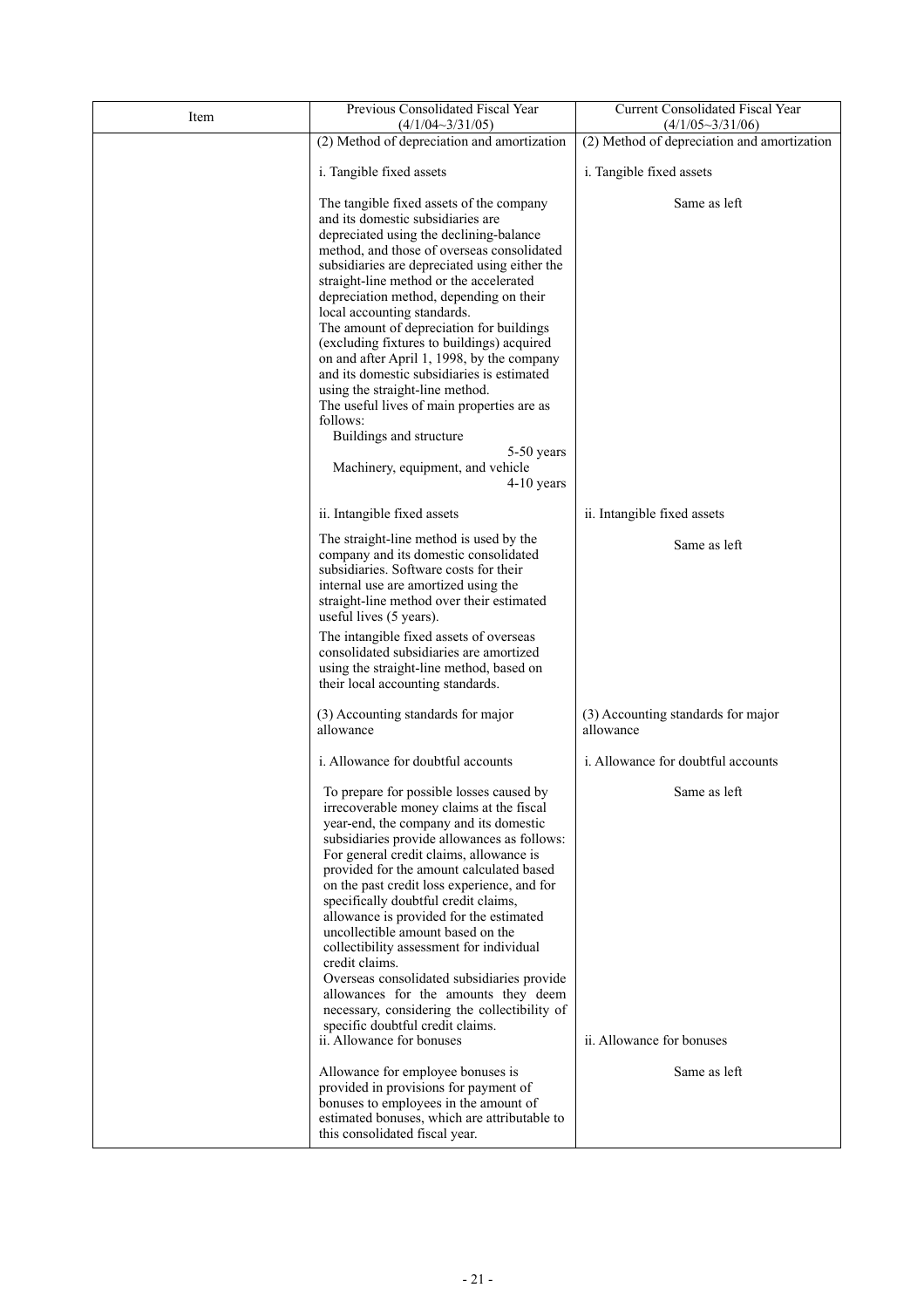| Item | Previous Consolidated Fiscal Year<br>$(4/1/04 \sim 3/31/05)$                                                                                                                                                                                                                                                                                                                                                                                                                                                                                                                                                                                                                                                                                                                                                               | Current Consolidated Fiscal Year<br>$(4/1/05 \sim 3/31/06)$ |
|------|----------------------------------------------------------------------------------------------------------------------------------------------------------------------------------------------------------------------------------------------------------------------------------------------------------------------------------------------------------------------------------------------------------------------------------------------------------------------------------------------------------------------------------------------------------------------------------------------------------------------------------------------------------------------------------------------------------------------------------------------------------------------------------------------------------------------------|-------------------------------------------------------------|
|      | iii. Allowance for retirement and severance<br>benefits                                                                                                                                                                                                                                                                                                                                                                                                                                                                                                                                                                                                                                                                                                                                                                    | iii. Allowance for retirement and severance<br>benefits     |
|      | Allowance for employee retirement<br>benefits is provided in provision for<br>payment of retirement benefits to<br>employees in the amount deemed accrued<br>at the end of this consolidated fiscal year,<br>based on the projected retirement benefit<br>obligation and fair value of pension assets<br>at the consolidated fiscal year end.<br>The unrecognized net actuarial difference<br>is amortized using the straight-line method<br>over a number of years (usually 10 years)<br>within the employees' average remaining<br>employment period, commencing from the<br>next consolidated fiscal year in which they<br>arise (stated as either income or expense in<br>the statement of income).<br>iv. Allowance for directors' and auditors'<br>retirement benefit                                                | Same as left<br>iv.                                         |
|      | Although an allowance had been provided<br>for the amount that the company would<br>have to pay at the end of the fiscal year,<br>which is estimated in accordance with<br>internal regulations, the system to pay<br>retirement benefits to directors and auditors<br>was abolished effective as of June 26, 2004<br>when a regular shareholders' meeting was<br>held. In this consolidated fiscal year, a<br>difference in the amount of $\frac{1}{2}$ 47 million<br>between the benefit amount actually paid<br>and the outstanding balance of this<br>allowance as of the abolishment date was<br>included in a "reversal of allowance for<br>directors' retirement benefit" of<br>extraordinary income and a ¥981 million,<br>the unpaid defined benefits, was stated in<br>"Other" of long-term liabilities account. |                                                             |
|      | (4) Accounting for major lease transactions                                                                                                                                                                                                                                                                                                                                                                                                                                                                                                                                                                                                                                                                                                                                                                                | (4) Accounting for major lease transactions                 |
|      | Finance lease transactions, excluding those<br>in which the ownership of the leased<br>properties is transferred to the lessee, are<br>accounted for in the same manner as<br>operating leases.                                                                                                                                                                                                                                                                                                                                                                                                                                                                                                                                                                                                                            | Same as left                                                |
|      | (5) Hedge accounting                                                                                                                                                                                                                                                                                                                                                                                                                                                                                                                                                                                                                                                                                                                                                                                                       | (5) Hedge accounting                                        |
|      | i. Method of hedge accounting                                                                                                                                                                                                                                                                                                                                                                                                                                                                                                                                                                                                                                                                                                                                                                                              | i. Method of hedge accounting                               |
|      | Exchange contract transactions and<br>currency swap transactions meet the<br>requirement of allocation treatment, and are<br>accounted for accordingly.<br>Interest swap transactions meet the<br>requirement of special treatment, and are<br>accounted for accordingly.                                                                                                                                                                                                                                                                                                                                                                                                                                                                                                                                                  | Same as left                                                |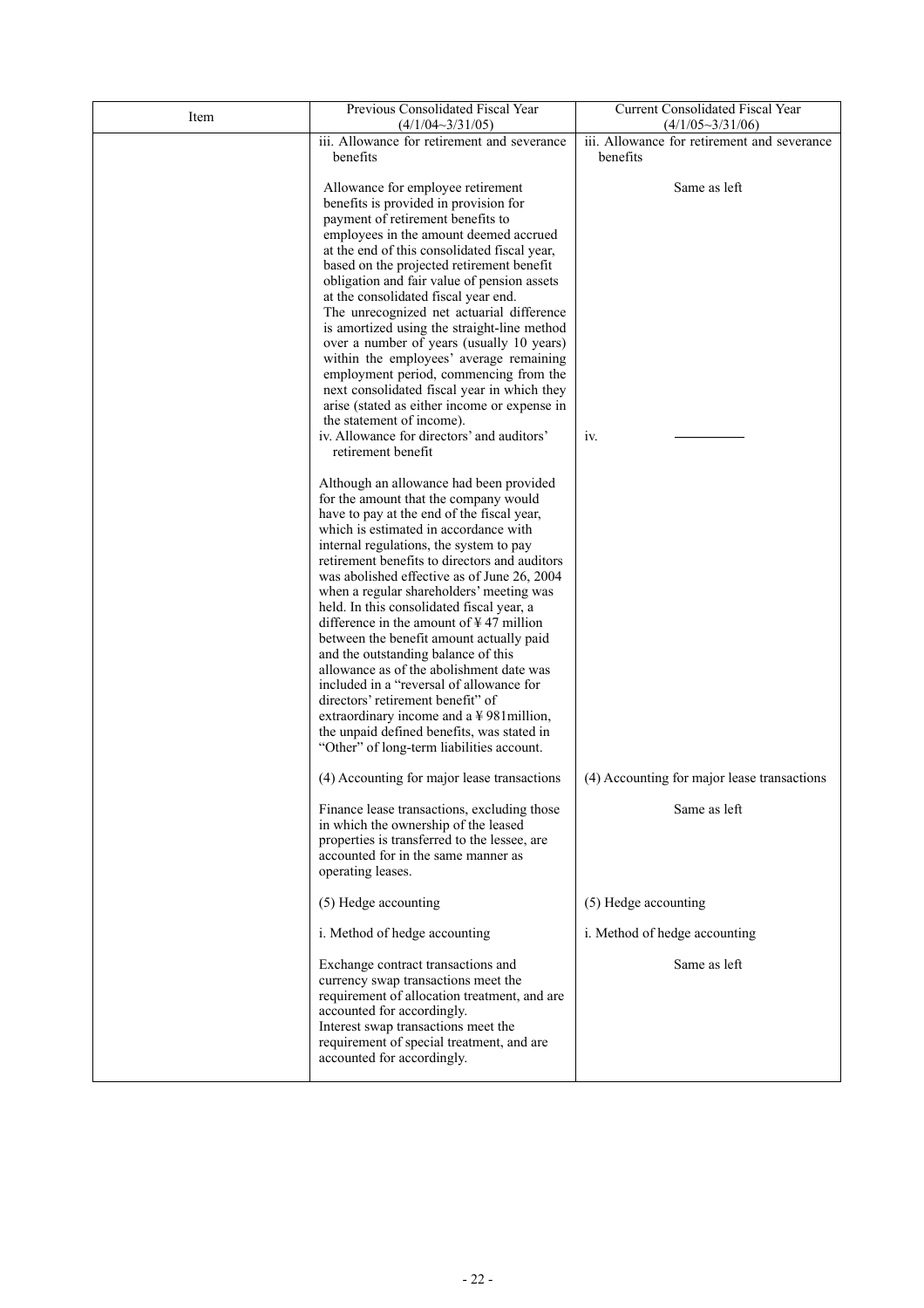| Item                                                                             | Previous Consolidated Fiscal Year<br>$(4/1/04 \sim 3/31/05)$                                                                                                                                                                                                                                                                                                                                                                                                                                                                                                                                | Current Consolidated Fiscal Year<br>$(4/1/05 \sim 3/31/06)$                                                      |
|----------------------------------------------------------------------------------|---------------------------------------------------------------------------------------------------------------------------------------------------------------------------------------------------------------------------------------------------------------------------------------------------------------------------------------------------------------------------------------------------------------------------------------------------------------------------------------------------------------------------------------------------------------------------------------------|------------------------------------------------------------------------------------------------------------------|
|                                                                                  | ii. Hedging instruments and hedged items                                                                                                                                                                                                                                                                                                                                                                                                                                                                                                                                                    | ii. Hedging instruments and hedged items                                                                         |
|                                                                                  | Exchange contract transactions<br>Foreign currency denominated money<br>claims<br>Currency swap transactions<br>Foreign currency denominated money<br>claims<br>Interest swap transactions<br>Interest fluctuation of money borrowed                                                                                                                                                                                                                                                                                                                                                        | Same as left                                                                                                     |
|                                                                                  | iii. Hedging policy                                                                                                                                                                                                                                                                                                                                                                                                                                                                                                                                                                         | iii. Hedging policy                                                                                              |
|                                                                                  | The company uses exchange contract<br>transactions and currency swap transactions<br>for the purpose of hedging exchange rate<br>fluctuation risks and fixing cash flows<br>related to the payment of foreign currency<br>denominated money liabilities or the<br>collection of principal and interest on loans.<br>The company uses interest related hedge<br>accounting for the purpose of hedging risks<br>for interest rate fluctuation for borrowings.                                                                                                                                 | Same as left                                                                                                     |
|                                                                                  | iv. Assessment method for the effectiveness<br>of hedges                                                                                                                                                                                                                                                                                                                                                                                                                                                                                                                                    | iv. Assessment method for the effectiveness<br>of hedges                                                         |
|                                                                                  | The company omits the assessment of the<br>effectiveness of hedges for exchange<br>contract transactions and currency swap<br>transactions, because the significant terms<br>and conditions for such transactions and for<br>hedged assets/liabilities are identical, and<br>are assumed beforehand to offset exchange<br>rate fluctuations or cash flow fluctuations<br>continuously from the time hedging is<br>initiated.<br>The company also omits the assessment of<br>the effectiveness for interest swap<br>transactions, because they meet the<br>requirement of special treatment. | Same as left                                                                                                     |
|                                                                                  | (6) Other significant items to prepare<br>consolidated financial statements<br>Consumption taxes<br>Consumption taxes and local consumption<br>taxes are excluded from the transaction                                                                                                                                                                                                                                                                                                                                                                                                      | (6) Other significant items to prepare<br>consolidated financial statements<br>Consumption taxes<br>Same as left |
| 5 Assessment of<br>Assets and Liabilities of<br><b>Consolidated Subsidiaries</b> | amounts.<br>General market value method is adopted to<br>assess assets and liabilities of consolidated<br>subsidiaries.                                                                                                                                                                                                                                                                                                                                                                                                                                                                     | Same as left                                                                                                     |
| 6 Amortization of<br><b>Consolidation Adjusting</b><br>Account                   | Consolidation adjusting account is<br>amortized in five year installment.                                                                                                                                                                                                                                                                                                                                                                                                                                                                                                                   | Same as left                                                                                                     |
| 7 Appropriation of<br><b>Retained Earnings</b>                                   | Consolidated statement of retained earnings<br>is prepared base on the appropriation of<br>retained earnings finalized during the<br>period of this fiscal year.                                                                                                                                                                                                                                                                                                                                                                                                                            | Same as left                                                                                                     |
| 8 Scope of funds stated in the<br>consolidated statements of cash<br>flows       | The funds (cash and cash equivalents)<br>stated in the consolidated statements of<br>cash flows are composed of cash on hand,<br>bank deposits that can be withdrawn on<br>demand, and short-term investments with<br>original maturities of up to three months<br>that are exposed to minor value fluctuation<br>risk.                                                                                                                                                                                                                                                                     | Same as left                                                                                                     |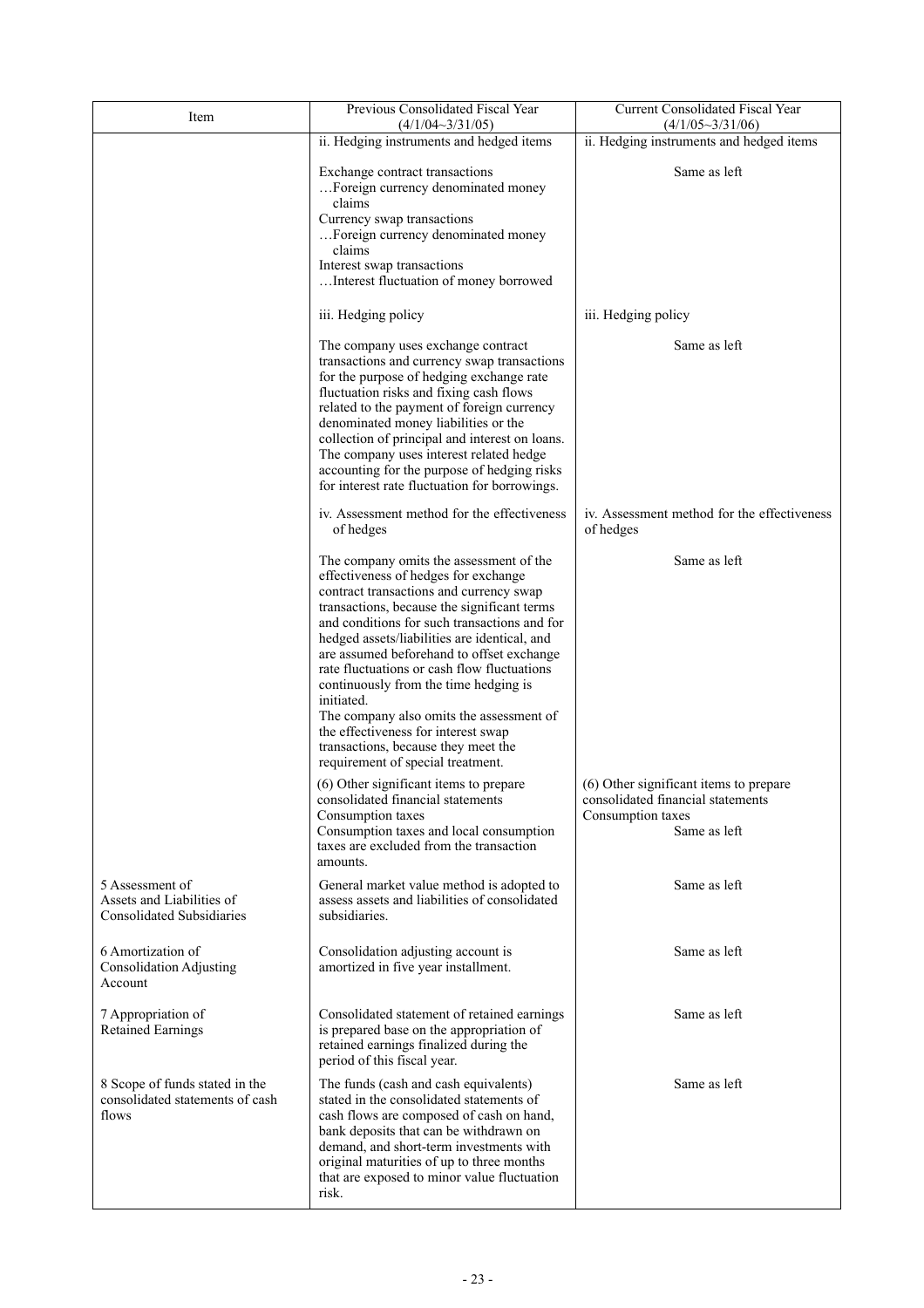Change in Accounting Treatment

| Previous Consolidated Fiscal Year | <b>Current Consolidated Fiscal Year</b>                                                                                                                                                                                                                                                                                                                                                                                                                                 |
|-----------------------------------|-------------------------------------------------------------------------------------------------------------------------------------------------------------------------------------------------------------------------------------------------------------------------------------------------------------------------------------------------------------------------------------------------------------------------------------------------------------------------|
| $(4/1/04 \sim 3/31/05)$           | $(4/1/05 \sim 3/31/06)$                                                                                                                                                                                                                                                                                                                                                                                                                                                 |
|                                   | (Change in Accounting Treatment)<br>Although THK TAIWAN CO., LTD had stated its inventories<br>accounted at lower cost or market using the moving average<br>method so far, it has applied first-in-first-out lower or market<br>method effective from the current fiscal year.<br>This change was made for the purpose of properly grasping<br>cost of sales by sales units and improving the periodic<br>accounting of profit and loss, taking the occasion of having |
|                                   | introduced a sale/distribution system and accounting system as<br>a part of implementing a program to achieve more speedy and<br>efficient clerical works.<br>The impact of this change on the current financial statements                                                                                                                                                                                                                                             |
|                                   | was minor.<br>Statement of the amount in the segment information affected<br>by this change is omitted since its impact is minor.                                                                                                                                                                                                                                                                                                                                       |
|                                   | (Fixed asset impairment accounting standard)<br>Effective this fiscal year, the company has adopted<br>"Accounting Standard Concerning Fixed Asset<br>Impairment" (Statement of Position Concerning Establishment                                                                                                                                                                                                                                                       |
|                                   | of Fixed Asset Impairment Accounting Standard) (Business<br>Accounting Council; August 9, 2002) and "Application<br>Guideline for Fixed Asset Impairment Accounting                                                                                                                                                                                                                                                                                                     |
|                                   | Standard" (Business Accounting Standard Board, Business<br>Accounting Standard Application Guideline No. 6, October 31,<br>$2003$ ).                                                                                                                                                                                                                                                                                                                                    |
|                                   | As a result, income before tax adjustment decreased \\$1,152<br>million.<br>The amount of accumulated impairment loss was directly                                                                                                                                                                                                                                                                                                                                      |
|                                   | deducted from each asset in accordance with the amended<br>financial statements regulation.                                                                                                                                                                                                                                                                                                                                                                             |

# Change in the Method of Statement

| Previous Consolidated Fiscal Year                                                                                                                                                                                                                                                                                                                                                                               | <b>Current Consolidated Fiscal Year</b> |
|-----------------------------------------------------------------------------------------------------------------------------------------------------------------------------------------------------------------------------------------------------------------------------------------------------------------------------------------------------------------------------------------------------------------|-----------------------------------------|
| $(4/1/04 \sim 3/31/05)$                                                                                                                                                                                                                                                                                                                                                                                         | $(4/1/05 \sim 3/31/06)$                 |
| (Consolidated Statement of Income)<br>"Payment charge" which were included in "Sundry loss" in<br>non-operating expenses accounted for the previous<br>consolidated statement of income $(\frac{15}{265})$ million for the previous<br>consolidated fiscal year) exceeded 10/100 of total non-<br>operating expenses, therefore it is stated separately effective<br>from the current consolidated fiscal year. |                                         |

Additional Information

| Previous Consolidated Fiscal Year                                                                                                                                                                                                                                                                                                                                                                                                                                                                                                                                                                                                                                                                                                                                                                                                                                                                                                                                    | <b>Current Consolidated Fiscal Year</b><br>$(4/1/05 \sim 3/31/06)$ |
|----------------------------------------------------------------------------------------------------------------------------------------------------------------------------------------------------------------------------------------------------------------------------------------------------------------------------------------------------------------------------------------------------------------------------------------------------------------------------------------------------------------------------------------------------------------------------------------------------------------------------------------------------------------------------------------------------------------------------------------------------------------------------------------------------------------------------------------------------------------------------------------------------------------------------------------------------------------------|--------------------------------------------------------------------|
| $(4/1/04 \sim 3/31/05)$<br>With the enactment of the "Revision of the Local Tax Law"<br>$(Law No.9, 2003)$ on March 31, 2003, external standard<br>taxation system has been introduced effective the fiscal year<br>beginning April 1, 2004. Due to this change, effective this<br>consolidated fiscal year, the company included the enterprise<br>taxes computed based on "amount of value-added" and<br>"amount of capital" in "Selling and General Administrative<br>Expenses" on the consolidated statement of income pursuant to<br>"Practical Treatment for Presentation of External Standards"<br>Taxation portion of Enterprise Taxes in the Statement of<br>Income" (Business Accounting Standards Board, Practical<br>Report of Practical Issues No.12 dated February 13, 2004).<br>As a result, selling and general administrative expenses<br>increased ¥305 million and operating income, ordinary income<br>and pretax income decreased ¥305 million. |                                                                    |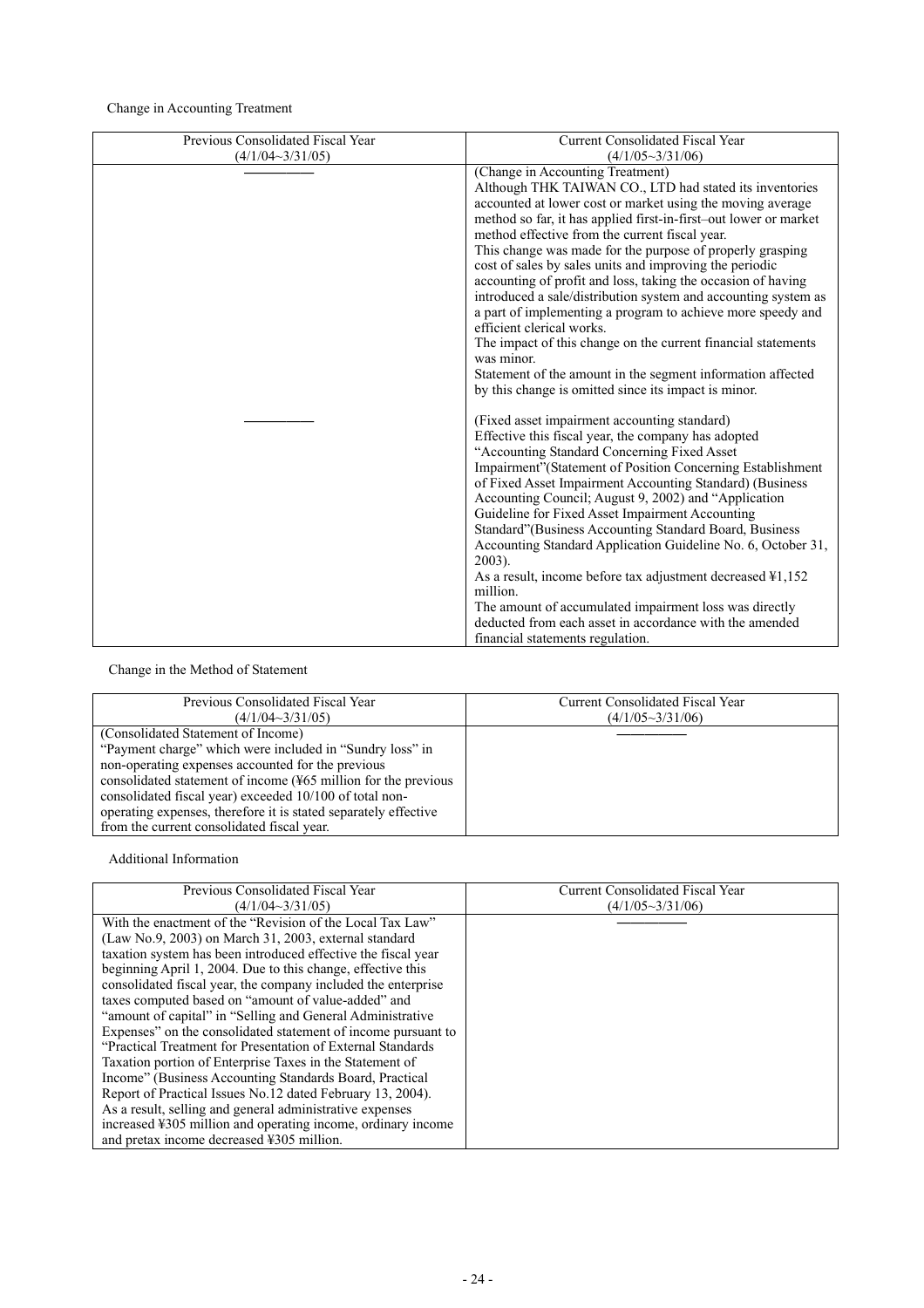Notes

(Consolidated Balance Sheet)

| As of March 31,2005                                           | As of March 31,2006                                                                                          |
|---------------------------------------------------------------|--------------------------------------------------------------------------------------------------------------|
| *1 Stocks of unconsolidated subsidiaries and affiliated       | *1 Stocks of unconsolidated subsidiaries and affiliated                                                      |
| companies are as follows:                                     | companies are as follows:                                                                                    |
| Investment securities (stocks) ¥1,830million                  | Investment securities (stocks) $\text{\#2,251}$ million                                                      |
| 2                                                             | 2 Debt guarantees for companies other than consolidated<br>subsidiaries are as follows:<br>(Millions of Yen) |
|                                                               | Guarantee<br>Debtor<br>Amount                                                                                |
|                                                               | Debt                                                                                                         |
|                                                               | guarantee<br>Nippon<br>Guarantee<br>Slide<br>for liabilities<br>27                                           |
|                                                               | CO.,LTD.<br>27<br>Total                                                                                      |
|                                                               |                                                                                                              |
| *3 Assets pledged and liabilities related to such pledged     | *3 Assets pledged and liabilities related to such pledged                                                    |
| assets are as follows:                                        | assets are as follows:                                                                                       |
| (Millions of Yen)                                             | (Millions of Yen)                                                                                            |
| Mishima and Sendai Plant                                      | Mishima and Sendai Plant                                                                                     |
| foundation collateral                                         | foundation collateral                                                                                        |
| Buildings and fixture                                         | Buildings and fixture                                                                                        |
| 1,016                                                         | 987                                                                                                          |
| 182                                                           | Machinery and vehicles                                                                                       |
| Machinery and vehicles                                        | 168                                                                                                          |
| 240                                                           | 240                                                                                                          |
| Land                                                          | Land                                                                                                         |
| 1,438                                                         | 1,395                                                                                                        |
| Total                                                         | Total                                                                                                        |
| Liabilities covered by the pledge is long-term borrowing for  | Liabilities covered by the pledge is long-term borrowing for                                                 |
| ¥248 million (current portion thereof is ¥72 million)         | ¥176 million (current portion thereof is ¥72 million)                                                        |
| *4 Amount stated in relation to companies accounted for       | *4 Amount stated in relation to companies accounted for                                                      |
| using equity method was ¥3 million.                           | using equity method was ¥14 million.                                                                         |
| 5 THK group (the company and its consolidated subsidiaries)   | 5 THK group (the company and its consolidated subsidiaries)                                                  |
| signed a special credit facility agreement with main banks to | signed a special credit facility agreement with main banks to                                                |
| effectively raise working funds.                              | effectively raise working funds.                                                                             |
| (Millions of Yen)                                             | (Millions of Yen)                                                                                            |
| Special Credit limit under                                    | Special Credit limit under                                                                                   |
| 14.000                                                        | 14,000                                                                                                       |
| the contract                                                  | the contract                                                                                                 |
| Balance of borrowings                                         | Balance of borrowings                                                                                        |
| Available line of credit                                      | Available line of credit                                                                                     |
| 14,000                                                        | 14,000                                                                                                       |
| *6 Total number of common shares issued by the Company        | *6 Total number of common shares issued by the Company                                                       |
| was 119,917,526 shares.                                       | was 132,799,331 shares.                                                                                      |
| *7 Total number of treasury stocks owned by consolidated      | *7 Total number of treasury stocks owned by consolidated                                                     |
| companies was 423,801common shares.                           | companies was 29,741 common shares.                                                                          |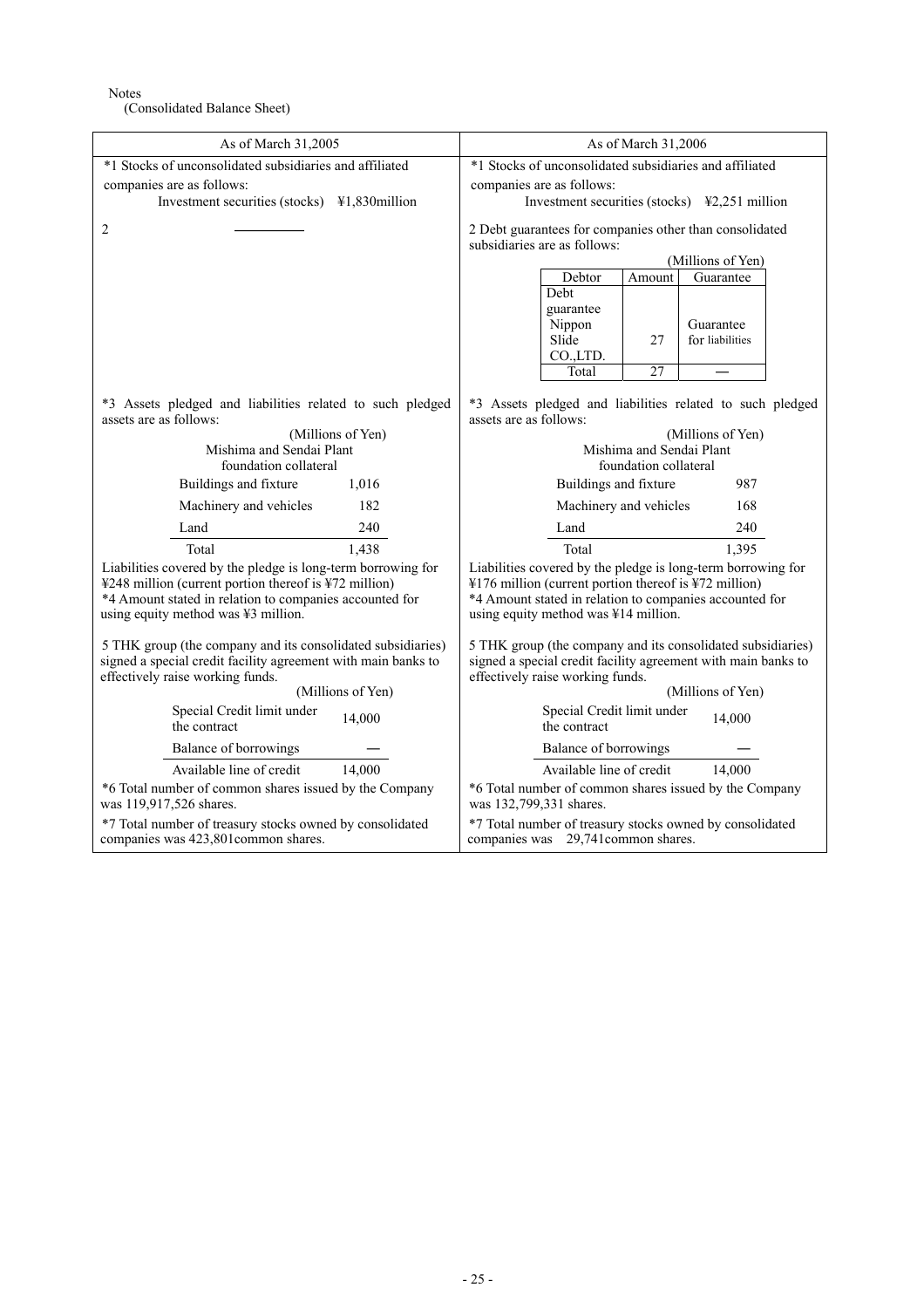(Consolidated Statement of Income)

| Year ended March 31,2005                                                                     | Year ended March 31,2006                                                                                                                                                                                                                                                                                                                                                                                                                                                                                                                                                                                            |  |
|----------------------------------------------------------------------------------------------|---------------------------------------------------------------------------------------------------------------------------------------------------------------------------------------------------------------------------------------------------------------------------------------------------------------------------------------------------------------------------------------------------------------------------------------------------------------------------------------------------------------------------------------------------------------------------------------------------------------------|--|
| *1 R&D expenses included in sales, general and<br>administrative expenses was ¥2,685million. | *1 R&D expenses included in sales, general and<br>administrative expenses was ¥2,683million.                                                                                                                                                                                                                                                                                                                                                                                                                                                                                                                        |  |
| *2Main gains on sale of fixed assets are as follows:<br>(Millions of Yen)                    | *2Main gains on sale of fixed assets are as follows:<br>(Millions of Yen)                                                                                                                                                                                                                                                                                                                                                                                                                                                                                                                                           |  |
| 57<br>Buildings and fixture                                                                  | Buildings and fixture<br>48                                                                                                                                                                                                                                                                                                                                                                                                                                                                                                                                                                                         |  |
| Machinery, equipment                                                                         | Machinery, equipment                                                                                                                                                                                                                                                                                                                                                                                                                                                                                                                                                                                                |  |
| 118<br>and vehicles                                                                          | 104<br>and vehicles                                                                                                                                                                                                                                                                                                                                                                                                                                                                                                                                                                                                 |  |
| <b>Others</b>                                                                                | 314<br>Land                                                                                                                                                                                                                                                                                                                                                                                                                                                                                                                                                                                                         |  |
| Total<br>177                                                                                 | Others                                                                                                                                                                                                                                                                                                                                                                                                                                                                                                                                                                                                              |  |
|                                                                                              | Total<br>469                                                                                                                                                                                                                                                                                                                                                                                                                                                                                                                                                                                                        |  |
| *3(1) Main losses on sale of fixed assets are as follows:                                    | *3(1) Main losses on sale of fixed assets are as follows:                                                                                                                                                                                                                                                                                                                                                                                                                                                                                                                                                           |  |
| (Millions of Yen)<br>40                                                                      | (Millions of Yen)<br>43                                                                                                                                                                                                                                                                                                                                                                                                                                                                                                                                                                                             |  |
| Buildings and fixture<br>Machinery, equipment                                                | Buildings and fixture<br>Machinery, equipment                                                                                                                                                                                                                                                                                                                                                                                                                                                                                                                                                                       |  |
| 45<br>and vehicles                                                                           | 12<br>and vehicles                                                                                                                                                                                                                                                                                                                                                                                                                                                                                                                                                                                                  |  |
| 5<br>Others                                                                                  | $\boldsymbol{0}$<br>Others                                                                                                                                                                                                                                                                                                                                                                                                                                                                                                                                                                                          |  |
| 91<br>Total                                                                                  | 56<br>Total                                                                                                                                                                                                                                                                                                                                                                                                                                                                                                                                                                                                         |  |
| (2) Main losses on retirement of fixed assets are as                                         | (2) Main losses on retirement of fixed assets are as                                                                                                                                                                                                                                                                                                                                                                                                                                                                                                                                                                |  |
| follows:                                                                                     | follows:                                                                                                                                                                                                                                                                                                                                                                                                                                                                                                                                                                                                            |  |
| (Millions of Yen)<br>Buildings and fixture<br>35                                             | (Millions of Yen)<br>Buildings and fixture<br>250                                                                                                                                                                                                                                                                                                                                                                                                                                                                                                                                                                   |  |
| Machinery, equipment                                                                         | Machinery, equipment                                                                                                                                                                                                                                                                                                                                                                                                                                                                                                                                                                                                |  |
| 54<br>and vehicles                                                                           | 36<br>and vehicles                                                                                                                                                                                                                                                                                                                                                                                                                                                                                                                                                                                                  |  |
| Other (tangible fixed                                                                        | Other (tangible fixed                                                                                                                                                                                                                                                                                                                                                                                                                                                                                                                                                                                               |  |
| 15<br>assets)                                                                                | 63<br>assets)                                                                                                                                                                                                                                                                                                                                                                                                                                                                                                                                                                                                       |  |
| Intangible fixed assets<br>181                                                               | Intangible fixed assets                                                                                                                                                                                                                                                                                                                                                                                                                                                                                                                                                                                             |  |
| 287<br>Total                                                                                 | 354<br>Total                                                                                                                                                                                                                                                                                                                                                                                                                                                                                                                                                                                                        |  |
| $*_{4}$                                                                                      | *4 During the current consolidated fiscal year, impairment                                                                                                                                                                                                                                                                                                                                                                                                                                                                                                                                                          |  |
|                                                                                              | losses were recognized for the following asset groups                                                                                                                                                                                                                                                                                                                                                                                                                                                                                                                                                               |  |
|                                                                                              | (Millions of Yen)                                                                                                                                                                                                                                                                                                                                                                                                                                                                                                                                                                                                   |  |
|                                                                                              | Kind<br>Use<br>Location<br>Amount                                                                                                                                                                                                                                                                                                                                                                                                                                                                                                                                                                                   |  |
|                                                                                              | Unused<br>Land<br>Ikoma-shi, Nara Pref.<br>590                                                                                                                                                                                                                                                                                                                                                                                                                                                                                                                                                                      |  |
|                                                                                              | Shinagawa-ku,<br>Land & ease right<br>Unused<br>245<br>Tokyo                                                                                                                                                                                                                                                                                                                                                                                                                                                                                                                                                        |  |
|                                                                                              | Sanyo Onoda-shi,<br>Unused<br>Land<br>96<br>Yamaguchi Pref.                                                                                                                                                                                                                                                                                                                                                                                                                                                                                                                                                         |  |
|                                                                                              | Other nine properties<br>Land, Bldgs & Others<br>210<br>Unused                                                                                                                                                                                                                                                                                                                                                                                                                                                                                                                                                      |  |
|                                                                                              | 1,152<br>Total<br>(Summary of impairment losses by types of assets)                                                                                                                                                                                                                                                                                                                                                                                                                                                                                                                                                 |  |
|                                                                                              | <b>Types</b><br>Amount                                                                                                                                                                                                                                                                                                                                                                                                                                                                                                                                                                                              |  |
|                                                                                              | (Millions of yen)                                                                                                                                                                                                                                                                                                                                                                                                                                                                                                                                                                                                   |  |
|                                                                                              | Buildings and structure<br>5                                                                                                                                                                                                                                                                                                                                                                                                                                                                                                                                                                                        |  |
|                                                                                              | 9<br>Machineries and transport                                                                                                                                                                                                                                                                                                                                                                                                                                                                                                                                                                                      |  |
|                                                                                              |                                                                                                                                                                                                                                                                                                                                                                                                                                                                                                                                                                                                                     |  |
|                                                                                              | equipment                                                                                                                                                                                                                                                                                                                                                                                                                                                                                                                                                                                                           |  |
|                                                                                              | Land<br>1,060                                                                                                                                                                                                                                                                                                                                                                                                                                                                                                                                                                                                       |  |
|                                                                                              | 9<br>Others (tangible fixed assets)                                                                                                                                                                                                                                                                                                                                                                                                                                                                                                                                                                                 |  |
|                                                                                              | Intangible fixed assets<br>67                                                                                                                                                                                                                                                                                                                                                                                                                                                                                                                                                                                       |  |
|                                                                                              | Total<br>1,152                                                                                                                                                                                                                                                                                                                                                                                                                                                                                                                                                                                                      |  |
|                                                                                              | THK group conducts grouping for business properties by<br>plants and treats headquarters and operating assets as a<br>property for common use. The group also groups unused<br>assets and leased assets into one unit by each property.<br>Of unused properties, for those of which market prices are<br>falling, their book values were reduced to the amount<br>collectible and the company recognizes such reduced amount<br>as impairment loss of "extraordinary loss". The amount<br>collectible is determined as a net sale price which was<br>calculated by appraisal value provided mainly by a real-estate |  |
|                                                                                              | appraiser.                                                                                                                                                                                                                                                                                                                                                                                                                                                                                                                                                                                                          |  |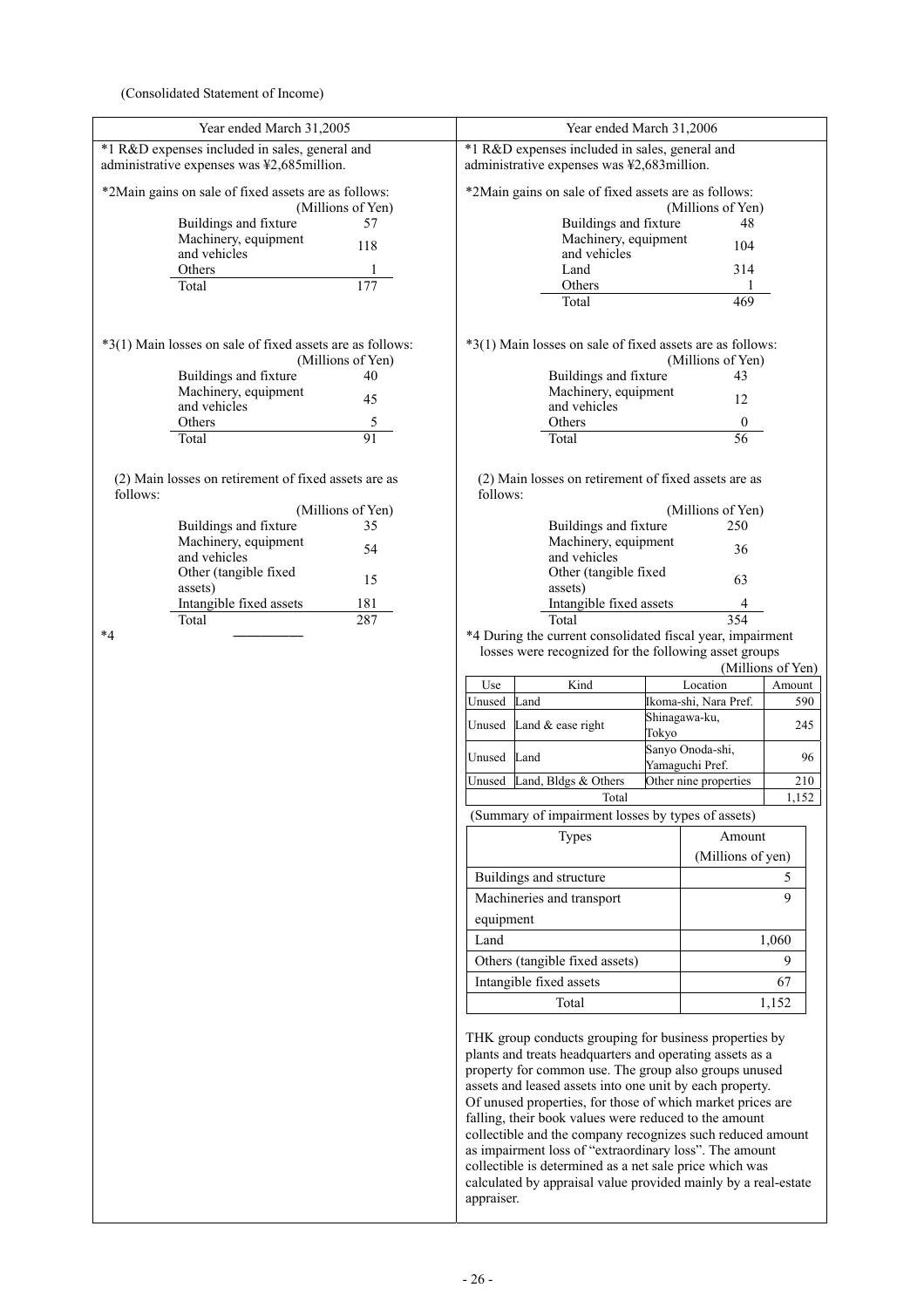(Consolidated Statement of Cash Flows)

| Year ended March 31,2005                                                                   | Year ended March 31,2006                                                               |  |
|--------------------------------------------------------------------------------------------|----------------------------------------------------------------------------------------|--|
| *1 The relationship of the cash and due from banks                                         | *1 The relationship of the cash and due from banks                                     |  |
| outstanding at the end of this fiscal year and cash and                                    | outstanding at the end of this fiscal year and cash and cash                           |  |
| cash equivalents stated in the consolidated balance sheet<br>is as follows:                | equivalents stated in the consolidated balance sheet is as<br>follows:                 |  |
| (Millions of Yen)                                                                          | (Millions of Yen)                                                                      |  |
| Cash and deposits<br>75,842                                                                | Cash and deposits<br>87,911                                                            |  |
| Securities<br>144                                                                          | Securities<br>340                                                                      |  |
| Cash and cash equivalents<br>75,987                                                        | The fixed deposit will expire<br>(1,944)<br>within three months                        |  |
|                                                                                            | Cash and cash equivalents<br>86,307                                                    |  |
| 2 Main assets and liabilities of a company which has newly                                 | $\overline{2}$                                                                         |  |
| become a wholly-owned subsidiary by equity swap are as                                     |                                                                                        |  |
| follows.<br>Summary of assets and liabilities, and their relation with                     |                                                                                        |  |
| acquisition value of stocks of DAITO SEIKI CO., LTD., at                                   |                                                                                        |  |
| the time when that company was newly consolidated by                                       |                                                                                        |  |
| equity swap are as follows.                                                                |                                                                                        |  |
| Millions of yen                                                                            |                                                                                        |  |
| Current assets<br>10,415                                                                   |                                                                                        |  |
| <b>Fixed assets</b><br>2,387                                                               |                                                                                        |  |
| <b>Current liabilities</b><br>(2,998)                                                      |                                                                                        |  |
| <b>Fixed liabilities</b><br>(631)                                                          |                                                                                        |  |
| Adjustment by new consolidation (note)<br>(3,126)                                          |                                                                                        |  |
| Consolidation adjustment<br>(3,240)                                                        |                                                                                        |  |
| Acquisition value of stocks of Daito Seiki Co.,<br>2,805<br>Ltd. by stock swap             |                                                                                        |  |
| (1,000)<br>Total value of new stocks issued by stock swap                                  |                                                                                        |  |
| Total market value of substitute treasury stocks<br>(1, 805)<br>by stock swap              |                                                                                        |  |
| Difference                                                                                 |                                                                                        |  |
| (Note) Adjustment related to new consolidation includes the                                |                                                                                        |  |
| adjustment related to investments valuation amount                                         |                                                                                        |  |
| computed applying the equity method before the                                             |                                                                                        |  |
| consolidation and to marked-to-market of assets calculated                                 |                                                                                        |  |
| using entire market method.                                                                |                                                                                        |  |
| 3 Summary of significant non-funding transactions                                          | 3 Summary of significant nonfunding transactions                                       |  |
| Stock swap was executed in the current fiscal year to make                                 |                                                                                        |  |
| DAITO SEIKI CO., LTD.LTD a wholly-owned subsidiary,                                        | Exercise of share warrant                                                              |  |
| and new stocks were issued and substitute treasury stocks                                  | Increase in capital by exercise of share<br>¥10,627millioin<br>warrant                 |  |
| were delivered, as a result of which increases of the                                      | Increase in capital reserve by exercise<br>¥10,627million                              |  |
| following amount were recognized.                                                          | of share warrant                                                                       |  |
| Increase in capital surplus by issuance<br>¥1,000 million<br>of new stocks                 | Decrease in bonds with share warrant<br>¥21,255million<br>by exercise of share warrant |  |
| Increase in capital surplus by delivery                                                    |                                                                                        |  |
| ¥688 million<br>of substitute treasury stocks (Profit on                                   |                                                                                        |  |
| disposal of treasury stocks)                                                               |                                                                                        |  |
| Decrease in treasury stocks by delivery<br>¥1,116 million<br>of substitute treasury stocks |                                                                                        |  |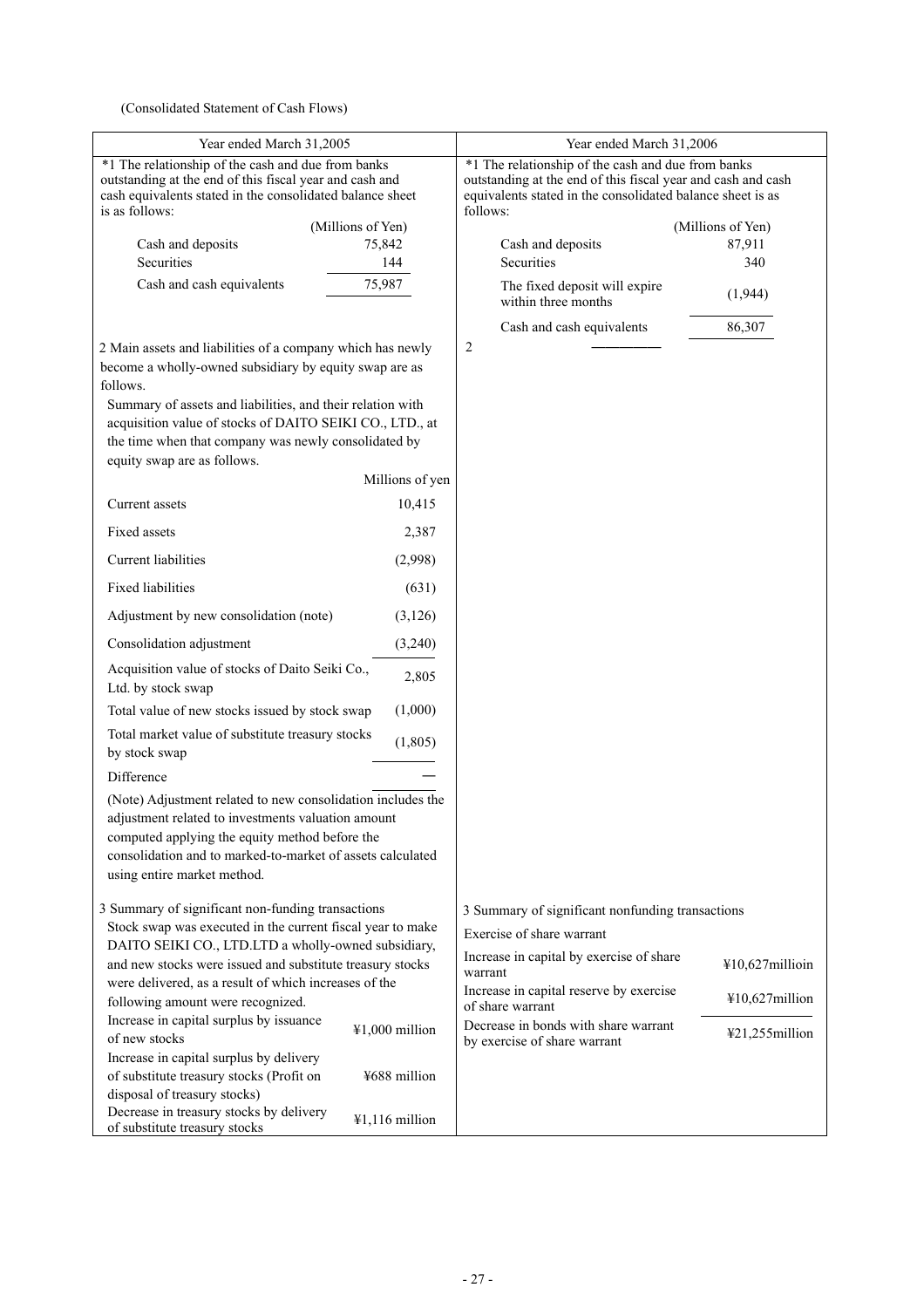(Lease transactions) Report of lease transactions is omitted, because it is disclosed via EDINET.

### (Securities)

### 1. Other marketable securities

|                                                                           |                      |                   |            |                      |                   | (Millions of Yen) |
|---------------------------------------------------------------------------|----------------------|-------------------|------------|----------------------|-------------------|-------------------|
|                                                                           | As of March 31, 2005 |                   |            | As of March 31, 2006 |                   |                   |
| Classification                                                            | Acquisition<br>cost  | Carried<br>amount | Difference | Acquisition<br>cost  | Carried<br>amount | Difference        |
| Aggregate carrying value<br>exceeds aggregate acquisition<br>cost         |                      |                   |            |                      |                   |                   |
| 1 Equities                                                                | 2,392                | 4,123             | 1,730      | 578                  | 2,832             | 2,254             |
| 2 Others                                                                  | 7                    | 8                 |            | 3                    | 4                 |                   |
| Subtotal                                                                  | 2,399                | 4,141             | 1,731      | 582                  | 2,837             | 2,255             |
| Aggregate carrying value<br>does not exceed aggregate<br>acquisition cost |                      |                   |            |                      |                   |                   |
| Equities                                                                  | $\theta$             | $\theta$          | $\theta$   | $\overline{c}$       | $\overline{c}$    | (0)               |
| Subtotal                                                                  | $\theta$             | $\theta$          | $\theta$   | $\overline{2}$       | 2                 | (0)               |
| Total                                                                     | 2,400                | 4,132             | 1,731      | 584                  | 2,839             | 2,255             |

Note: In addition to the above, difference between acquisition costs and market values in equity portion in investment business partnerships are included in "Valuation adjustment for other securities" on the balance sheets. Such differences, net of tax effect amount, are ¥24illion for the previous fiscal year, and ¥9million for the current fiscal year.

Regarding impairment of securities stated in the table above, when an issue's market value falls by 50 percent or more lower than its acquisition cost, the company makes it a rule to write them down. For each security whose value is 30 percent or more, but less than 50 percent lower than acquisition cost, the company judges whether to write it down by assessing its issuer's financial conditions as of its latest fiscal year-end, and its earnings results for the last two fiscal years, and by comparing each issue's acquisition cost with its average month-end closing price for the last 24 months.

### 2. Other securities sold during the current consolidated fiscal year

| <b>Classification</b>                  | Previous consolidated fiscal year<br>$(4/1/04 - 3/31/05)$ | Current consolidated fiscal year<br>$(4/1/05 - 3/31/06)$ |
|----------------------------------------|-----------------------------------------------------------|----------------------------------------------------------|
| Amount sold (millions of yen)          |                                                           | 3,849                                                    |
| Total profit on sale (millions of yen) |                                                           | .933                                                     |
| Total loss on sale (millions of yen)   |                                                           |                                                          |

3. Securities without market values

|                                   | As of March 31, 2005 | As of March 31, 2006 |
|-----------------------------------|----------------------|----------------------|
| Types                             | Carrying amount      | Carrying amount      |
| Other securities                  |                      |                      |
| Unlisted equities (excluding OTC) | 585                  | 407                  |
| Unlisted foreign investment trust | 144                  | 340                  |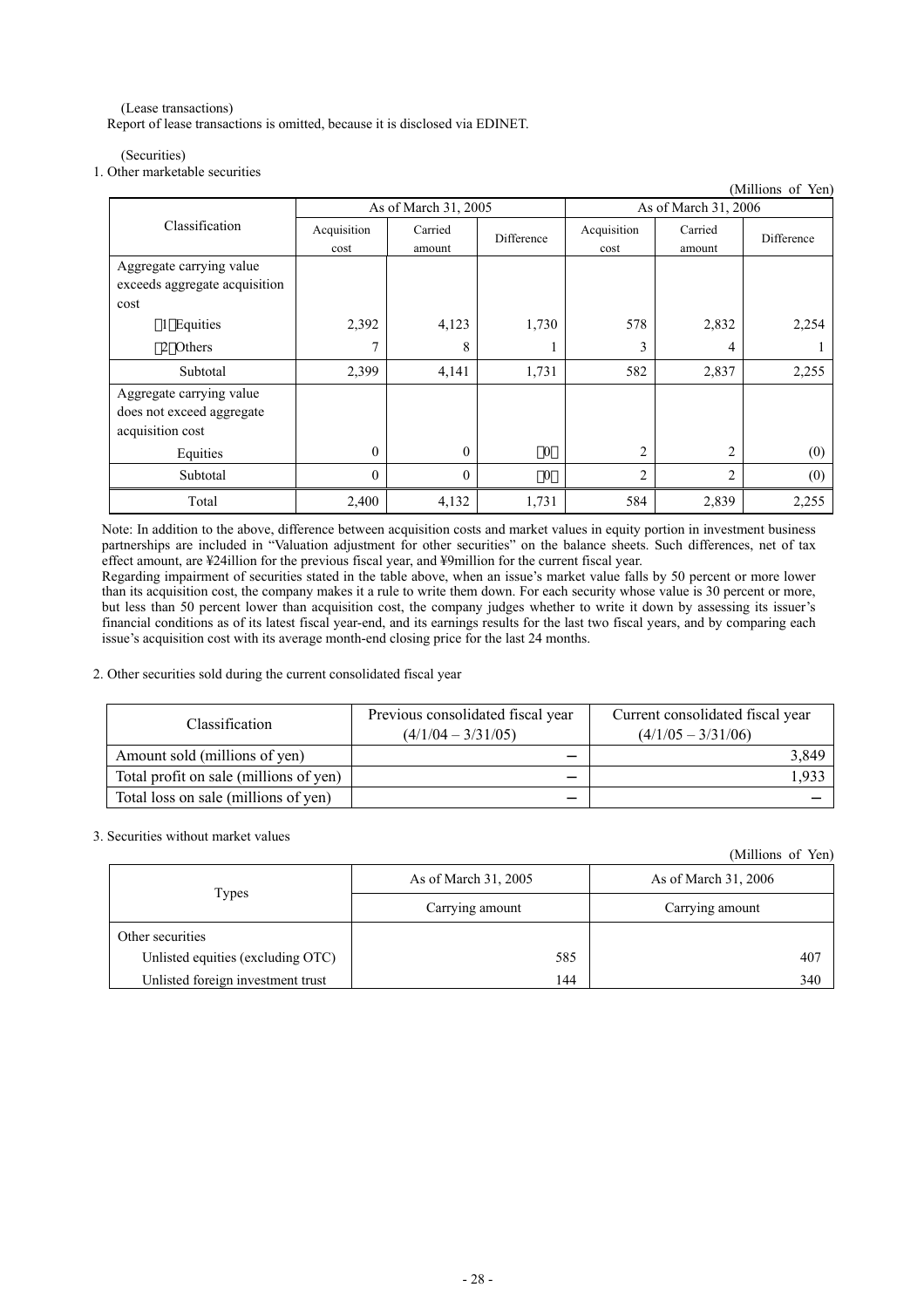(Derivatives Transactions)

1 Matters related to the status of derivative transactions

| I inativis iguaça to the status of activative transactions                                                            |                                         |
|-----------------------------------------------------------------------------------------------------------------------|-----------------------------------------|
| Previous consolidated fiscal year                                                                                     | Current consolidated fiscal year        |
| $(4/1/04 - 3/31/05)$                                                                                                  | $(4/1/05 - 3/31/06)$                    |
| Transaction summary and its purpose                                                                                   | Transaction summary and its purpose     |
| The THK Group uses forward foreign exchange                                                                           | Same as at left                         |
| contracts and currency swaps to reduce risks of                                                                       |                                         |
| fluctuations in foreign exchange on payment of foreign                                                                |                                         |
| currency denominated monetary liabilities arising from                                                                |                                         |
| import transactions during normal course of businesses                                                                |                                         |
| and on the collection of principal and interest of loans                                                              |                                         |
| to overseas subsidiaries, and to fix cash flow. It also                                                               |                                         |
| uses interest swap transactions to be prepared for                                                                    |                                         |
| interest rate rising risk for borrowing with variable                                                                 |                                         |
| interest rate.                                                                                                        |                                         |
| Policy for derivative transactions                                                                                    | Policy for derivative transactions      |
| Derivative transactions are used for reducing foreign                                                                 | Same as at left                         |
| exchange and interest rate fluctuation risks and never for                                                            |                                         |
| speculative purposes. In performing derivative                                                                        |                                         |
| transactions, the Group makes it a rule to limit the                                                                  |                                         |
| amount of forward foreign exchange contracts within the                                                               |                                         |
| scope of foreign currency denominated liabilities, and                                                                |                                         |
| limit also the nominal principal amount of currency                                                                   |                                         |
| swap and interest rate swap transactions within the                                                                   |                                         |
| actually outstanding balances of loans and borrowings.                                                                |                                         |
| The THK Group will never be involved with stock-                                                                      |                                         |
| related derivative transactions.                                                                                      |                                         |
| Summary of transaction related risks                                                                                  | Summary of transaction related risks    |
| Currency-related derivative transactions expose to risks                                                              | Same as at left                         |
| of foreign exchange rate fluctuations, and interest rate                                                              |                                         |
| related derivative transactions expose to risk of market                                                              |                                         |
| rate fluctuations.                                                                                                    |                                         |
| As counterparties of the Group's derivative                                                                           |                                         |
| transaction contracts are mostly good credit rating banks,<br>it is deemed that there is almost no credit risk due to |                                         |
|                                                                                                                       |                                         |
| default by such counterparties.                                                                                       | Risk management system for transactions |
| Risk management system for transactions                                                                               | Same as at left                         |
| Corporate Strategy Department is made responsible for                                                                 |                                         |
| the management of currency and interest rate related                                                                  |                                         |
| derivative transactions.                                                                                              |                                         |
| General manager of Corporate Strategy Department                                                                      |                                         |
| makes reports on fund management including derivative                                                                 |                                         |
| transactions to regular board of directors meeting to be                                                              |                                         |
| held every month.                                                                                                     |                                         |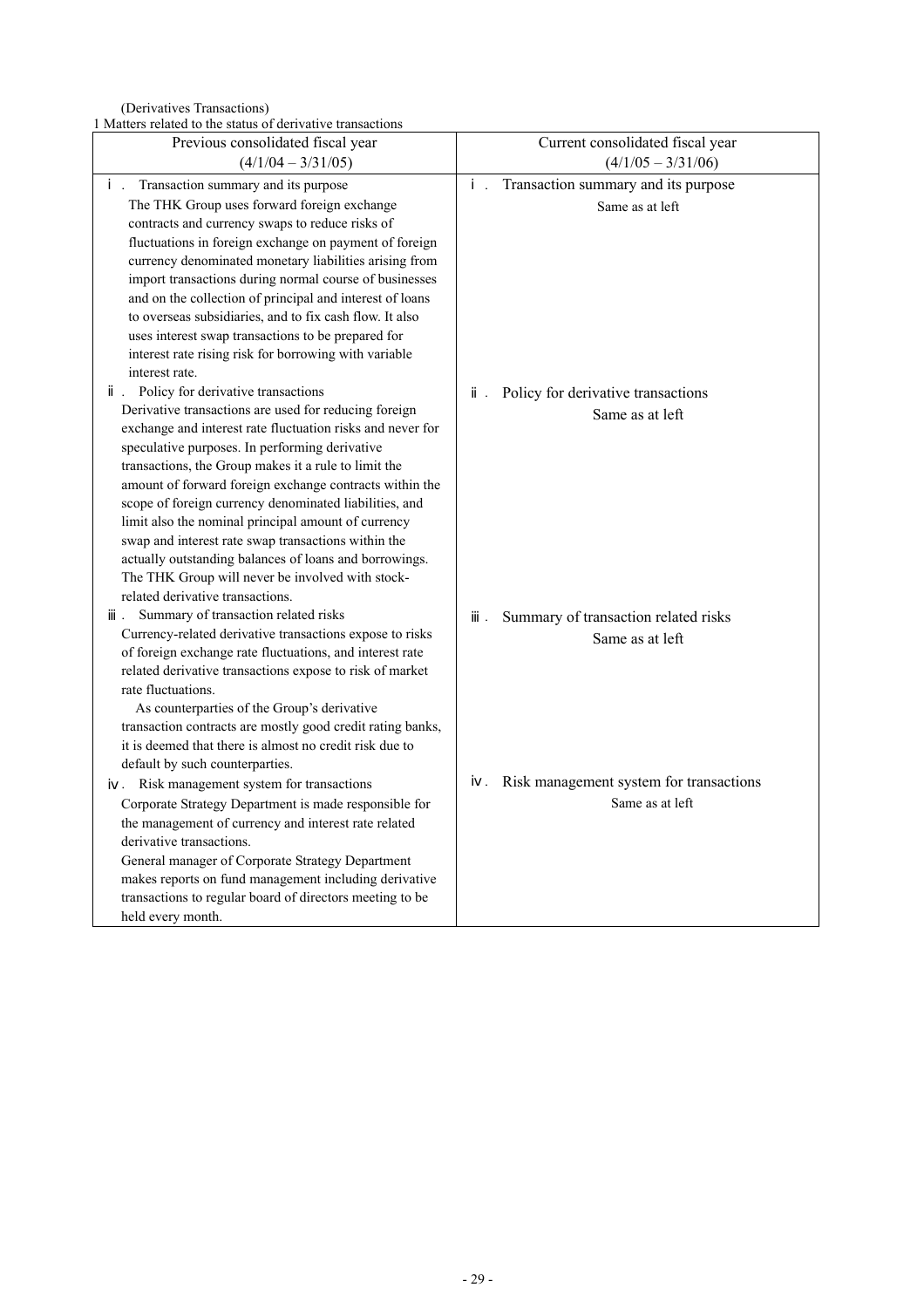### 2 Matters related to market values of derivative transactions

For the previous consolidated fiscal year (as of March 31, 2005)

There was no corresponding item.

Explanatory note is omitted because hedge accounting is used for all future foreign exchange contracts, currency swap transactions, and interest rate swap transactions.

For the current consolidated fiscal year (as of March 31, 2006)

There was no corresponding item.

Explanatory note is omitted because hedge accounting is adopted for all future foreign exchange contracts, currency swap transactions, and interest rate swap transactions.

### (Retirement benefits)

For fiscal year ended March 31, 2005

1. Summary of retirement benefit system

The company, its domestic subsidiaries, and certain overseas consolidated subsidiaries have established employees' pension fund which is a defined benefit retirement plans, and lump sum retirement grant plan and qualified pension plan. The company also occasionally pays premium severance pay to employees. Other overseas subsidiaries have mainly established their defined contribution pension programs.

### 2. Retirement benefit liabilities

|                                                               | (Millions of Yen)    |
|---------------------------------------------------------------|----------------------|
|                                                               | As of March 31, 2005 |
| Retirement benefit liabilities (Note) (1)                     | 5,695                |
| Less: Pension assets (2)                                      | 2,857                |
| Unreserved retirement benefit liabilities $(1)+(2)$           | 2,837                |
| Unrecognized actuarial difference (3)                         | 730                  |
| Allowance for retirement and severance benefits $(1)+(2)+(3)$ | 2,106                |

(Note) Whereas certain domestic consolidated subsidiaries adopt a simplified method for calculating retirement benefit liabilities, some overseas subsidiaries apply a method subject to accounting standards of countries where they are located.

# 3. Retirement benefit costs

|                                  | (Millions of Yen)    |
|----------------------------------|----------------------|
|                                  | As of March 31, 2005 |
| Service costs (Notel, 2)         | 376                  |
| Interest costs                   | 112                  |
| Expected return on plan assets   | 11                   |
| Recognized actuarial differences | 73                   |
| Retirement benefit costs         | 550                  |

(Note)

1. Amounts contributed to the employees' pension fund by employees are excluded.

2. The retirement benefit costs for domestic consolidated subsidiaries and certain overseas consolidated subsidiaries are included in the above stated service costs.

### 4. Basis for the calculation of retirement benefit liabilities

|                                                                          | As of March 31, 2005       |
|--------------------------------------------------------------------------|----------------------------|
| Method of distribution of estimated retirement<br>and severance benefits | Straight-line amortization |
| Discount rate for obligations                                            | 2.5                        |
| Expected rate of return on plan assets                                   | 0.5                        |
| Period of amortization of actuarial differences (Note)                   | 10 Yr                      |

(Note) Actuarial differences are amortized using the straight-line method over a certain number of years within the employees' average remaining service period commencing from the next fiscal year of incurrence.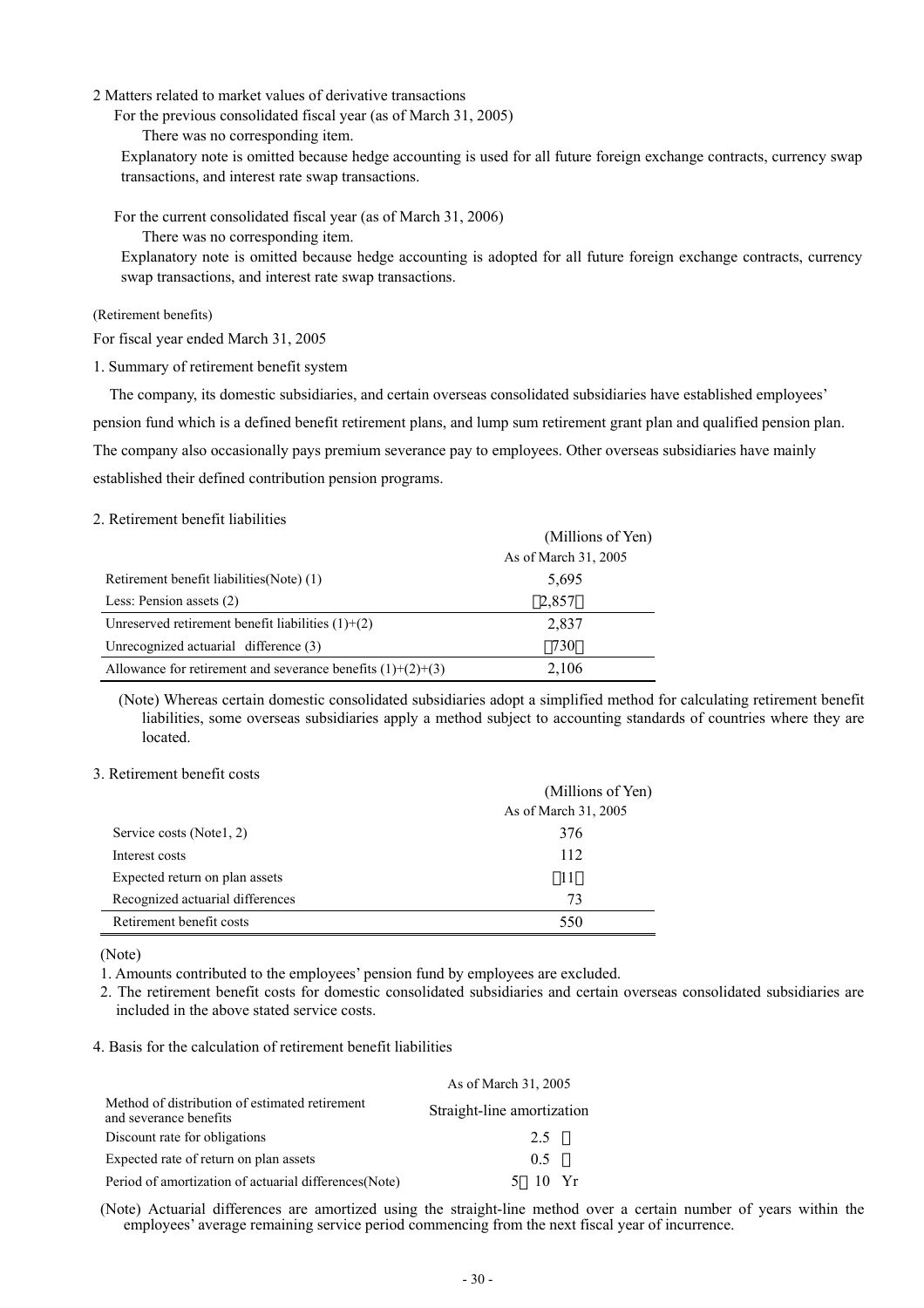### For fiscal year ended March 31, 2006

### 1. Summary of retirement benefit system

The company, its domestic subsidiaries, and certain overseas consolidated subsidiaries have established employees' pension fund which is a defined benefit retirement plans, and lump sum retirement grant plan and qualified pension plan. The company also occasionally pays premium severance pay to employees. Other overseas subsidiaries have mainly established their defined contribution pension programs.

#### 2. Retirement benefit liabilities

|                                                               | (Millions of Yen)<br>As of March 31, 2006 |
|---------------------------------------------------------------|-------------------------------------------|
| Retirement benefit liabilities (Note) (1)                     | 6,676                                     |
| Less: Pension assets (2)                                      | (3,617)                                   |
| Unreserved retirement benefit liabilities $(1)+(2)$           | 3,059                                     |
| Unrecognized actuarial difference (3)                         | (743)                                     |
| Allowance for retirement and severance benefits $(1)+(2)+(3)$ | 2,316                                     |

(Note) Whereas certain domestic consolidated subsidiaries adopt a simplified method for calculating retirement benefit liabilities, some overseas subsidiaries apply a method subject to accounting standards of countries where they are located.

#### 3. Retirement benefit costs

|                                  | (Millions of Yen)    |
|----------------------------------|----------------------|
|                                  | As of March 31, 2006 |
| Service costs (Notel, 2)         | 499                  |
| Interest costs                   | 136                  |
| Expected return on plan assets   | (13)                 |
| Recognized actuarial differences | 109                  |
| Retirement benefit costs         | 730                  |

(Note)

1. Amounts contributed to the employees' pension fund by employees are excluded.

- 2. The retirement benefit costs for domestic consolidated subsidiaries and certain overseas consolidated subsidiaries are included in the above stated service costs.
- 4. Basis for the calculation of retirement benefit liabilities

|                                                                          | As of March 31, 2006       |
|--------------------------------------------------------------------------|----------------------------|
| Method of distribution of estimated retirement<br>and severance benefits | Straight-line amortization |
| Discount rate for obligations                                            | 20                         |
| Expected rate of return on plan assets                                   | 0.5                        |
| Period of amortization of actuarial differences (Note)                   | 10 Yr                      |

(Note) Actuarial differences are amortized using the straight-line method over a certain number of years within the employees' average remaining service period commencing from the next fiscal year of incurrence.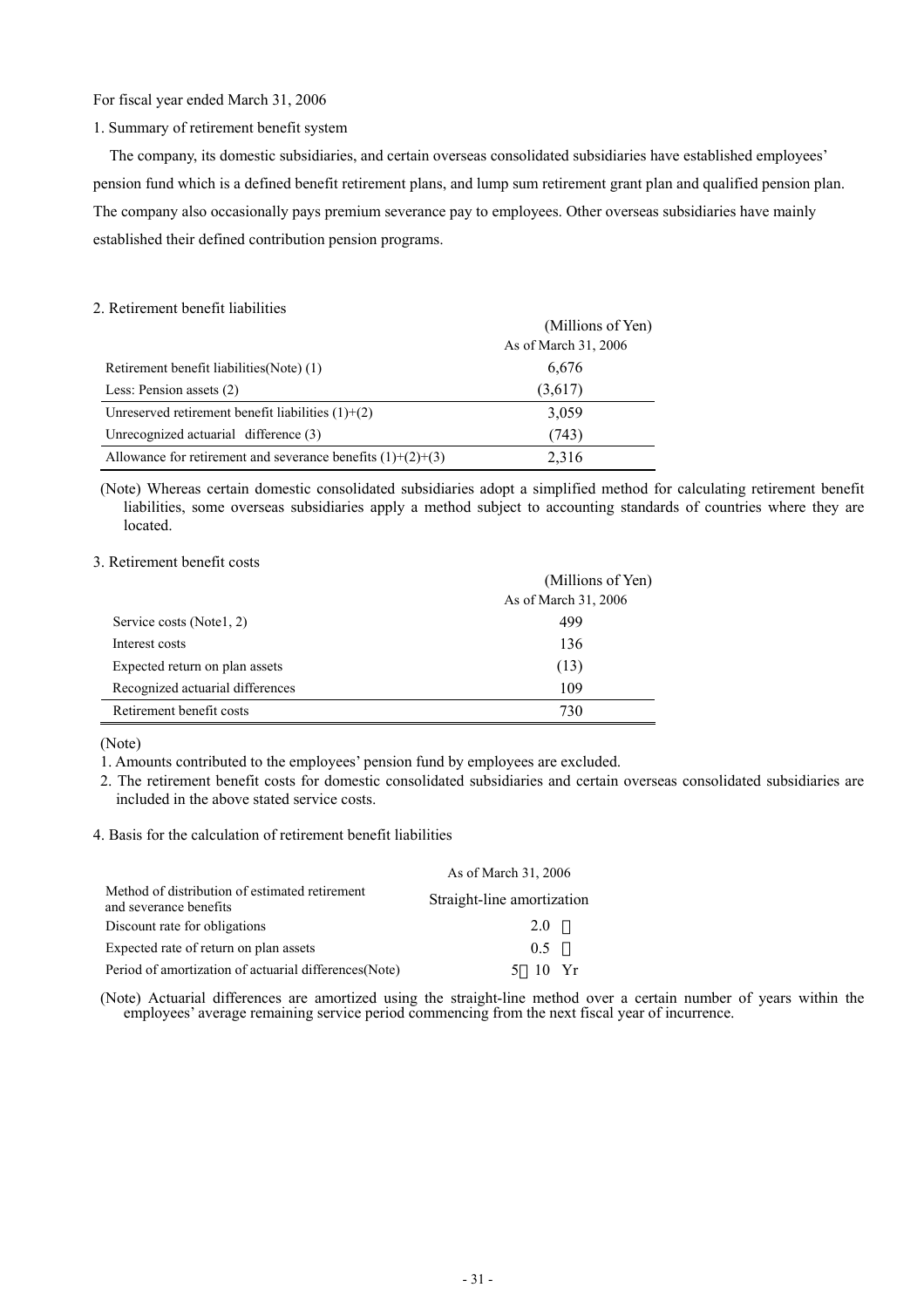(Tax-effect accounting)

# 1. Significant components of deferred tax assets and liabilities

|                                                 |                      | (Millions of Yen)    |  |  |
|-------------------------------------------------|----------------------|----------------------|--|--|
|                                                 | As of March 31, 2005 | As of March 31, 2006 |  |  |
| (Deferred tax assets)                           |                      |                      |  |  |
| Inventory valuation                             | 1,070                | 1,097                |  |  |
| Allowance for employee bonuses                  | 887                  | 903                  |  |  |
| Allowance for retirement and severance benefits | 784                  | 784                  |  |  |
| Software                                        | 541                  | 399                  |  |  |
| Enterprise tax payable                          | 464                  | 582                  |  |  |
| Unrealized profit on inventories                | 407                  | 430                  |  |  |
| Director's retirement benefits payable          | 399                  | 398                  |  |  |
| Operating loss carry forward                    | 268                  | 262                  |  |  |
| Allowance for doubtful debts                    | 250                  | 194                  |  |  |
| Valuation losses on investment securities       | 92                   |                      |  |  |
| Loss on impairment                              |                      | 346                  |  |  |
| Others                                          | 1,100                | 1,128                |  |  |
| Subtotal of deferred tax assets                 | 6,267                | 6,527                |  |  |
| Valuation reserve                               | (851)                | (466)                |  |  |
| Total deferred tax assets                       | 5,415                | 6,060                |  |  |
| Deferred tax liabilities                        |                      |                      |  |  |
| Unrealized loss on marketable securities        | (712)                | (922)                |  |  |
| Unrealized gain/loss on land                    | 418                  | (418)                |  |  |
| Insurance reserve                               | (280)                | (270)                |  |  |
| Allowance for special depreciation              | (213)                | (226)                |  |  |
| Other                                           | (187)                | (204)                |  |  |
| Total deferred tax liabilities                  | (1, 811)             | (2,041)              |  |  |
| Net deferred tax assets                         | 3,603                | 4,019                |  |  |

2. Reason for the difference between legal effective tax rate and corporate tax rate after the adoption of tax-effect accounting

|                                                                                                     | As of March 31, 2005 | As of March 31, 2006 |
|-----------------------------------------------------------------------------------------------------|----------------------|----------------------|
| Legal effective tax rate                                                                            | 40.7                 | 40.7                 |
| (Adjustment)                                                                                        |                      |                      |
| Items permanently disallowed for including in deductible.<br>expenses such as entertainment expense | 0.2                  | 0.2                  |
| Items permanently disallowed for including in taxable<br>income such as dividend received.          | (0.0)                | (0.0)                |
| Net income/loss in consolidated subsidiaries                                                        | (0.6)                | 0.6                  |
| Amortization of consolidation adjusting account                                                     | (0.5)                | (0.9)                |
| Income/loss on investments based on equity method                                                   | (0.7)                | (0.6)                |
| Inhabitant tax on per capita basis                                                                  | 0.3                  | 0.2                  |
| Deviation of statutory effective tax rate for companies in<br>Japan and for overseas companies      | (0.2)                | (1.0)                |
| Deduction allowed for total experimental and research<br>expenses                                   | (1.1)                | (0.9)                |
| Corporate tax refund                                                                                | (1.5)                | (0.1)                |
| <b>Others</b>                                                                                       | (1.4)                | (0.1)                |
| Corporate income tax rate after the adoption of tax-effect<br>accounting                            | 35.2                 | 38.1                 |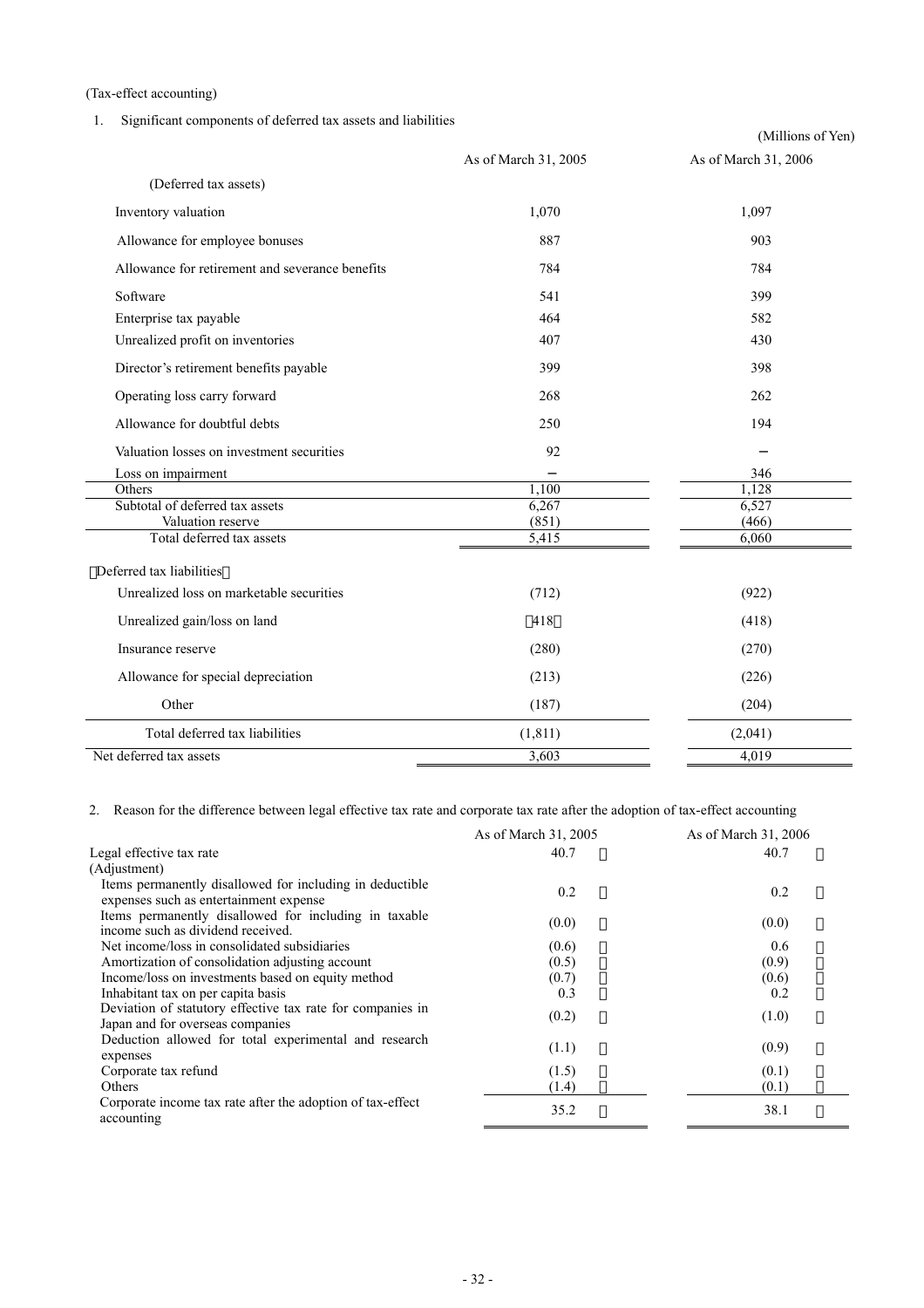#### (Segment Information)

**Business Segment Information** (For fiscal year ended March 31, 2005 and for fiscal year ended March 31, 2006)

Net sales and operating income of machinery subcomponent department exceed 90 percent of consolidated net sales of all segments and total operating incomes of segments that generated operating incomes respectively, and so segment information by business category is omitted.

(Millions of Yen)

#### **Geographic Segment Information**

For fiscal year ended March 31, 2005

|                         | $\frac{1}{1}$ |         |        |                   |         |                              |              |
|-------------------------|---------------|---------|--------|-------------------|---------|------------------------------|--------------|
|                         | Japan         | America | Europe | Asia and<br>other | Total   | Eliminations<br>of corporate | Consolidated |
| Net Sales               |               |         |        |                   |         |                              |              |
| To customers            | 115,700       | 12,818  | 15,370 | 3,268             | 147,158 |                              | 147,158      |
| Inter-segment           | 15,680        | 34      | 133    |                   | 15,847  | (15, 847)                    |              |
| Total                   | 131,380       | 12,853  | 15,503 | 3,268             | 163,006 | (15, 847)                    | 147,158      |
| Operating expenses      | 107,871       | 11,724  | 14,977 | 3,118             | 137,692 | (16,508)                     | 121,184      |
| Operating income (loss) | 23,508        | 1,128   | 526    | 150               | 25,313  | 660                          | 25,974       |
| Assets                  | 200,778       | 15,147  | 18,730 | 2,453             | 237,109 | (17, 102)                    | 220,007      |

Note:

1 Classification of countries and regions is based on geographical proximity.

2 Main countries and areas belonging to each classification are as follows.

*Americas:* United States of America and other countries

*Europe:* Germany, UK, Netherlands, and other countries

*Asia and others:* China, South Korea, Taiwan and other countries

3 Of assets, figures stated in the "Elimination" represent surplus funds invested (time deposits, short-term loans) and long-term investments (investment securities and other investments).

For fiscal year ended March 31, 2006

|                    |         |         |        |                   |         |                              | (Millions of Yen) |
|--------------------|---------|---------|--------|-------------------|---------|------------------------------|-------------------|
|                    | Japan   | America | Europe | Asia and<br>other | Total   | Eliminations<br>of corporate | Consolidated      |
| Net Sales          |         |         |        |                   |         |                              |                   |
| To customers       | 122,456 | 14,008  | 16,309 | 5,637             | 158,412 | –                            | 158,412           |
| Inter-segment      | 19,362  | 33      | 87     | 1,390             | 20,874  | (20, 874)                    |                   |
| Total              | 141,819 | 14,042  | 16,397 | 7,028             | 179,286 | (20, 874)                    | 158,412           |
| Operating expenses | 116,542 | 12,737  | 16,452 | 6,548             | 152,280 | (20, 947)                    | 131,332           |
| Operating income   | 25,276  | 1,304   | (55)   | 480               | 27,006  | 73                           | 27,079            |
| Assets             | 182,494 | 15,279  | 17,870 | 16,009            | 231,653 | 12,731                       | 244,384           |

Note:

1 Classification of countries and regions is based on geographical proximity.

2 Main countries and areas belonging to each classification are as follows.

*Americas:* United States of America and other countries

*Europe:* Germany, UK, Netherlands, and other countries

*Asia and others:* China, South Korea, Taiwan and other countries

3 Of assets, figures stated in the "Elimination" represent surplus funds invested (time deposits, short-term loans) and long-term investments (investment securities and other investments).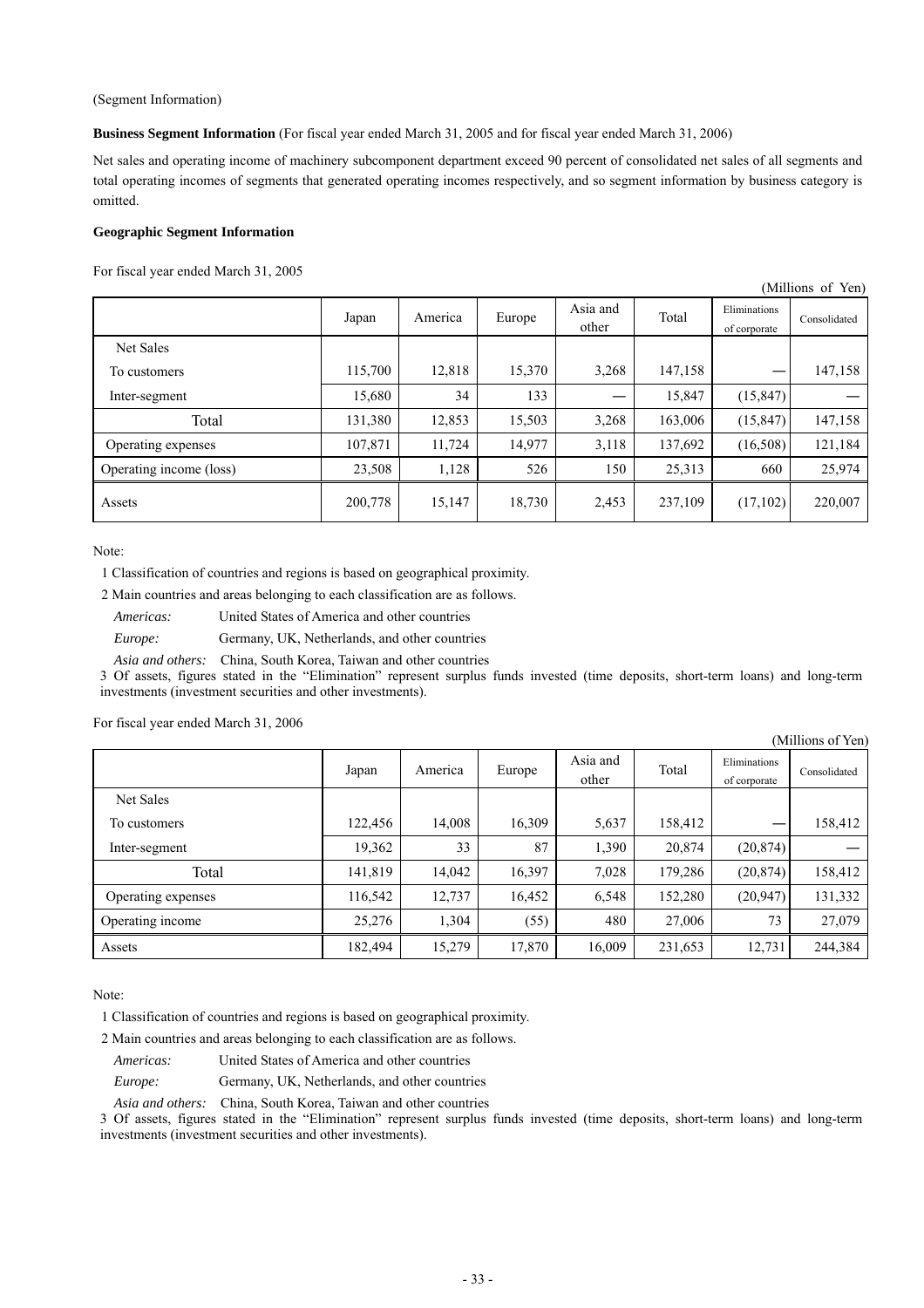### **Overseas Sales**

For fiscal year ended March 31, 2005

(Millions of Yen)

|                                                             | Americas | Europe | Asia and others | Total   |
|-------------------------------------------------------------|----------|--------|-----------------|---------|
| Overseas sales                                              | 12.888   | 15.340 | 13.374          | 41,603  |
| Consolidated net sales                                      |          |        |                 | 147.158 |
| Overseas sales as a percentage of<br>consolidated net sales | 8.8      | 10.4   |                 | 28.3    |

Note:

1 Classification of countries and regions is based on geographical proximity.

2 Main countries and areas belonging to each classification are as follows.

*Americas:* United States of America and other countries

*Europe:* Germany, UK, Netherlands, and other countries

*Asia and others:* China, South Korea, Taiwan and other countries

3 Overseas sales are sales booked in foreign countries or in regions other than Japan, by the company and its consolidated subsidiaries.

For fiscal year ended March 31, 2006

|                                                             |          |        |                 | (Millions of Yen) |
|-------------------------------------------------------------|----------|--------|-----------------|-------------------|
|                                                             | Americas | Europe | Asia and others | Total             |
| Overseas sales                                              | 14.107   | 16,198 | 15,861          | 46,167            |
| Consolidated net sales                                      |          |        |                 | 158,412           |
| Overseas sales as a percentage of<br>consolidated net sales | 8.9      | 10.2   | 10.0            | 29.1              |

Note:

1 Classification of countries and regions is based on geographical proximity.

2 Main countries and areas belonging to each classification are as follows.

*Americas:* United States of America and other countries

*Europe:* Germany, UK, Netherlands, and other countries

*Asia and others:* China, South Korea, Taiwan and other countries

3 Overseas sales are sales booked in foreign countries or in regions other than Japan, by the company and its consolidated subsidiaries.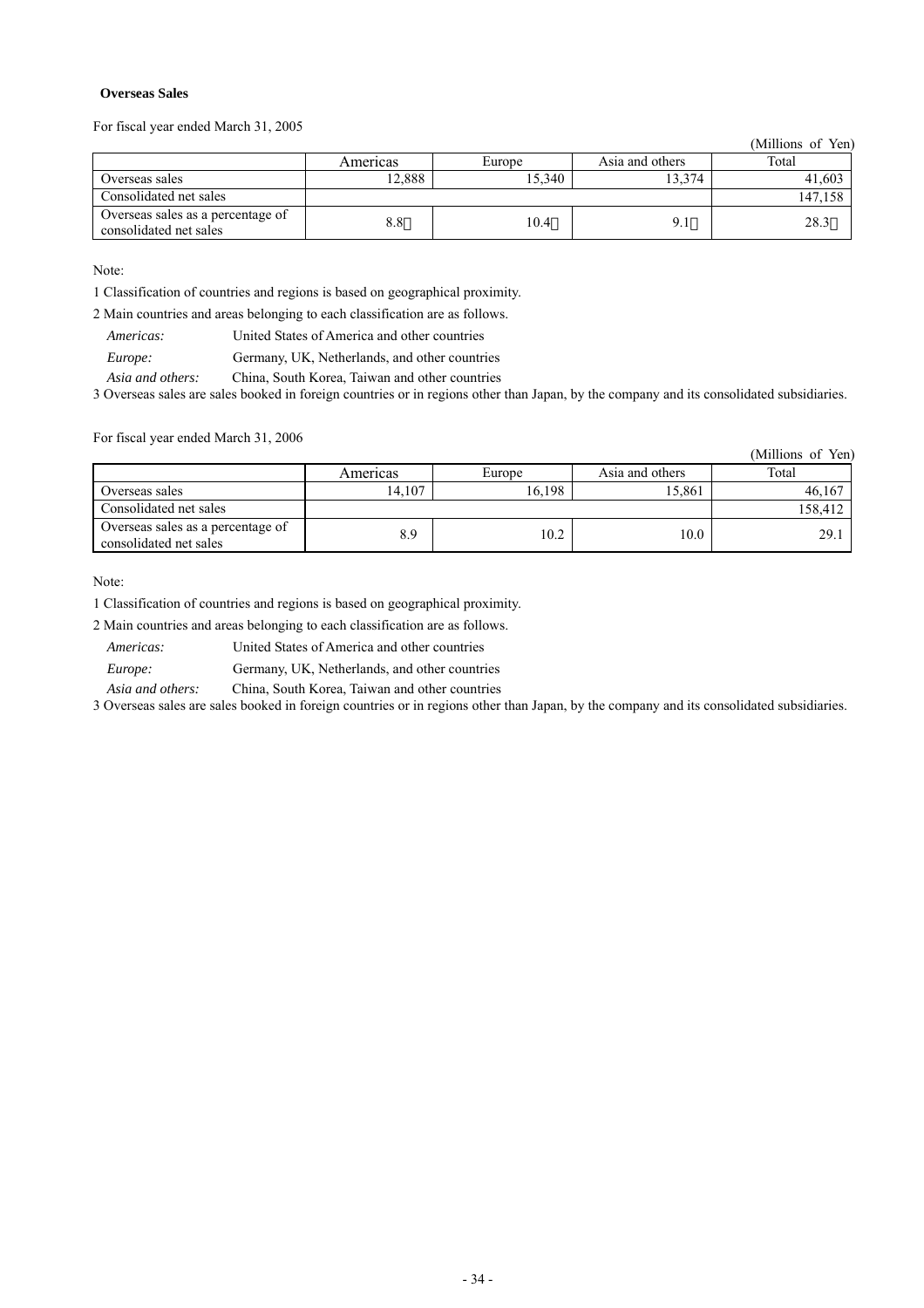(Transactions with related parties)

For fiscal year ended March 31, 2005

- 1. Parent company, major corporate shareholders, and others There is no relevant transaction.
- 2. Directors, major individual shareholders and others.

There is no relevant transaction.

3. Subsidiaries

There is no relevant transaction.

4. Fellow subsidiaries There is no relevant transaction.

For fiscal year ended March 31, 2006

- 1. Parent company, major corporate shareholders, and others There is no relevant transaction.
- 2. Directors, major individual shareholders and others.

There is no relevant transaction.

3. Subsidiaries

There is no relevant transaction.

4. Fellow subsidiaries There is no relevant transaction.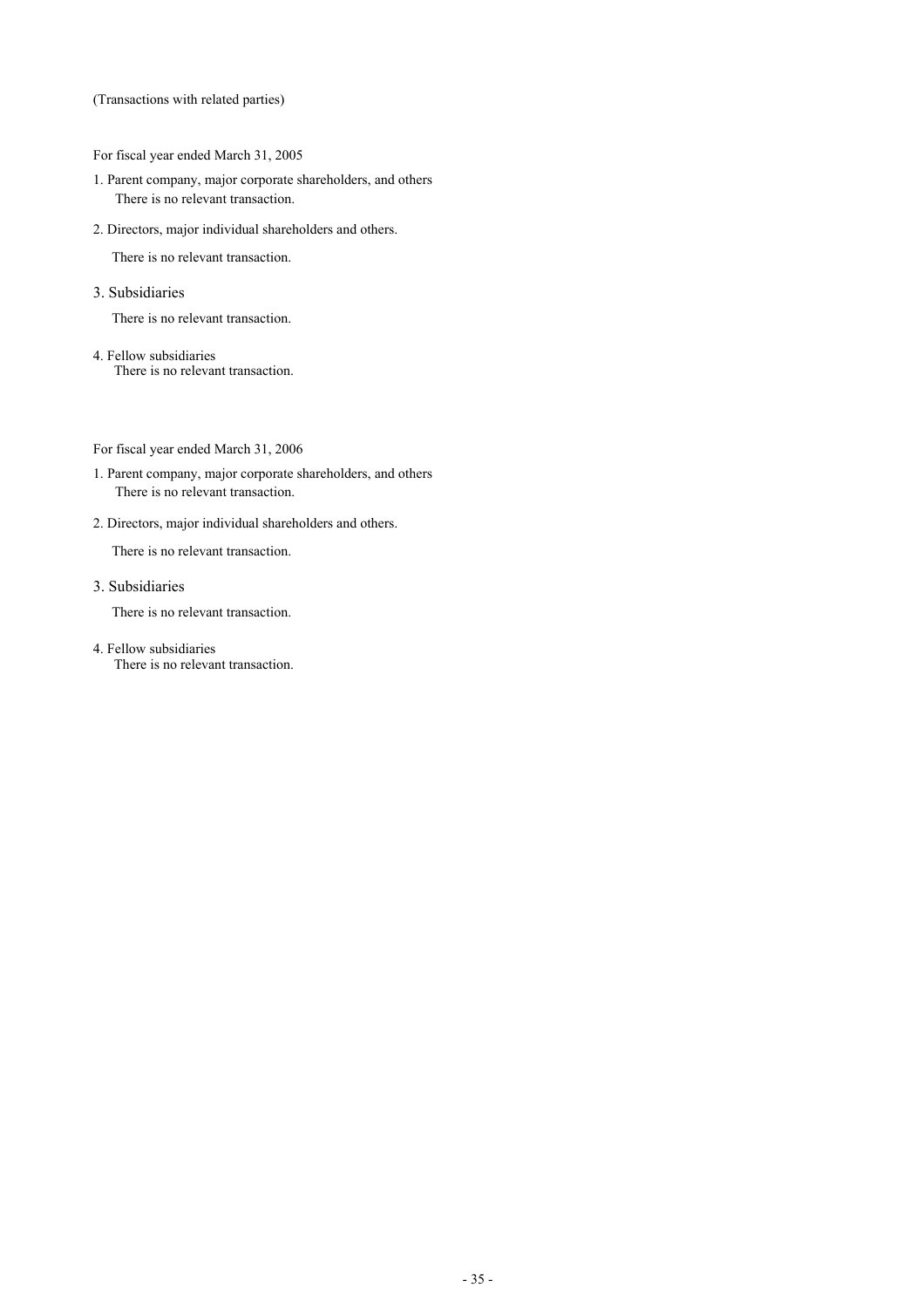# (Per share data)

|                                                             |        |                                                             | (Yen)    |
|-------------------------------------------------------------|--------|-------------------------------------------------------------|----------|
| Previous consolidated fiscal year                           |        | Current consolidated fiscal year                            |          |
| $(4/1/04 - 3/31/05)$                                        |        | $(4/1/05 - 3/31/06)$                                        |          |
| Stockholders' equity per share                              |        | $1,067.42$ Stockholders' equity per share                   | 1,266.39 |
| Net income per share                                        |        | 145.31 Net income per share                                 | 148.42   |
| Net income per share after adjustment<br>of dilutive shares | 130.05 | Net income per share after adjustment<br>of dilutive shares | 137.97   |

(Note)The basis for calculation of per share income and per share income after adjustment of dilutive shares of the current fiscal year is as follows.

| (Millions of yen, number of shares)                                                                                                                            |                                   |                                  |  |  |  |  |  |
|----------------------------------------------------------------------------------------------------------------------------------------------------------------|-----------------------------------|----------------------------------|--|--|--|--|--|
|                                                                                                                                                                | Previous consolidated fiscal year | Current consolidated fiscal year |  |  |  |  |  |
| Item                                                                                                                                                           | $(4/1/04 - 3/31/05)$              | $(4/1/05 - 3/31/06)$             |  |  |  |  |  |
| Net income on consolidated statements of income                                                                                                                | 17,348                            | 18,584                           |  |  |  |  |  |
| Net income reverting to common shares                                                                                                                          | 17,248                            | 18,449                           |  |  |  |  |  |
| Summary of amount not reverting to common<br>shareholders<br>Bonuses paid to directors by income                                                               | 100                               |                                  |  |  |  |  |  |
| appropriation                                                                                                                                                  |                                   | 135                              |  |  |  |  |  |
| Amount not reverting to common shareholders                                                                                                                    | 100                               | 135                              |  |  |  |  |  |
| Average number of common shares                                                                                                                                | 118,701,382                       | 124,301,116                      |  |  |  |  |  |
| Summary of net income adjustment amount used<br>for the calculation of net income per share after<br>adjustment of dilutive shares                             |                                   |                                  |  |  |  |  |  |
| Interest paid (after tax equivalent)                                                                                                                           |                                   |                                  |  |  |  |  |  |
| Commission paid (after tax equivalent)                                                                                                                         | 2                                 |                                  |  |  |  |  |  |
| Net income adjustment amount                                                                                                                                   | $\overline{c}$                    |                                  |  |  |  |  |  |
| Summary of increased number of common shares<br>used for the calculation of net income per share<br>after adjustment of dilutive shares                        |                                   |                                  |  |  |  |  |  |
| Bonds with stock acquisition rights                                                                                                                            | 13,939,394                        | 9,429,809                        |  |  |  |  |  |
| Increased number of common stocks                                                                                                                              | 13,939,394                        | 9,429,809                        |  |  |  |  |  |
| Summary of dilutive shares not used for the<br>calculation of net income per share after<br>adjustment of dilutive shares because they have<br>dilutive effect |                                   |                                  |  |  |  |  |  |

(Significant subsequent event)

There is no corresponding item.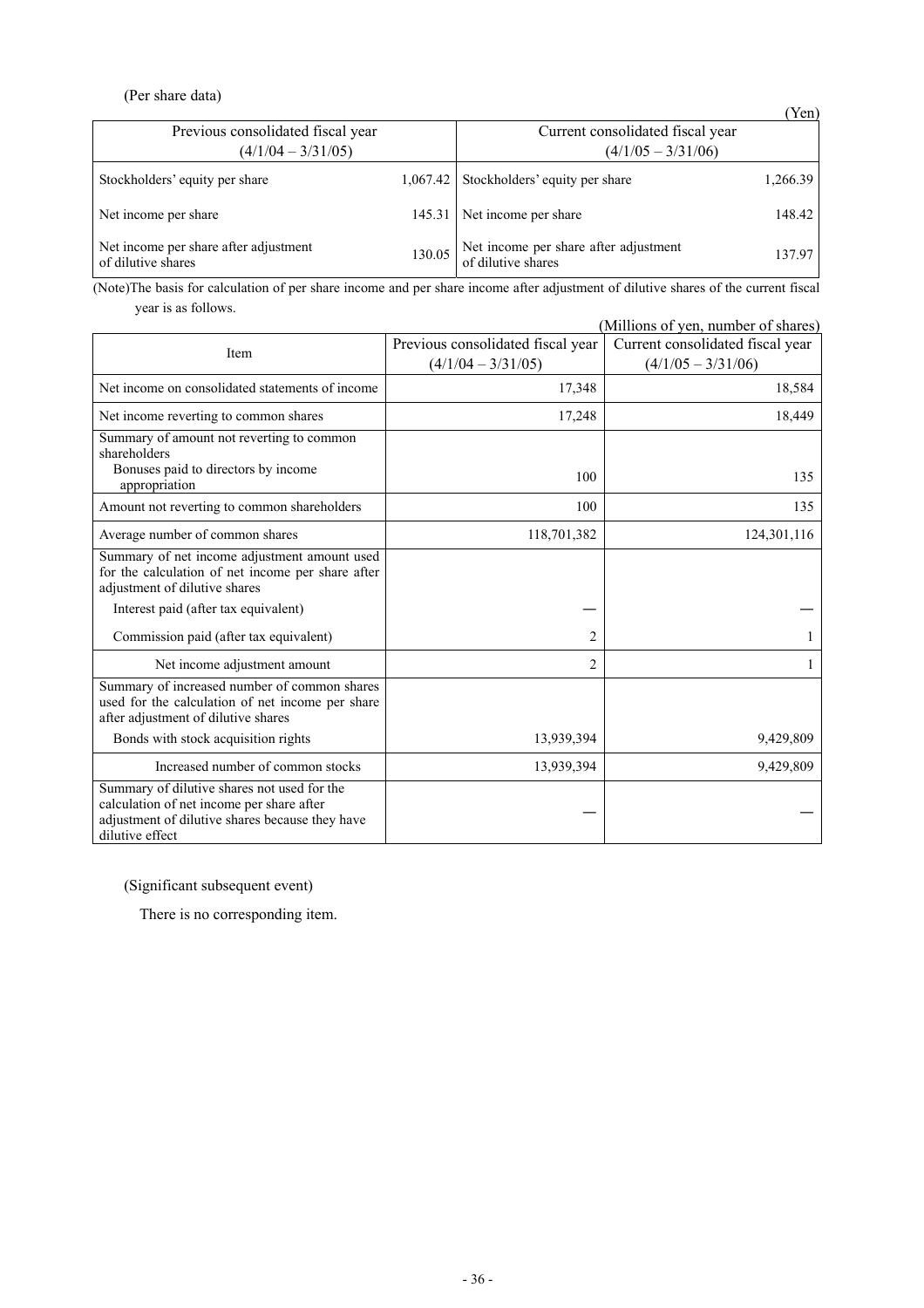

May 18, 2006

# **Non-Consolidated Financial Review for the Year**

**Ended March 31, 2006**<br>Company Name:<br>Head Office: URL: http://www.thk.com. Stock exchange listing: Tokyo Stock Exchange 1<sup>st</sup> Section Code number: 6481 President and CEO: Akihiro Teramachi Director/General Manager of Corporate Strategy Department: Kotaro Yoshihara Date of the board meeting: May 18, 2006 Date of the ordinary general meeting of shareholders: June 17, 2006 Interim cash dividends: Yes Adoption of Unit stock system:  $\frac{1}{100}$  Yes (1 unit 100 shares) Date of interim dividend payment: June 20, 2006

1. Non-Consolidated Financial Highlights (Unaudited) Note: All figures are rounded down to the nearest million yen.

# THK CO., LTD.

Tokyo, Japan (Tel:  $+81-3-5434-0300$ )

|                         | Net sales       |      | Operating income |               | Ordinary income |               |
|-------------------------|-----------------|------|------------------|---------------|-----------------|---------------|
|                         | Millions of yen | $\%$ | Millions of yen  | $\frac{0}{0}$ | Millions of yen | $\frac{0}{0}$ |
| Year ended Mar.31, 2006 | 130.767         | 8.5  | 23.843           | 3.8           | 25.563          | 6.2           |
| Year ended Mar.31, 2005 | 120.541         | 23.3 | 22.973           | 41.9          | 24.069          | 49.5          |

|                         | Net income      |               | Fully diluted<br>Net income<br>net income<br>per share<br>per share |        | Return on<br>equity | Ordinary<br>income to<br>total assets | Ordinary<br>income to<br>sales |
|-------------------------|-----------------|---------------|---------------------------------------------------------------------|--------|---------------------|---------------------------------------|--------------------------------|
|                         | Millions of yen | $\frac{0}{0}$ | Yen                                                                 | Yen    | $\frac{0}{0}$       | $\frac{0}{0}$                         | $\frac{0}{0}$                  |
| Year ended Mar.31, 2006 | 16,264          | 12.1          | 129.78                                                              | 120.64 | 11.4                | 11.9                                  | 19.5                           |
| Year ended Mar.31, 2005 | 14,510          | 64.3          | 121.16                                                              | 108.47 | 12.6                | 12.4                                  | 20.0                           |

Notes:

.Change of accounting policy: None

.Average number of shares of common stock issued (non-consolidated)

Year ended March 31, 2006: 124,401,292shares<br>
Year ended March 31, 2005: 118,939,392shares Year ended March 31, 2005:

.Regarding net sales, operating income, ordinary income and net income, percent indications show percentage changes from the same period of the previous year.

(2) Cash dividends

|                         |       | Annual dividends per share |          | Total<br>dividends<br>paid<br>(full year) | Payout ratio  | Annual<br>dividends to<br>shareholders'<br>equity |
|-------------------------|-------|----------------------------|----------|-------------------------------------------|---------------|---------------------------------------------------|
|                         |       | Interim                    | F.Y. end |                                           |               |                                                   |
|                         | Yen   | Yen                        | Yen      | Millions of<br>yen                        | $\frac{0}{0}$ | $\frac{0}{0}$                                     |
| Year ended Mar.31, 2006 | 25.00 | 10.00                      | 15.00    | 3,250                                     | 19.3          | 2.0                                               |
| Year ended Mar.31, 2005 | 18.00 | 7.50                       | 10.50    | 2,146                                     | 14.9          |                                                   |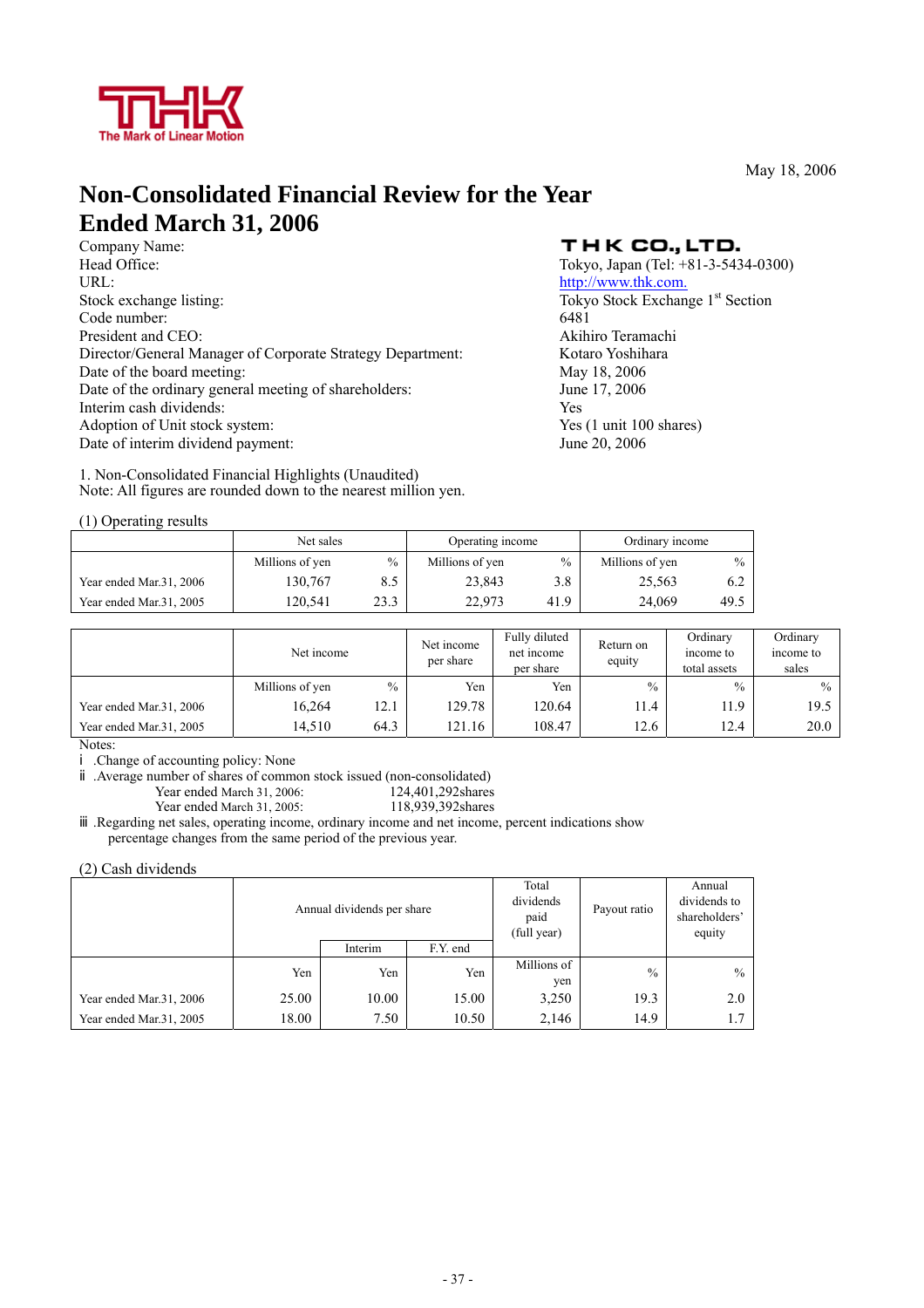

### (3) Financial position

|                         | Total assets    | Total shareholders' equity | Equity ratio | Shareholder's<br>equity per<br>share |
|-------------------------|-----------------|----------------------------|--------------|--------------------------------------|
|                         | Millions of yen | Millions of yen            | $\%$         | Yen                                  |
| Year ended Mar.31, 2006 | 225,568         | 160,061                    | 71.0         | 1,204.66                             |
| Year ended Mar.31, 2005 | 205,668         | 124,877                    | 60.7         | 1.040.73                             |

Notes:

.Net number of shares issued and outstanding at the end of the fiscal year (non-consolidated)

March 31, 2006: 132,769,590, shares<br>March 31, 2005: 119,894,551 shares 119,894,551 shares

.The number of treasury stock as of : March 31, 2006: 29,741 shares<br>March 31, 2005: 22,975 shares March 31, 2005:

### 2. Projections of Non-Consolidated Results for the Fiscal Year ending March 31, 2007

|                                  | Ordinary<br>Operating<br>Net sales<br>income<br>mcome |                |                |                | Annual cash dividends per share |       |       |  |
|----------------------------------|-------------------------------------------------------|----------------|----------------|----------------|---------------------------------|-------|-------|--|
|                                  |                                                       |                | Net income     | Interim        | F.Y. end                        |       |       |  |
|                                  | Million of yen                                        | Million of yen | Million of yen | Million of yen | Yen                             | Yen   | Yen   |  |
| Six months ended Sep.30,<br>2006 | 72,000                                                | 14.300         | 14.200         | 8.400          | 13.00                           |       |       |  |
| Year ended Mar.31, 2007          | 144.000                                               | 28,600         | 28,300         | 16.800         |                                 | 13.00 | 26.00 |  |

For reference: Estimate of net income per share for the year ending March 31, 2006: 126.53Yen

(By forecast average number of shares of common stock year of period)

#### \*Forward-Looking Statements:

This release contains forward-looking statements that are based on management's estimates, assumptions and projections at the time of release. Some factors, which include, but are not limited to, the risks and uncertainty associated with the worldwide economy, competitive activity and currency fluctuation, could cause actual results to differ materially from expectations.

#### Note to the Financial Information:

This is summarized and translated financial information that the Company posted to the Tokyo Stock Exchange in accordance with their rules that governs the disclosure of financial information.

The Company maintains an Internet website at www.thk.co.jp. The Company makes available free of charge on the website its financial information in Japanese language. Those information translated in English language will be disclosed as soon as reasonably practicable after disclosing materials in Japanese language.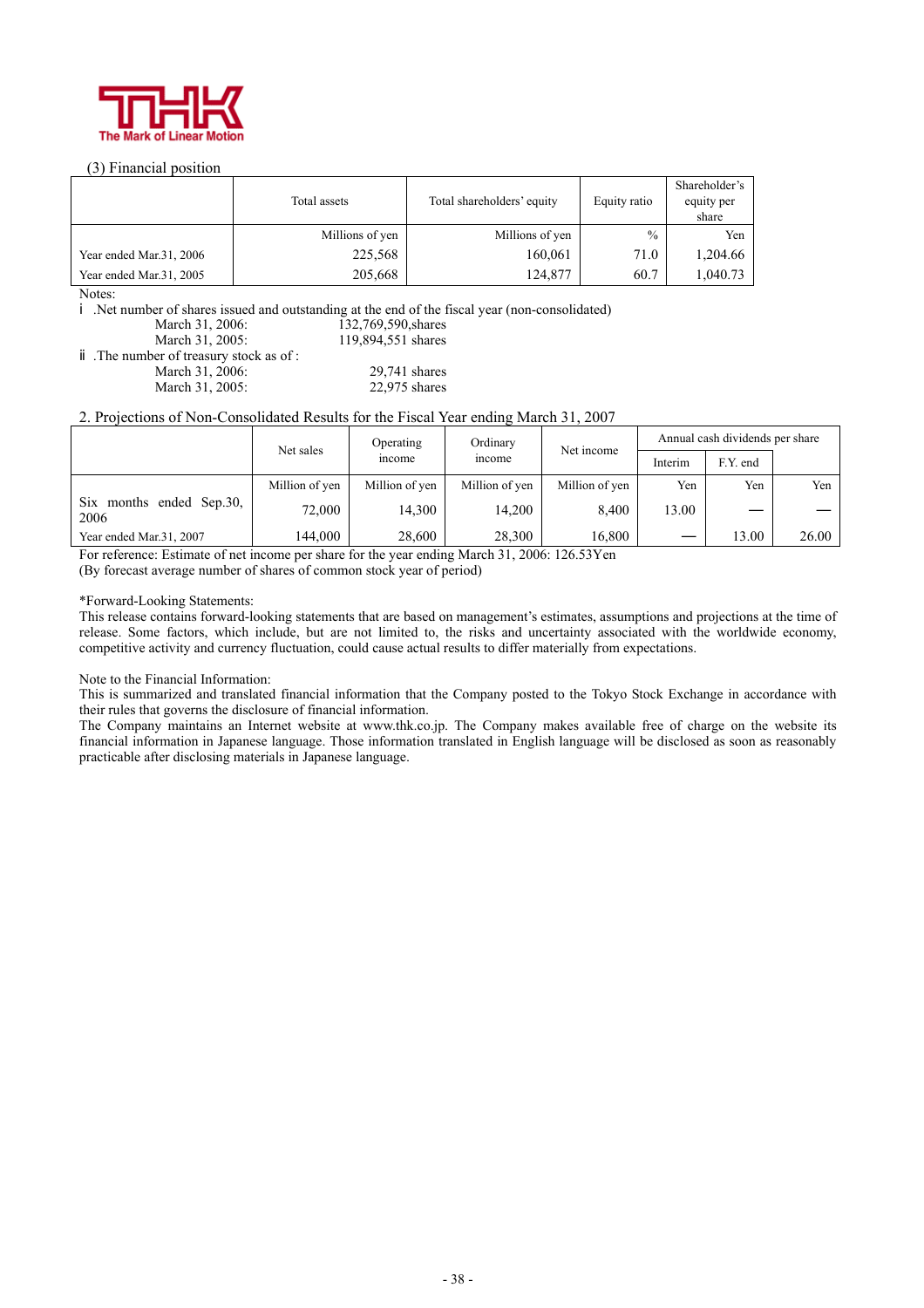# *Non-Consolidated Balance Sheets*

| <b>Account Items</b>                  |                     |        | As of March 31, 2005 |      |        | As of March 31, 2006 |      |
|---------------------------------------|---------------------|--------|----------------------|------|--------|----------------------|------|
|                                       | <b>Notes</b><br>No. |        | Amount               |      | Amount |                      | %    |
| <b>Assets</b>                         |                     |        |                      |      |        |                      |      |
| Current assets:                       |                     |        |                      |      |        |                      |      |
| Cash on hand and in banks             |                     |        | 58,268               |      |        | 68,334               |      |
| Notes receivable - trade              | $*2$                |        | 18,181               |      |        | 19,277               |      |
| Accounts receivable - trade           | $*2$                |        | 28,598               |      |        | 36,566               |      |
| Merchandise                           |                     |        | 325                  |      |        | 159                  |      |
| Finished goods                        |                     |        | 6,415                |      |        | 6,834                |      |
| Raw materials                         |                     |        | 4,387                |      |        | 4,375                |      |
| Work in process                       |                     |        | 3,182                |      |        | 3,110                |      |
| Supplies                              |                     |        | 373                  |      |        | 369                  |      |
| Prepaid expenses                      |                     |        | 260                  |      |        | 286                  |      |
| Deferred tax assets                   |                     |        | 1,929                |      |        | 2,017                |      |
| Short-term loans to related companies |                     |        | 6,072                |      |        | 6,794                |      |
| Accounts receivable - other           | $*2$                |        | 2,651                |      |        | 1,192                |      |
| Other                                 |                     |        | 295                  |      |        | 990                  |      |
| Less: Allowance for doubtful debts    |                     |        | (40)                 |      |        | (4)                  |      |
| Total current assets                  |                     |        | 130,902              | 63.7 |        | 150,303              | 66.6 |
| Fixed assets                          |                     |        |                      |      |        |                      |      |
| Tangible fixed assets                 | $*1$                |        |                      |      |        |                      |      |
| <b>Buildings</b>                      |                     | 22,946 |                      |      | 22,045 |                      |      |
| Accumulated depreciation              |                     | 12,519 | 10,426               |      | 12,463 | 9,582                |      |
| <b>Structures</b>                     |                     | 1,538  |                      |      | 1,641  |                      |      |
| Accumulated depreciation              |                     | 1,059  | 478                  |      | 1,088  | 552                  |      |
| Machinery, equipment, and other       |                     | 56,136 |                      |      | 57,488 |                      |      |
| Accumulated depreciation              |                     | 43,663 | 12,473               |      | 44,789 | 12,699               |      |
| Vehicles                              |                     | 247    |                      |      | 250    |                      |      |
| Accumulated depreciation              |                     | 214    | 32                   |      | 217    | 33                   |      |
| Implements, tools and furniture       |                     | 7,861  |                      |      | 7,417  |                      |      |
| Accumulated depreciation              |                     | 6,711  | 1,149                |      | 6,312  | 1,105                |      |
| Land                                  |                     |        | 9,094                |      |        | 7,774                |      |
| Construction in progress              |                     |        | 736                  |      |        | 1,485                |      |
| Total tangible fixed assets           |                     |        | 34,391               | 16.7 |        | 33,233               | 14.7 |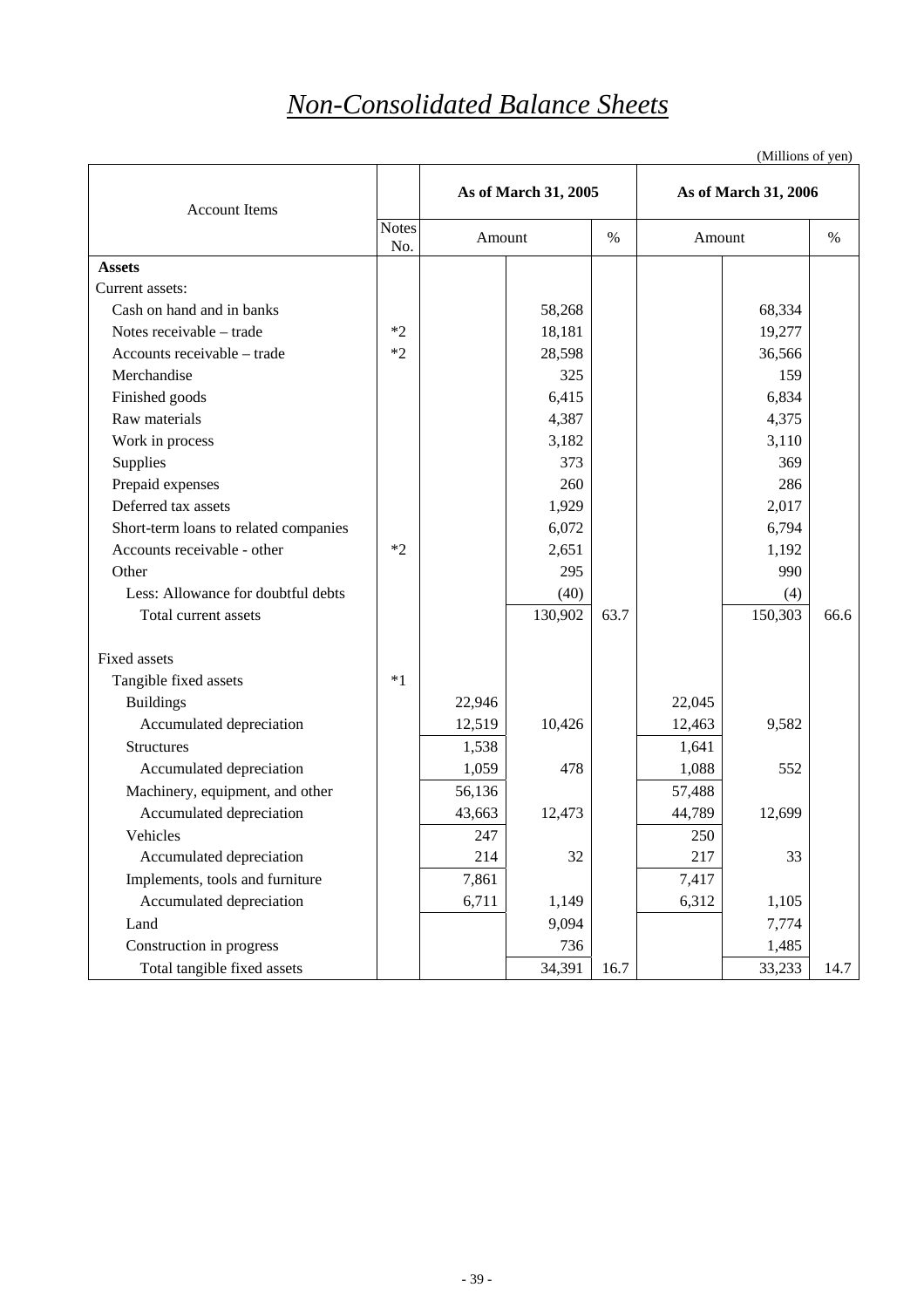| <b>Account Items</b>                                |                     | As of March 31, 2005 |         | As of March 31, 2006 |        |         |       |
|-----------------------------------------------------|---------------------|----------------------|---------|----------------------|--------|---------|-------|
|                                                     | <b>Notes</b><br>No. | Amount               |         | $\%$                 | Amount |         | $\%$  |
| Intangible fixed assets                             |                     |                      |         |                      |        |         |       |
| Patent                                              |                     |                      | 611     |                      |        | 246     |       |
| Software                                            |                     |                      | 46      |                      |        | 262     |       |
| Other                                               |                     |                      | 51      |                      |        | 42      |       |
| Total intangible fixed assets                       |                     |                      | 710     | 0.3                  |        | 551     | 0.3   |
| Investments and other                               |                     |                      |         |                      |        |         |       |
| Long-term investments in securities                 |                     |                      | 4,395   |                      |        | 3,050   |       |
| Investments in shares of related<br>companies       |                     |                      | 18,656  |                      |        | 18,656  |       |
| Investments in related companies                    |                     |                      | 10,339  |                      |        | 13,962  |       |
| Long-term loans                                     |                     |                      | 252     |                      |        | 246     |       |
| Long-term loans to related companies                |                     |                      | 3,134   |                      |        | 1,938   |       |
| Claims in bankruptcy, reorganization,<br>and others |                     |                      | 73      |                      |        | 64      |       |
| Long-term prepaid expenses                          |                     |                      | 25      |                      |        | 9       |       |
| Deferred tax assets                                 |                     |                      | 785     |                      |        | 857     |       |
| Other                                               |                     |                      | 2,371   |                      |        | 3,049   |       |
| Less: Allowance for doubtful debts                  |                     |                      | (371)   |                      |        | (355)   |       |
| Total investments and others                        |                     |                      | 39,663  | 19.3                 |        | 41,479  | 18.4  |
| Total fixed assets                                  |                     |                      | 74,765  | 36.3                 |        | 75,264  | 33.4  |
| Total assets                                        |                     |                      | 205,668 | 100.0                |        | 225,568 | 100.0 |
|                                                     |                     |                      |         |                      |        |         |       |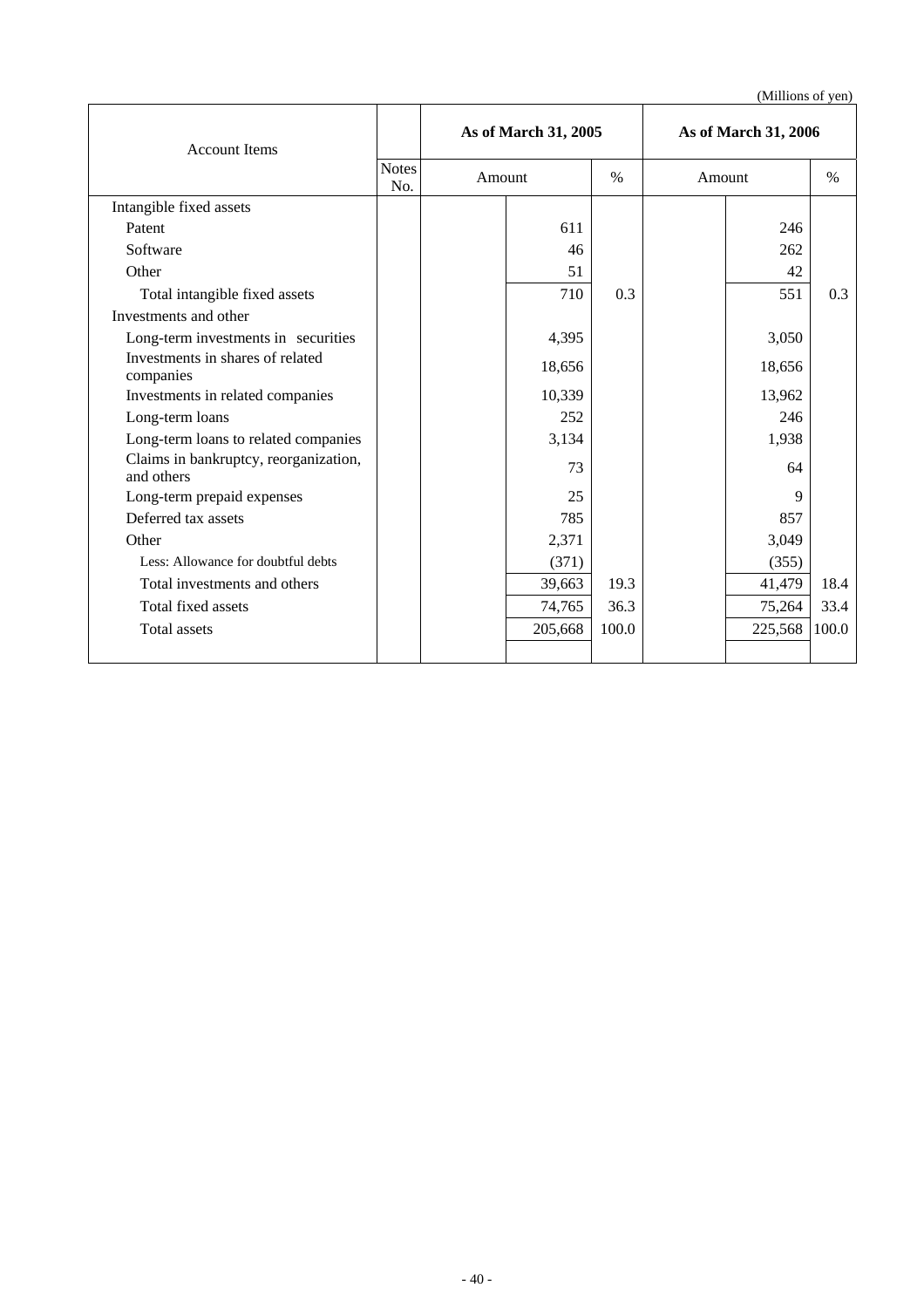| <b>Account Items</b>                                                        |              | As of March 31, 2005 |                  |         | As of March 31, 2006 |                  |             |
|-----------------------------------------------------------------------------|--------------|----------------------|------------------|---------|----------------------|------------------|-------------|
|                                                                             | Notes<br>No. | Amount               |                  | $\%$    | Amount               |                  | $\%$        |
| <b>Liabilities</b>                                                          |              |                      |                  |         |                      |                  |             |
| <b>Current liabilities</b>                                                  |              |                      |                  |         |                      |                  |             |
| Notes payable - trade                                                       |              |                      | 5,159            |         |                      | 4,176            |             |
| Accounts payable - trade                                                    | $*2$         |                      | 16,719           |         |                      | 23,819           |             |
| Bonds due within one year                                                   |              |                      |                  |         |                      | 10,000           |             |
| Accounts payable - other                                                    |              |                      | 2,612            |         |                      | 2,625            |             |
| Accrued expenses                                                            |              |                      | 4,710            |         |                      | 5,742            |             |
| Corporate income taxes payable and<br>other                                 |              |                      | 5,964            |         |                      | 6,588            |             |
| Consumption taxes payable and other                                         |              |                      | 33               |         |                      | 184              |             |
| Advances received                                                           |              |                      | 21               |         |                      | 7                |             |
| Deposits received                                                           |              |                      | 154              |         |                      | 183              |             |
| Allowance for bonuses                                                       |              |                      | 1,866            |         |                      | 1,868            |             |
| Notes payable – equipment and other                                         |              |                      | 2,397            |         |                      | 396              |             |
| Other                                                                       |              |                      | 593              |         |                      | 411              |             |
| Total current liabilities                                                   |              |                      | 40,236           | 19.6    |                      | 56,005           | 24.8        |
| Long-term liabilities                                                       |              |                      |                  |         |                      |                  |             |
| <b>Bonds</b>                                                                |              |                      | 15,000           |         |                      | 5,000            |             |
| Bonds with stock acquisition rights                                         |              |                      | 23,000           |         |                      | 1,745            |             |
| Allowance for retirement and severance                                      |              |                      | 1,569            |         |                      | 1,769            |             |
| benefits                                                                    |              |                      |                  |         |                      |                  |             |
| Other                                                                       |              |                      | 984              |         |                      | 986              |             |
| Total long-term liabilities                                                 |              |                      | 40,554           | 19.7    |                      | 9,500            | 4.2         |
| <b>Total liabilities</b>                                                    |              |                      | 80,791           | 39.3    |                      | 65,506           | 29.0        |
| (Shareholders equity)                                                       |              |                      |                  |         |                      |                  |             |
| Common stock                                                                | $*3$         |                      | 23,106           | 11.2    |                      | 33,733           | 14.9        |
| Capital surplus                                                             |              |                      |                  |         |                      |                  |             |
| Capital reserve                                                             |              |                      | 35,971           |         |                      | 46,599           |             |
| Other capital surplus                                                       |              |                      |                  |         |                      |                  |             |
| Gains on disposal of treasury stocks                                        |              |                      | $\boldsymbol{0}$ |         |                      | $\overline{0}$   |             |
| Total capital surplus                                                       |              |                      | 35,971           | 17.5    |                      | 46,599           | 20.7        |
| Earned surplus                                                              |              |                      |                  |         |                      |                  |             |
| Earned surplus                                                              |              |                      | 1,958            |         |                      | 1,958            |             |
| Voluntary reserve                                                           |              | 247                  |                  |         | 283                  |                  |             |
| Reserve fund for special depreciation<br>Reserve for deferred taxes on land |              | 14                   |                  |         | 14                   |                  |             |
| Reserve for dividends                                                       |              | 1,400                |                  |         | 1,600                |                  |             |
| Other reserve                                                               |              | 46,000               |                  |         | 58,000               |                  |             |
| Unappropriated profit of this term                                          |              |                      | 47,661<br>15,170 |         |                      | 59,898<br>16,580 |             |
| Total earned surplus                                                        |              |                      |                  | 31.5    |                      |                  |             |
| Valuation gains on marketable securities                                    |              |                      | 64,790<br>1,037  | 0.5     |                      | 78,437<br>1,339  | 34.8<br>0.6 |
| Treasury stocks                                                             | $*4$         |                      | (29)             | $0.0\,$ |                      | (48)             | (0.0)       |
| Total shareholders equity                                                   |              |                      | 124,877          | 60.7    |                      | 160,061          | 71.0        |
| Total liabilities and shareholders equity                                   |              |                      | 205,668          | 100.0   |                      | 225,568          | 100.0       |
|                                                                             |              |                      |                  |         |                      |                  |             |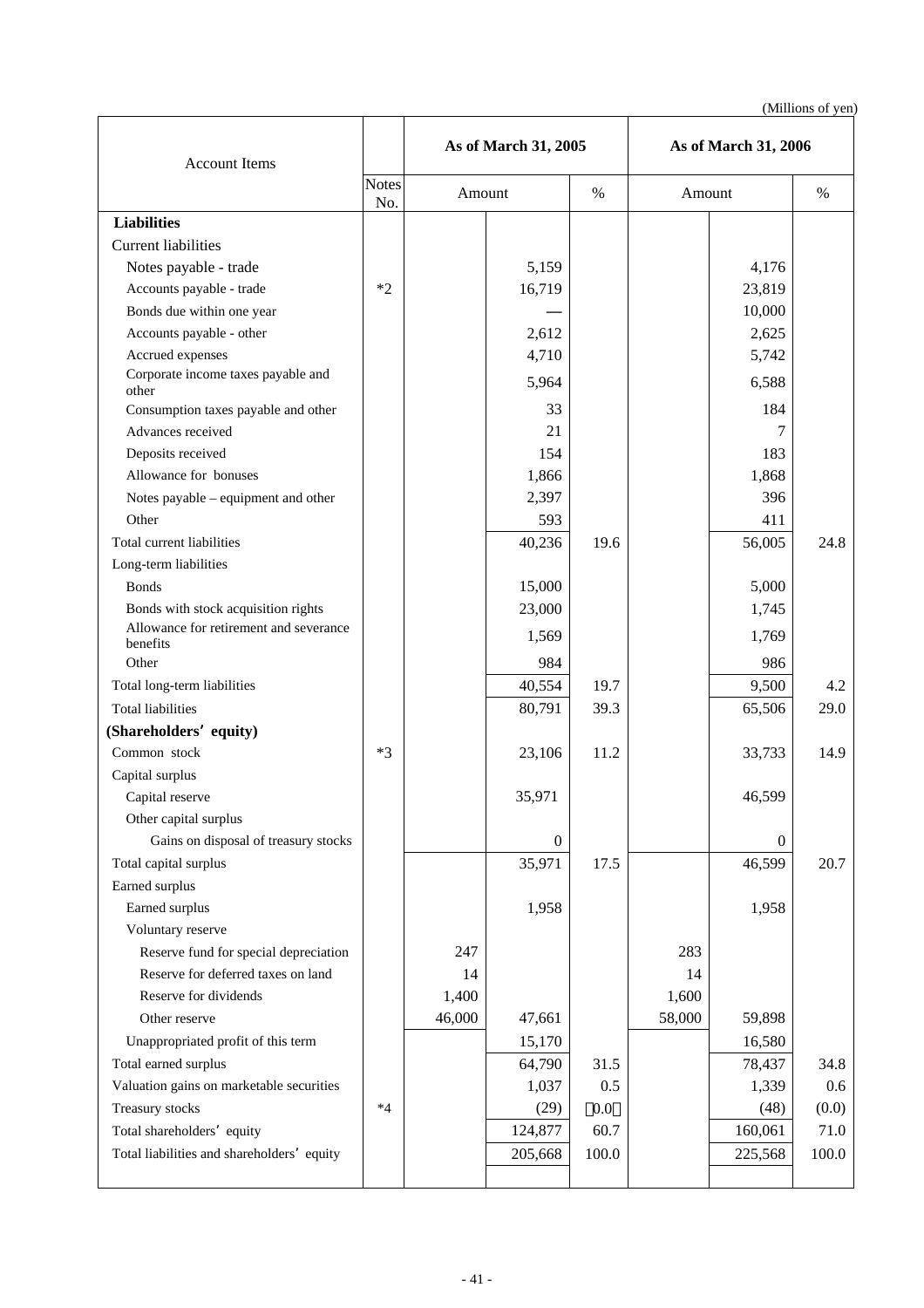# *Non-Consolidated Statements of Income*

| Account Items                               |                     | Year ended March 31, 2005 |         |       |         | Year ended March 31, 2006 |         |
|---------------------------------------------|---------------------|---------------------------|---------|-------|---------|---------------------------|---------|
|                                             | <b>Notes</b><br>No. | Amount                    |         |       | Amount  |                           |         |
| Net sales                                   | $*1$                |                           |         |       |         |                           |         |
| Products                                    |                     | 116,313                   |         |       | 125,979 |                           |         |
| Merchandise                                 |                     | 4,227                     | 120,541 | 100.0 | 4,788   | 130,767                   | 100.0   |
| Cost of sales                               |                     |                           |         |       |         |                           |         |
| Opening stock, products                     |                     | 6,710                     |         |       | 6,415   |                           |         |
| Opening stock, merchandise                  |                     | 93                        |         |       | 325     |                           |         |
| Cost of production                          |                     | 75,245                    |         |       | 82,614  |                           |         |
| Merchandise purchased                       |                     | 3,131                     |         |       | 3,256   |                           |         |
| Suspense accounts                           | $*2$                | 1,651                     |         |       | 2,078   |                           |         |
| Total                                       |                     | 86,830                    |         |       | 94,690  |                           |         |
| Suspense accounts allocated                 |                     | 68                        |         |       | 128     |                           |         |
| Closing stock, products                     |                     | 6,415                     |         |       | 6,834   |                           |         |
| Closing stock, merchandise                  |                     | 325                       | 80,022  | 66.4  | 159     | 87,568                    | 67.0    |
| Gross profit                                |                     |                           | 40,519  | 33.6  |         | 43,199                    | 33.0    |
| administrative<br>Sales,<br>general,<br>and | $*3$                |                           |         |       |         |                           |         |
| expenses                                    |                     |                           |         |       |         |                           |         |
| Packaging and transportation                |                     | 1,549                     |         |       | 1,825   |                           |         |
| Advertising and promotions                  |                     | 493                       |         |       | 519     |                           |         |
| Salaries and allowances                     |                     | 4,884                     |         |       | 5,168   |                           |         |
| Provision for employee bonuses              |                     | 694                       |         |       | 699     |                           |         |
| Retirement expenses                         |                     | 147                       |         |       | 174     |                           |         |
| Provision for directors' bonuses            |                     | 29                        |         |       |         |                           |         |
| Rental expenses                             |                     | 1,346                     |         |       | 1,543   |                           |         |
| Depreciation and amortization               |                     | 508                       |         |       | 475     |                           |         |
| Research and development                    |                     | 2,685                     |         |       | 2,673   |                           |         |
| Fees expenses                               |                     | 480                       |         |       | 658     |                           |         |
| Software development                        |                     | 245                       |         |       | 253     |                           |         |
| Subcontracting                              |                     | 1,191                     |         |       | 1,559   |                           |         |
| Others                                      |                     | 3,287                     | 17,545  | 14.5  | 3,804   | 19,355                    | 14.8    |
| Operating income                            |                     |                           | 22,973  | 19.1  |         | 23,843                    | 18.2    |
| Non-operating income                        |                     |                           |         |       |         |                           |         |
| Interest income                             | $*1$                | 174                       |         |       | 192     |                           |         |
| Dividend income                             |                     | 116                       |         |       | 321     |                           |         |
| Foreign exchange gain                       |                     | 461                       |         |       | 770     |                           |         |
| Rental income                               | $*1$                | 341                       |         |       | 365     |                           |         |
| Others                                      |                     | 336                       | 1,430   | 1.2   | 368     | 2,018                     | 1.5     |
| Non-operating expenses                      |                     |                           |         |       |         |                           |         |
| Interest expenses                           |                     | $\boldsymbol{0}$          |         |       |         |                           |         |
| Bond interest                               |                     | 159                       |         |       | 159     |                           |         |
| Payment charge                              |                     | 88                        |         |       | 84      |                           |         |
| Others                                      |                     | 86                        | 334     | 0.3   | 55      | 299                       | $0.2\,$ |
| Ordinary income                             |                     |                           | 24,069  | 20.0  |         | 25,563                    | 19.5    |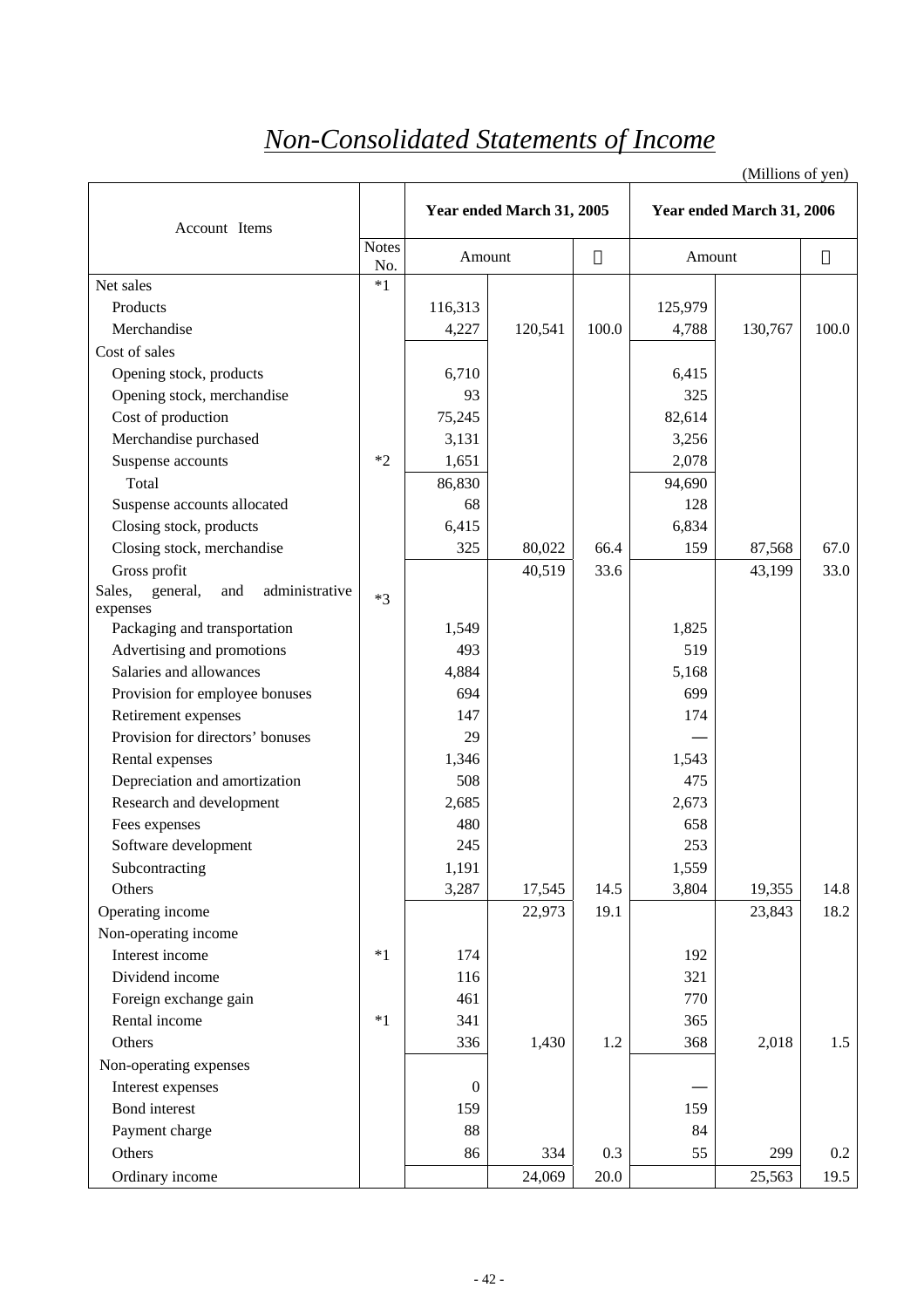| Account Items                                              |                     | Year ended March 31, 2005 |        |      | Year ended March 31, 2006 |        |      |
|------------------------------------------------------------|---------------------|---------------------------|--------|------|---------------------------|--------|------|
|                                                            | <b>Notes</b><br>No. | Amount                    |        | $\%$ | Amount                    |        |      |
| Extraordinary income                                       |                     |                           |        |      |                           |        |      |
| Gain on sales of fixed assets                              | $*4$                | 69                        |        |      | 464                       |        |      |
| Gain on sales of investment securities                     |                     |                           |        |      | 1,933                     |        |      |
| Reversal of allowance for doubtful<br>debts                |                     | 82                        |        |      | 49                        |        |      |
| Reversal of allowance for directors<br>retirement benefits |                     | 47                        |        |      |                           |        |      |
| <b>Others</b>                                              |                     |                           | 200    | 0.1  | 60                        | 2,507  | 1.9  |
| <b>Extraordinary</b> loss                                  |                     |                           |        |      |                           |        |      |
| Loss on sales of fixed assets                              | $*5$                | 1                         |        |      | 52                        |        |      |
| Loss on retirement of fixed assets                         | $*5$                | 266                       |        |      | 342                       |        |      |
| Loss on impairment                                         | $*6$                |                           |        |      | 856                       |        |      |
| Loss on arrangement of related<br>company                  |                     | 473                       | 741    | 0.6  |                           | 1,252  | 0.9  |
| Net income before tax adjustment                           |                     |                           | 23,528 | 19.5 |                           | 26,818 | 20.5 |
| Taxes - current                                            |                     | 8,851                     |        |      | 10,920                    |        |      |
| Taxes - deferred                                           |                     | 166                       | 9,018  | 7.5  | (366)                     | 10,554 | 8.1  |
| Net income                                                 |                     |                           | 14,510 | 12.0 |                           | 16,264 | 12.4 |
| Retained earnings brought forward                          |                     |                           | 1,547  |      |                           | 1.575  |      |
| Interim dividend                                           |                     |                           | 887    |      |                           | 1,259  |      |
| Unappropriated retained earnings at<br>the end of period   |                     |                           | 15,170 |      |                           | 16,580 |      |
|                                                            |                     |                           |        |      |                           |        |      |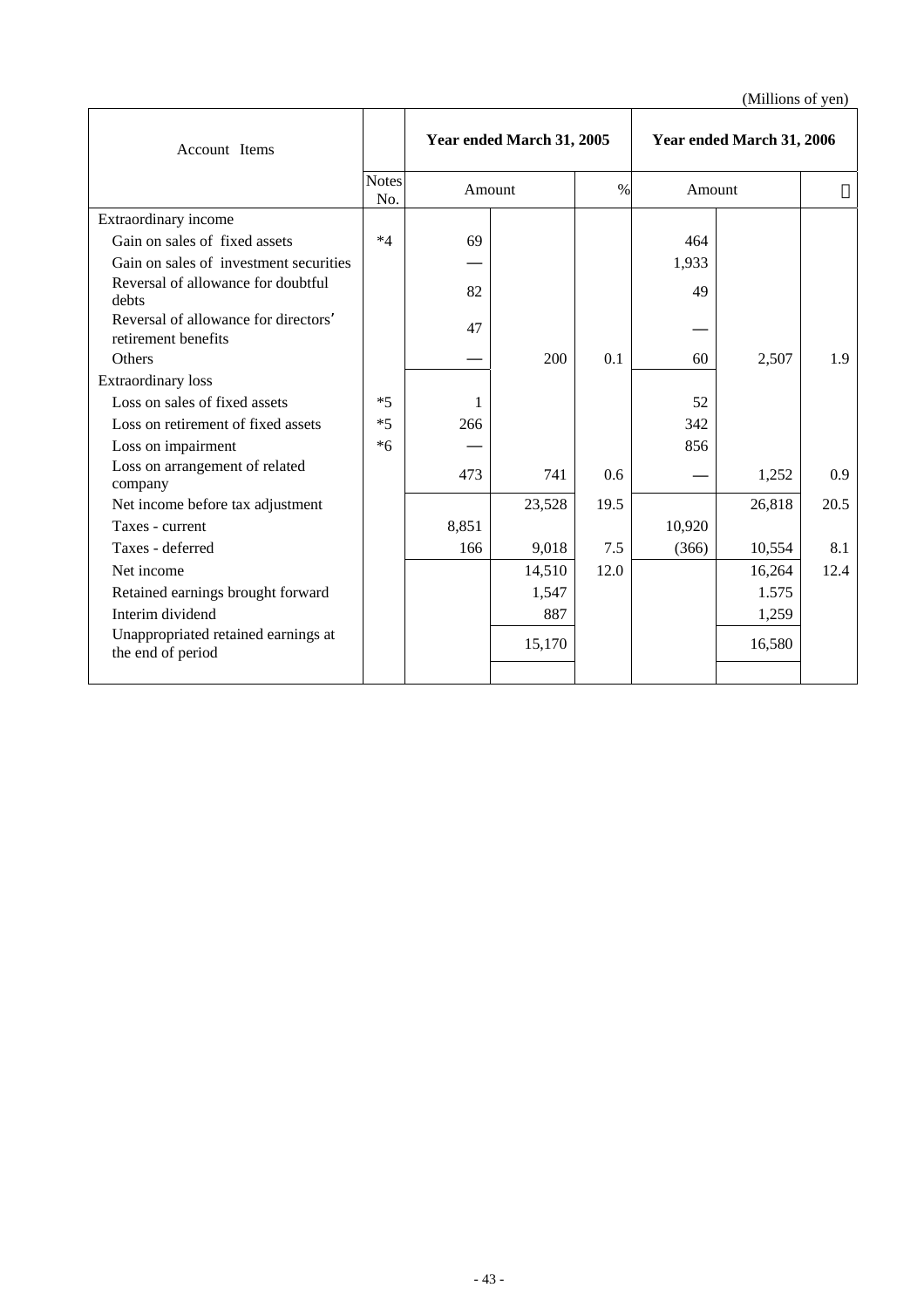| Account items                                              |        | Fiscal year ended March 31, 2005<br>$($ on June 18, 2005 $)$ | Fiscal year ended March 31, 2006<br>(on June 17, 2006) |        |  |
|------------------------------------------------------------|--------|--------------------------------------------------------------|--------------------------------------------------------|--------|--|
|                                                            |        | Amount                                                       |                                                        | Amount |  |
| Unappropriated retained earnings at beginning<br>of period |        | 15,170                                                       |                                                        | 16,580 |  |
| Reversal of voluntary reserve                              |        |                                                              |                                                        |        |  |
| Reversal of reserve fund for special<br>depreciation       | 70     | 70                                                           | 77                                                     | 77     |  |
| Total                                                      |        | 15,240                                                       |                                                        | 16,657 |  |
| Appropriation of retained earnings                         |        |                                                              |                                                        |        |  |
| Dividend                                                   | 1,258  |                                                              | 1,991                                                  |        |  |
| Bonuses to directors                                       | 100    |                                                              | 120                                                    |        |  |
| (Bonuses to auditors)                                      | 12     |                                                              | (15)                                                   |        |  |
| Voluntary reserve                                          |        |                                                              |                                                        |        |  |
| Reserve for dividends                                      | 200    |                                                              | 400                                                    |        |  |
| Reserve fund for special depreciation                      | 106    |                                                              | 104                                                    |        |  |
| General reserve                                            | 12,000 | 13,665                                                       | 12,000                                                 | 14,615 |  |
| Retained earnings carried forward                          |        | 1,575                                                        |                                                        | 2,041  |  |
|                                                            |        |                                                              |                                                        |        |  |

# *Proposed Appropriation of Retained Earnings*

(Millions of Yen)

Notes:

1. The dates described in the above table are the dates these proposals were approved or are scheduled to be approved at the General Shareholders' Meetings.

2. Payment of interim dividend of 887 million ( 7.50 per share) was made on December 6, 2004.

3. Payment of interim dividend of 1,259 million ( 10.00 per share) was made on December 5, 2005.

4. Dividends on income for treasury stocks are excluded.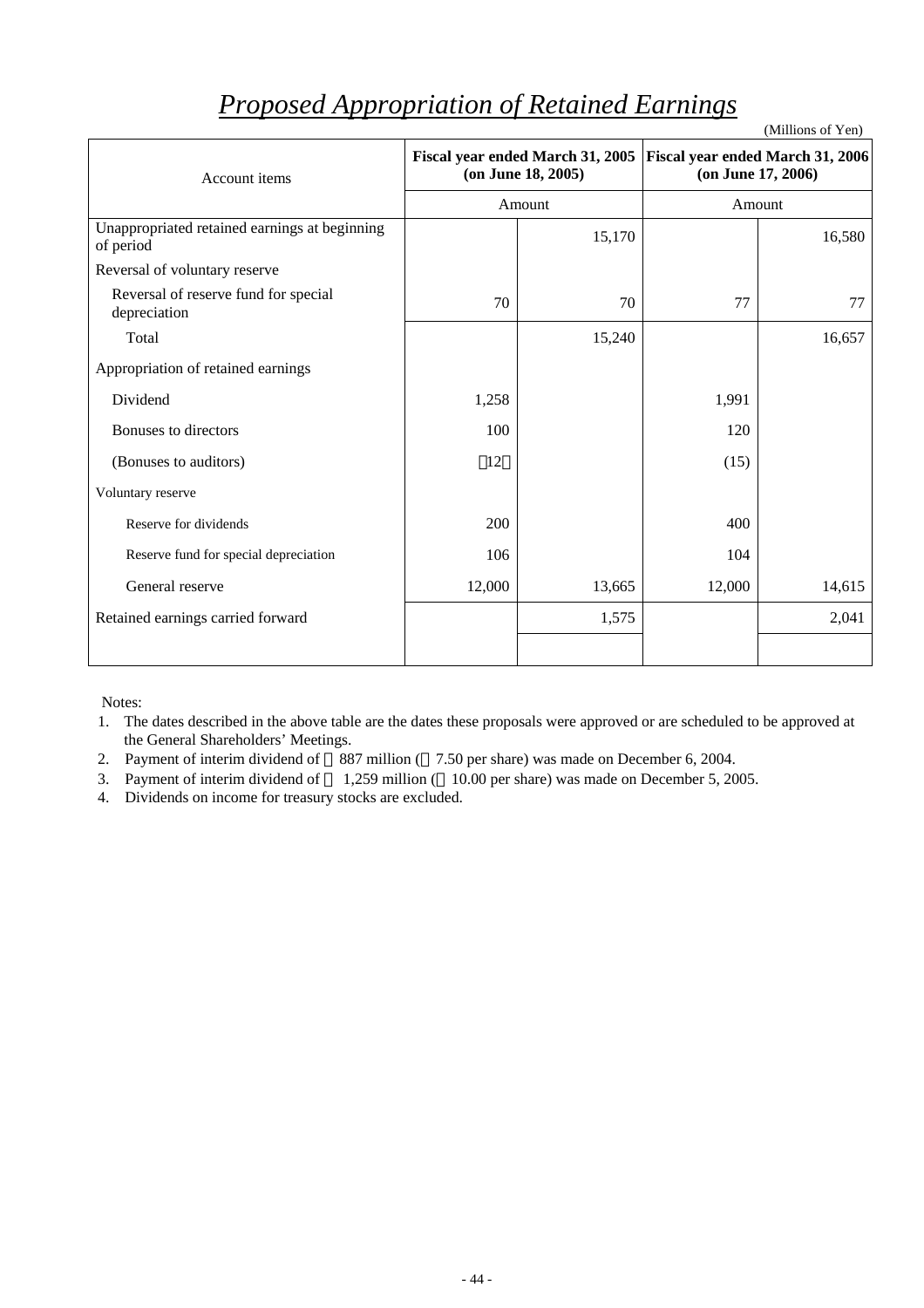# **Basis for Preparing Non-Consolidated Financial Statements**

| Item                       | Previous Fiscal Year<br>$(4/1/04 \sim 3/31/05)$                                  | Current Fiscal Year<br>$(4/1/05 \sim 3/31/06)$ |
|----------------------------|----------------------------------------------------------------------------------|------------------------------------------------|
| 1Evaluation standards and  | (1) Stocks of subsidiaries and affiliated                                        | (1) Securities                                 |
| methods of securities      | companies                                                                        | Same as left                                   |
|                            | Stated at costs determined using the                                             |                                                |
|                            | moving-average method                                                            |                                                |
|                            | (2) Other securities                                                             | (2) Other securities                           |
|                            | Marketable securities                                                            | Same as left                                   |
|                            | Stated at market value at this fiscal                                            |                                                |
|                            | year-end (valuation gains and losses                                             |                                                |
|                            | are included in shareholders' equity,                                            |                                                |
|                            | net of taxes, and costs of sales are                                             |                                                |
|                            | calculated using the moving-                                                     |                                                |
|                            | average method)                                                                  |                                                |
|                            | Non-marketable securities                                                        |                                                |
|                            | Stated at costs determined using the                                             |                                                |
|                            | moving-average method                                                            |                                                |
|                            | For amounts invested to investment                                               |                                                |
|                            | business limited partnerships and                                                |                                                |
|                            | partnerships similar to them (those                                              |                                                |
|                            | deemed to be securities by Article 2,                                            |                                                |
|                            | paragraph 2 of Securities and Exchange<br>Law), net equity equivalent amount     |                                                |
|                            | calculated based on the latest financial                                         |                                                |
|                            | statements available as of settlement                                            |                                                |
|                            | report date prescribed in a contract of                                          |                                                |
|                            | partnership had been stated.                                                     |                                                |
|                            | (Amendment of statement method)                                                  |                                                |
|                            | The "Law Amending a Part of Securities                                           |                                                |
|                            | and Exchange Law" (Law No. 97, 2004)                                             |                                                |
|                            | was promulgated on September 9, 2004                                             |                                                |
|                            | and it became effective on December 1,                                           |                                                |
|                            | 2004, and "Practical Guideline for                                               |                                                |
|                            | Financial Products Accounting"                                                   |                                                |
|                            | (Accounting System Council Report                                                |                                                |
|                            | No.14) was also revised on February 15,                                          |                                                |
|                            | 2005. Due to these changes, the                                                  |                                                |
|                            | company amended effective from the                                               |                                                |
|                            | fiscal year its method of stating amounts                                        |                                                |
|                            | invested into investment business                                                |                                                |
|                            | limited partnerships or partnerships<br>similar to them (deemed to be securities |                                                |
|                            | by Article 2, paragraph 2 of Securities                                          |                                                |
|                            | and Exchange Law) to include in                                                  |                                                |
|                            | investment securities.                                                           |                                                |
|                            | Such amounts included in investment                                              |                                                |
|                            | securities as of the end of the fiscal year                                      |                                                |
|                            | totaled ¥128 million.                                                            |                                                |
| 2 Evaluation standards and | i. Productsgross average cost method                                             | Same as left                                   |
| methods of inventories     | ii. MerchandiseFirst-in-first-out cost                                           |                                                |
|                            | method                                                                           |                                                |
|                            | iii. Raw materialsgross average cost                                             |                                                |
|                            | method                                                                           |                                                |
|                            | iv. Goods in processgross average cost                                           |                                                |
|                            | method                                                                           |                                                |
|                            | v. Suppliesthe-last-purchase-cost<br>method                                      |                                                |
|                            |                                                                                  |                                                |
|                            |                                                                                  |                                                |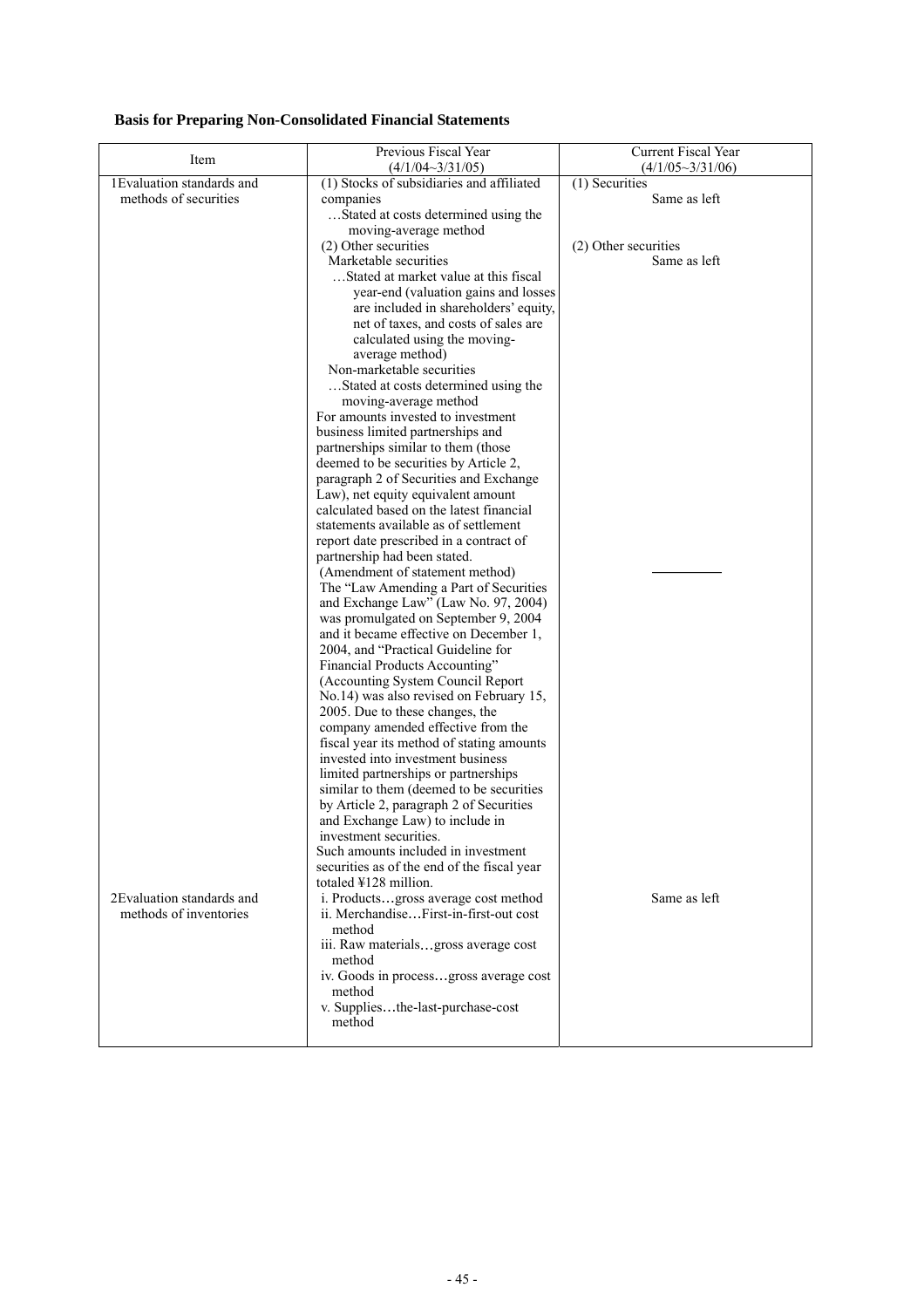| Item                         | Previous Fiscal Year<br>(4/1/04~3/31/05)                                                                                                                                                                                                                                                                                                                                                                                                    | Current Fiscal Year<br>$(4/1/05 \sim 3/31/06)$                                        |
|------------------------------|---------------------------------------------------------------------------------------------------------------------------------------------------------------------------------------------------------------------------------------------------------------------------------------------------------------------------------------------------------------------------------------------------------------------------------------------|---------------------------------------------------------------------------------------|
| 3Method of depreciation and  | (1) Tangible fixed assets                                                                                                                                                                                                                                                                                                                                                                                                                   | $(1)$ Tangible fixed assets                                                           |
| amortization of fixed assets | Depreciated using the declining-balance                                                                                                                                                                                                                                                                                                                                                                                                     | Same as left                                                                          |
|                              | method.<br>Note that the amount of buildings<br>(excluding fixtures to such buildings)<br>acquired on and after April 1, 1998 is<br>estimated using the straight-line method.<br>The useful lives of main properties are as<br>follows:<br>Buildings and structures<br>$5 - 50$ years<br>Machinery and equipment<br>10 years<br>Vehicles and delivery equipment<br>$4 \sim 6$ years<br>Tools/furniture and furnishings<br>$2 \sim 10$ years |                                                                                       |
|                              | (2) Intangible fixed assets<br>Amortized using the straight-line method<br>Note that software costs for internal use<br>are amortized using the straight-line<br>method over the internally estimated<br>useful lives (5 years)                                                                                                                                                                                                             | (2) Intangible fixed assets<br>Same as left                                           |
| 4 Accounting standards for   | (3) Long-term prepaid expenses<br>Amortized using the straight-line method<br>(1) Allowance for doubtful accounts                                                                                                                                                                                                                                                                                                                           | (3) Long-term prepaid expenses<br>Same as left<br>(1) Allowance for doubtful accounts |
| providing allowances         | To prepare for possible losses caused by<br>irrecoverable money claims allowances are<br>provided as follows:                                                                                                                                                                                                                                                                                                                               | Same as left                                                                          |
|                              | For general credit claims, allowance is<br>provided for the amount calculated based<br>on the past credit loss experience, and for<br>specifically doubtful credit claims,<br>allowance is provided for the estimated<br>uncollectible amount based on the<br>collectibility assessment for individual<br>credit claims.                                                                                                                    |                                                                                       |
|                              | (2) Allowance for bonuses<br>Allowance for employee bonuses is<br>provided in provisions for payment of<br>bonuses to employees in the amount of<br>estimated bonuses, which are attributable<br>to this fiscal year.                                                                                                                                                                                                                       | (2) Allowance for bonuses<br>Same as left                                             |
|                              | (3) Allowance for retirement benefits and<br>severance benefits                                                                                                                                                                                                                                                                                                                                                                             | (3) Allowance for retirement benefits and<br>severance benefits<br>Same as left       |
|                              | Allowance for retirement benefits and<br>severance benefits is provided in provision<br>for payment of retirement benefits to<br>employees in the amount deemed accrued<br>at the end of this fiscal year, based on the<br>projected amounts of retirement benefit<br>obligations and retirement plan assets at<br>this fiscal year end.                                                                                                    |                                                                                       |
|                              | The unrecognized net actuarial difference<br>is amortized using the straight-line<br>method over a number of years (usually<br>10 years) within the employees' average<br>remaining employment period,<br>commencing from the next fiscal year in<br>which they arise (stated as either income<br>or expense in the statement of income).                                                                                                   |                                                                                       |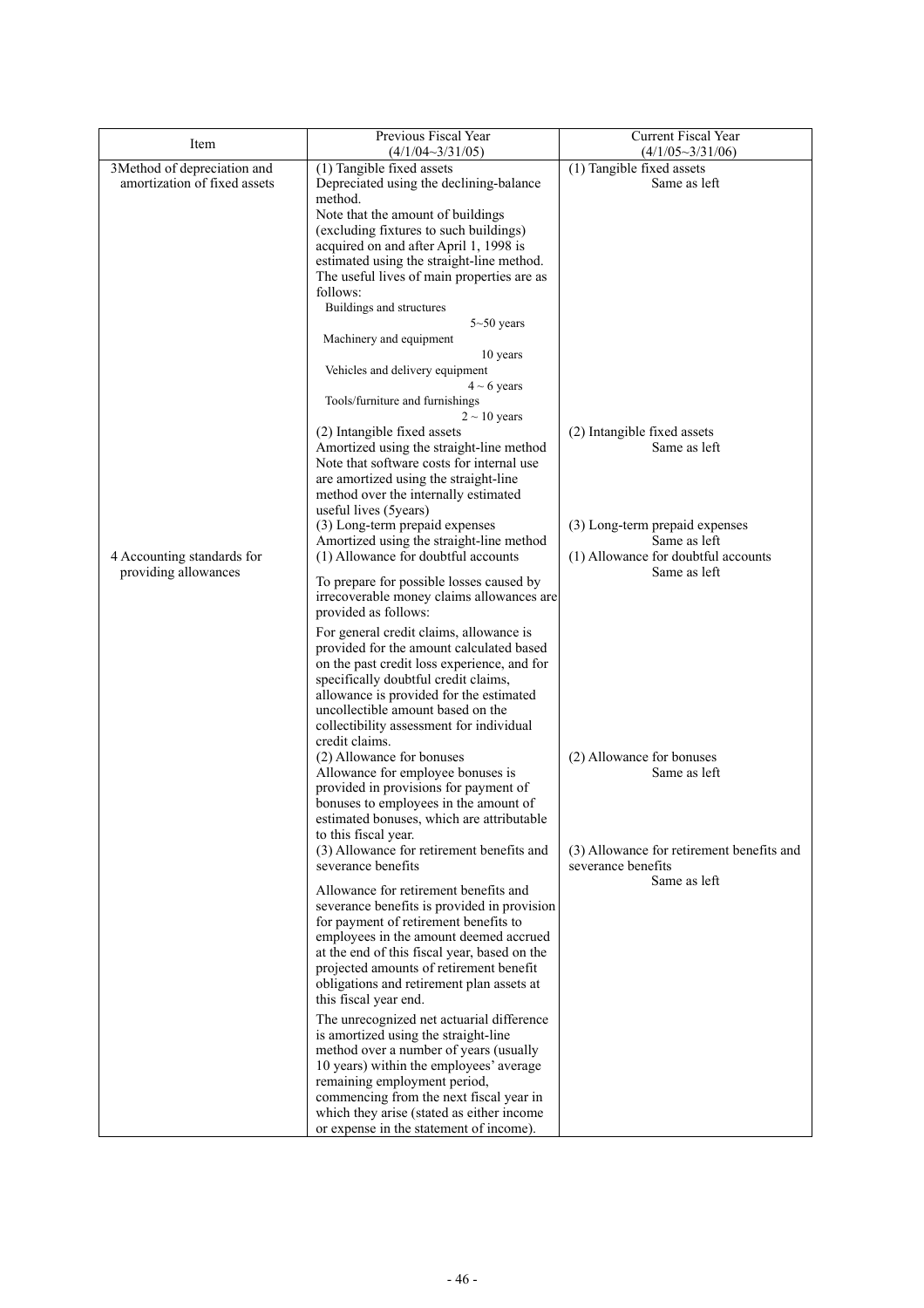| Item                                                       | Previous Fiscal Year<br>$(4/1/04 \sim 3/31/05)$                                                                                                                                                                                                                                                                                                                                                                                                                                                                                                                                                                                                                                                                                                                                                                                                                      | Current Fiscal Year<br>$(4/1/05 \sim 3/31/06)$                                                                                                                                                     |
|------------------------------------------------------------|----------------------------------------------------------------------------------------------------------------------------------------------------------------------------------------------------------------------------------------------------------------------------------------------------------------------------------------------------------------------------------------------------------------------------------------------------------------------------------------------------------------------------------------------------------------------------------------------------------------------------------------------------------------------------------------------------------------------------------------------------------------------------------------------------------------------------------------------------------------------|----------------------------------------------------------------------------------------------------------------------------------------------------------------------------------------------------|
|                                                            | (4) Allowance for directors<br>and<br>retirement benefits<br>auditors<br>Although an allowance had been<br>provided for the amount that the<br>company would have to pay at the end of<br>the fiscal year, as estimated in<br>accordance with internal regulations, the<br>system to pay retirement benefits to<br>directors and auditors was abolished as<br>of June 26, 2004 when a regular<br>shareholders' meeting was held. A<br>difference in the amount of $\frac{1}{2}$ 47 million<br>between the benefit amount actually paid<br>and the outstanding balance of this<br>allowance as of the abolishment date was<br>included in a "reversal of allowance for<br>directors' and auditors' retirement<br>benefits" of extraordinary income and a<br>¥981 million, the unpaid defined<br>benefits, was stated in "Other" of long-<br>term liabilities account. | (4)                                                                                                                                                                                                |
| 5Accounting for lease<br>transactions<br>6Hedge accounting | Excluding those in which the ownership<br>of the leased property is transferred to<br>the lessee, finance lease transactions are<br>accounted for in the same manner as<br>operating leases<br>(1) Method of hedge accounting<br>Currency swap transactions meet the<br>requirement of allocation treatment, and                                                                                                                                                                                                                                                                                                                                                                                                                                                                                                                                                     | Same as left<br>(1) Method of hedge accounting<br>Same as left                                                                                                                                     |
| 7Other significant items to                                | are accounted for accordingly.<br>(2) Hedging instruments and hedged<br>items<br>Currency swap transaction<br>Foreign currency denominated money<br>claims<br>(3) Hedging policy<br>The company uses currency-related<br>hedge accounting for the purpose of<br>fixing cash flows related to the collection<br>of principal and interest on loans.<br>(4) Assessment method for the<br>effectiveness of hedges<br>The company omits the assessment of the<br>effectiveness of hedges for currency<br>swap transactions, because the significant<br>terms and conditions for such<br>transactions and for hedged assets are<br>identical, and are assumed beforehand to<br>offset exchange rate risks or cash flow<br>fluctuations continuously from the time<br>hedging is initiated.<br>Consumption taxes                                                           | (2) Hedging instruments and hedged<br>items<br>Same as left<br>(3) Hedging policy<br>Same as left<br>(4) Assessment method for the<br>effectiveness of hedges<br>Same as left<br>Consumption taxes |
| prepare financial statements                               | Consumption taxes are excluded from the<br>transaction amounts.                                                                                                                                                                                                                                                                                                                                                                                                                                                                                                                                                                                                                                                                                                                                                                                                      | Same as left                                                                                                                                                                                       |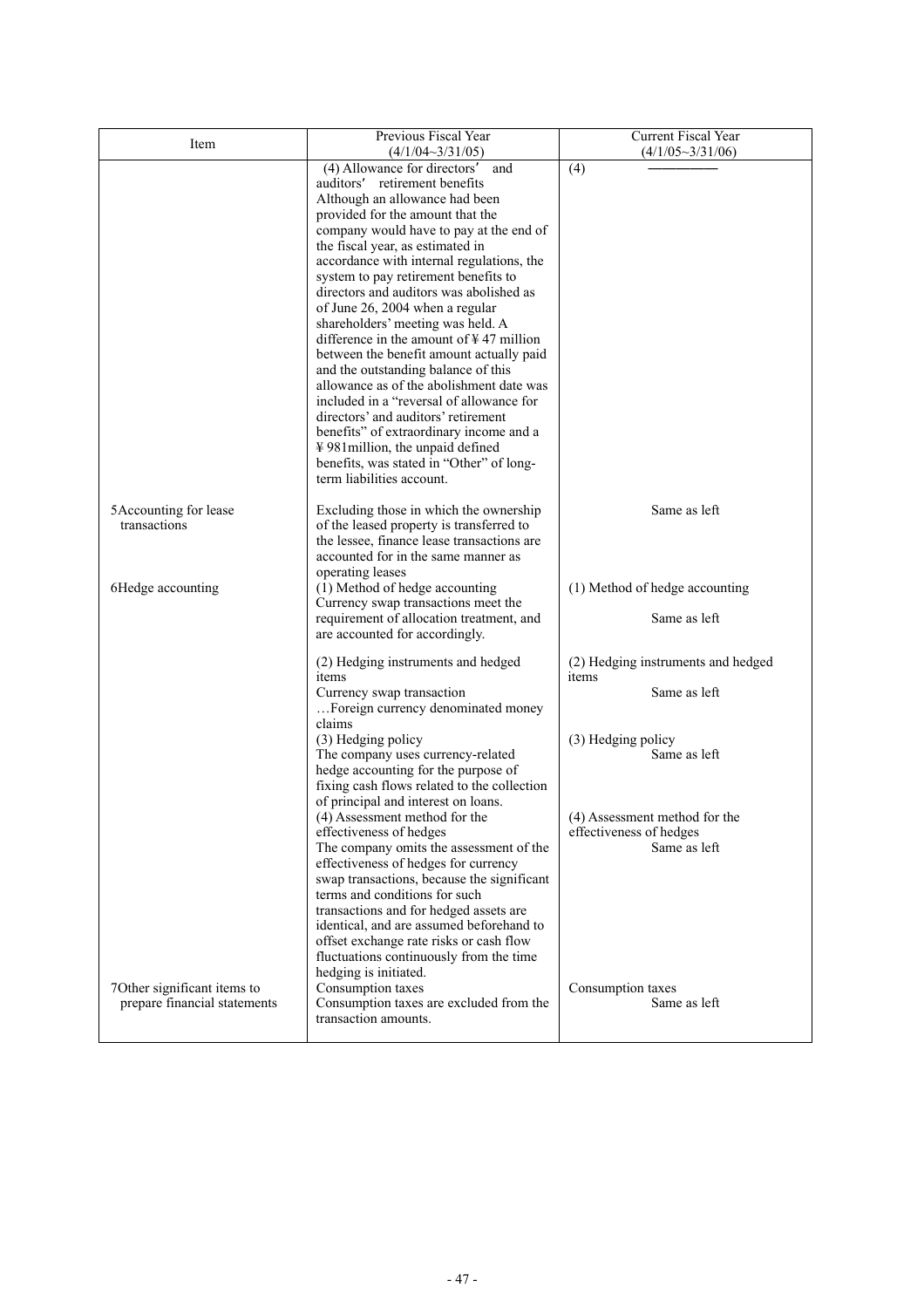# Change in accounting treatment

| Previous Fiscal Year    | Current Fiscal Year                                        |
|-------------------------|------------------------------------------------------------|
|                         |                                                            |
| $(4/1/04 \sim 3/31/05)$ | $(4/1/05 \sim 3/31/06)$                                    |
|                         | (Fixed asset impairment accounting standard)               |
|                         | Effective this fiscal year, the company adopted            |
|                         | Accounting Standard Concerning Fixed Asset                 |
|                         | Impairment" (Statement of Position Concerning)             |
|                         | Establishment of Fixed Asset Impairment Accounting         |
|                         | Standard) (Business Accounting Council; August 9, 2002)    |
|                         | and " Application Guideline for Fixed Asset Impairment     |
|                         | Accounting Standard" (Business Accounting Standard)        |
|                         | Board, Accounting Standard Application Guideline No. 6,    |
|                         | October 31, 2003).                                         |
|                         | As a result, income before tax for the current fiscal year |
|                         | decreased ¥856 million.                                    |
|                         | The amount of accumulated impairment loss was directly     |
|                         | deducted from each asset in accordance with the amended    |
|                         | financial statements regulation.                           |

# Additional information

| Previous Fiscal Year                                                                                                                                                                                                                                                                                                                                                                                                                                                                                                                                                                                                                                                                                                                                                                                                                                                                                                                                                         | Current Fiscal Year     |
|------------------------------------------------------------------------------------------------------------------------------------------------------------------------------------------------------------------------------------------------------------------------------------------------------------------------------------------------------------------------------------------------------------------------------------------------------------------------------------------------------------------------------------------------------------------------------------------------------------------------------------------------------------------------------------------------------------------------------------------------------------------------------------------------------------------------------------------------------------------------------------------------------------------------------------------------------------------------------|-------------------------|
| $(4/1/04 \sim 3/31/05)$                                                                                                                                                                                                                                                                                                                                                                                                                                                                                                                                                                                                                                                                                                                                                                                                                                                                                                                                                      | $(4/1/05 \sim 3/31/06)$ |
| With the enactment of the "Revision of the Local Tax Law"<br>$(Law No.9, 2003)$ on March 31, 2003, external standard<br>taxation system has been introduced effective the fiscal year<br>beginning April 1, 2004. Due to this change, effective this<br>fiscal period, the company included the enterprise taxes<br>computed based on "amount of value-added" and "amount<br>of capital" in "Selling and General Administrative<br>Expenses" on this fiscal year non-consolidated statement of<br>income pursuant to "Practical Treatment for Presentation of<br>External Standards Taxation portion of Enterprise Taxes in<br>the Statement of Income" (Business Accounting Standards)<br>Board, Practical Report of Practical Issues No.12 dated<br>February 13, 2004).<br>As a result, selling and general administrative expenses<br>increased ¥288 million and operating income, ordinary<br>income and pretax income for this fiscal year decreased<br>$4288$ million. |                         |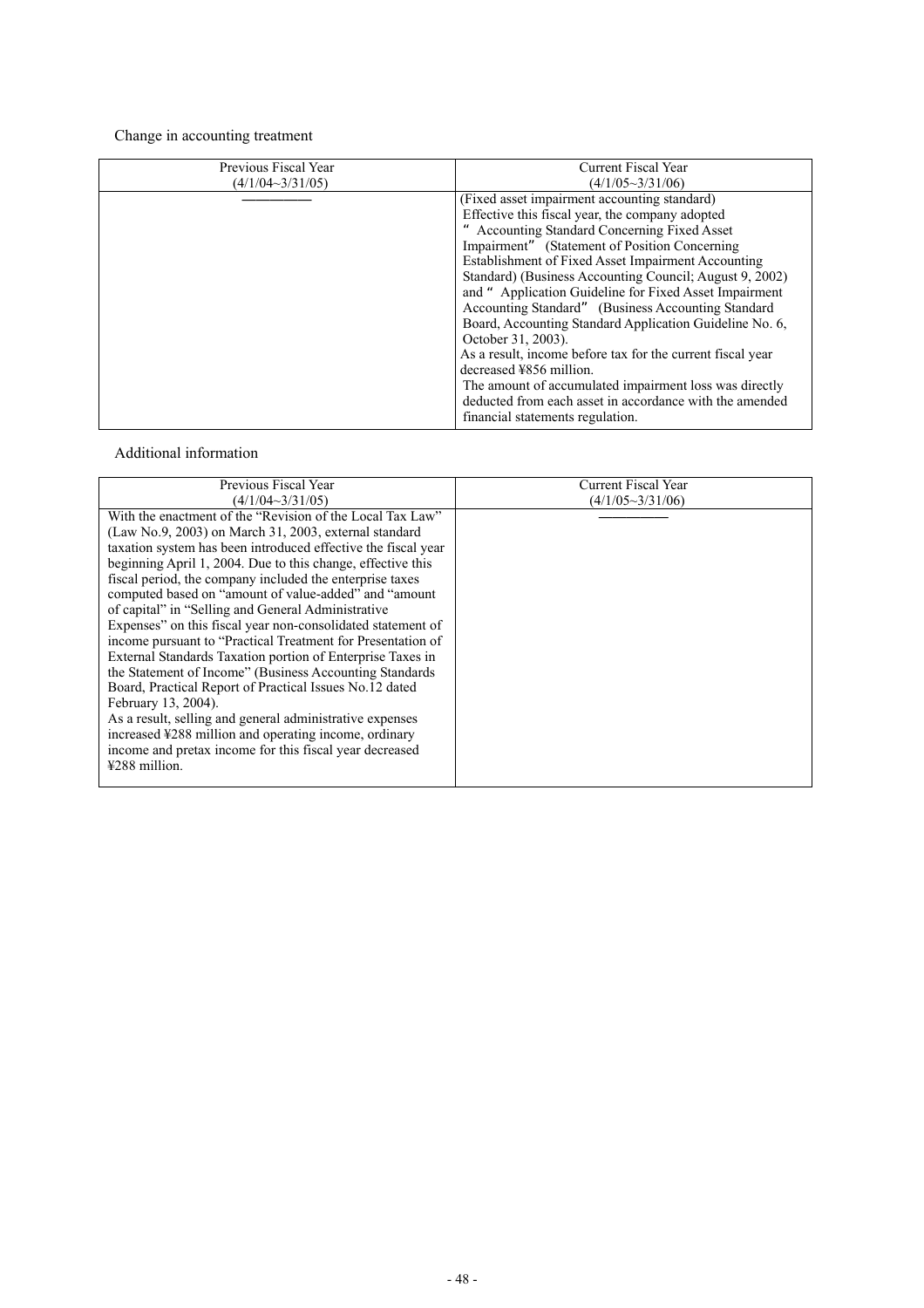Notes

(Balance Sheet of the fiscal year)

|                                                                                                                                                                                                                                                                                                                                                                                                                                                             | As of March 31,2005                  |                                                                                                                                                                                                                                                                                                                                                                                                                                                                                 |                                                                                                                                | As of March 31,2006                 |                                    |
|-------------------------------------------------------------------------------------------------------------------------------------------------------------------------------------------------------------------------------------------------------------------------------------------------------------------------------------------------------------------------------------------------------------------------------------------------------------|--------------------------------------|---------------------------------------------------------------------------------------------------------------------------------------------------------------------------------------------------------------------------------------------------------------------------------------------------------------------------------------------------------------------------------------------------------------------------------------------------------------------------------|--------------------------------------------------------------------------------------------------------------------------------|-------------------------------------|------------------------------------|
| *1 Advanced depreciation by national subsidy ¥150 million                                                                                                                                                                                                                                                                                                                                                                                                   |                                      | *1 Advanced depreciation by national subsidy ¥150 million                                                                                                                                                                                                                                                                                                                                                                                                                       |                                                                                                                                |                                     |                                    |
| *2 Note related to affiliated companies                                                                                                                                                                                                                                                                                                                                                                                                                     |                                      | *2 Note related to affiliated companies                                                                                                                                                                                                                                                                                                                                                                                                                                         |                                                                                                                                |                                     |                                    |
| Besides amounts separately stated, amounts related to<br>affiliated companies included in each account item are as<br>follows:                                                                                                                                                                                                                                                                                                                              |                                      |                                                                                                                                                                                                                                                                                                                                                                                                                                                                                 | Besides amounts separately stated, amounts related to<br>affiliated companies included in each account item are as<br>follows: |                                     |                                    |
| Notes receivable                                                                                                                                                                                                                                                                                                                                                                                                                                            |                                      | ¥1,494 million                                                                                                                                                                                                                                                                                                                                                                                                                                                                  | Notes receivable                                                                                                               |                                     | $\frac{1}{2}913$ million           |
| Accounts receivable                                                                                                                                                                                                                                                                                                                                                                                                                                         |                                      | ¥9,088 million                                                                                                                                                                                                                                                                                                                                                                                                                                                                  | Accounts receivable                                                                                                            |                                     | $¥11,246$ million                  |
| Accounts receivable-others                                                                                                                                                                                                                                                                                                                                                                                                                                  |                                      | ¥2,458 million                                                                                                                                                                                                                                                                                                                                                                                                                                                                  | Accounts receivable-others                                                                                                     |                                     | ¥884 million                       |
| Accounts payable                                                                                                                                                                                                                                                                                                                                                                                                                                            |                                      | ¥3,308 million                                                                                                                                                                                                                                                                                                                                                                                                                                                                  | Accounts payable                                                                                                               |                                     | ¥4,531 million                     |
| *3The authorized shares are ** common shares. If shares are<br>retired in accordance with the provisions of Articles of<br>Incorporation, the number of shares so retired shall be<br>reduced from shares issued by the Company.<br>Total number of shares issued 119,917,526 common shares<br>*4 Treasury stock<br>The number of treasury stocks owned by the company is<br>22,975common shares.<br>5 Debt guarantees and acts similar to guarantee are as |                                      | *3The authorized shares are 465,877,700common shares. If<br>shares are retired in accordance with the provisions of<br>Articles of Incorporation, the number of shares so retired<br>shall be reduced from shares issued by the Company.<br>Total number of shares issued 132,799,331 common shares<br>*4 Treasury stock<br>The number of treasury stocks owned by the company is<br>29,741common shares.<br>5 Debt guarantees and acts similar to guarantee are as<br>follows: |                                                                                                                                |                                     |                                    |
| follows:<br>Debtor                                                                                                                                                                                                                                                                                                                                                                                                                                          | Amount                               | Guarantee                                                                                                                                                                                                                                                                                                                                                                                                                                                                       | Debtor                                                                                                                         | Amount                              | Guarantee                          |
| Debt guarantee<br><b>THK Manufacturing</b><br>of America, Inc.                                                                                                                                                                                                                                                                                                                                                                                              | ¥653 million<br>$(\$6,084$ thousand) | Guarantee for lease<br>transaction                                                                                                                                                                                                                                                                                                                                                                                                                                              | Debt guarantee<br>DAITO SEIKI CO.,<br>LTD.                                                                                     | ¥322 million                        | Guarantee for<br>liabilities       |
| DALIAN THK CO.,<br><b>LTD</b>                                                                                                                                                                                                                                                                                                                                                                                                                               | ¥171 million                         | Guarantee for<br>borrowing from<br>financial institutions                                                                                                                                                                                                                                                                                                                                                                                                                       | TALK SYSTEM CO.,<br>LTD.                                                                                                       | ¥149 million                        | Guarantee for<br>liabilities       |
|                                                                                                                                                                                                                                                                                                                                                                                                                                                             |                                      |                                                                                                                                                                                                                                                                                                                                                                                                                                                                                 | THK NIIGATA CO.,<br>LTD.                                                                                                       | ¥119 million                        | Guarantee for<br>liabilities       |
| Total                                                                                                                                                                                                                                                                                                                                                                                                                                                       | ¥824 million                         |                                                                                                                                                                                                                                                                                                                                                                                                                                                                                 | <b>Beldex Corporation</b>                                                                                                      | ¥38 million                         | Guarantee for<br>liabilities       |
|                                                                                                                                                                                                                                                                                                                                                                                                                                                             |                                      |                                                                                                                                                                                                                                                                                                                                                                                                                                                                                 | Nippon Slide CO., LTD.                                                                                                         | ¥27 million                         | Guarantee for<br>liabilities       |
|                                                                                                                                                                                                                                                                                                                                                                                                                                                             |                                      |                                                                                                                                                                                                                                                                                                                                                                                                                                                                                 | <b>THK Manufacturing</b><br>of America, Inc.                                                                                   | ¥228 million<br>$($1,942$ thousand) | Guarantee for lease<br>transaction |
|                                                                                                                                                                                                                                                                                                                                                                                                                                                             |                                      |                                                                                                                                                                                                                                                                                                                                                                                                                                                                                 | Total                                                                                                                          | ¥884 million                        |                                    |
| 6 Limitation on dividends<br>Net assets increased by stating their mark-to-market value in<br>accordance with Article 124, Paragraph 3, of the<br>Enforcement Regulations of Commercial Code stood at<br>$41,037$ million.<br>The company signed a special credit facility agreement<br>7                                                                                                                                                                   |                                      | 6 Limitation on dividends<br>Net assets increased by stating their mark-to-market value in<br>accordance with Article 124, Paragraph 3, of the<br>Enforcement Regulations of Commercial Code stood at<br>¥1,339 million.<br>7                                                                                                                                                                                                                                                   | The company signed a special credit facility agreement                                                                         |                                     |                                    |
| with main banks to effectively raise working funds.<br>Special credit<br>limit under the<br>¥14,000 million<br>contract                                                                                                                                                                                                                                                                                                                                     |                                      | Special credit<br>limit under the<br>contract                                                                                                                                                                                                                                                                                                                                                                                                                                   | with main banks to effectively raise working funds.<br>¥14,000 million                                                         |                                     |                                    |
| Balance of<br>borrowings                                                                                                                                                                                                                                                                                                                                                                                                                                    |                                      | Balance of<br>borrowings                                                                                                                                                                                                                                                                                                                                                                                                                                                        |                                                                                                                                |                                     |                                    |
| Available line<br>of credit                                                                                                                                                                                                                                                                                                                                                                                                                                 | ¥14,000 million                      |                                                                                                                                                                                                                                                                                                                                                                                                                                                                                 | Available line<br>of credit                                                                                                    | ¥14,000 million                     |                                    |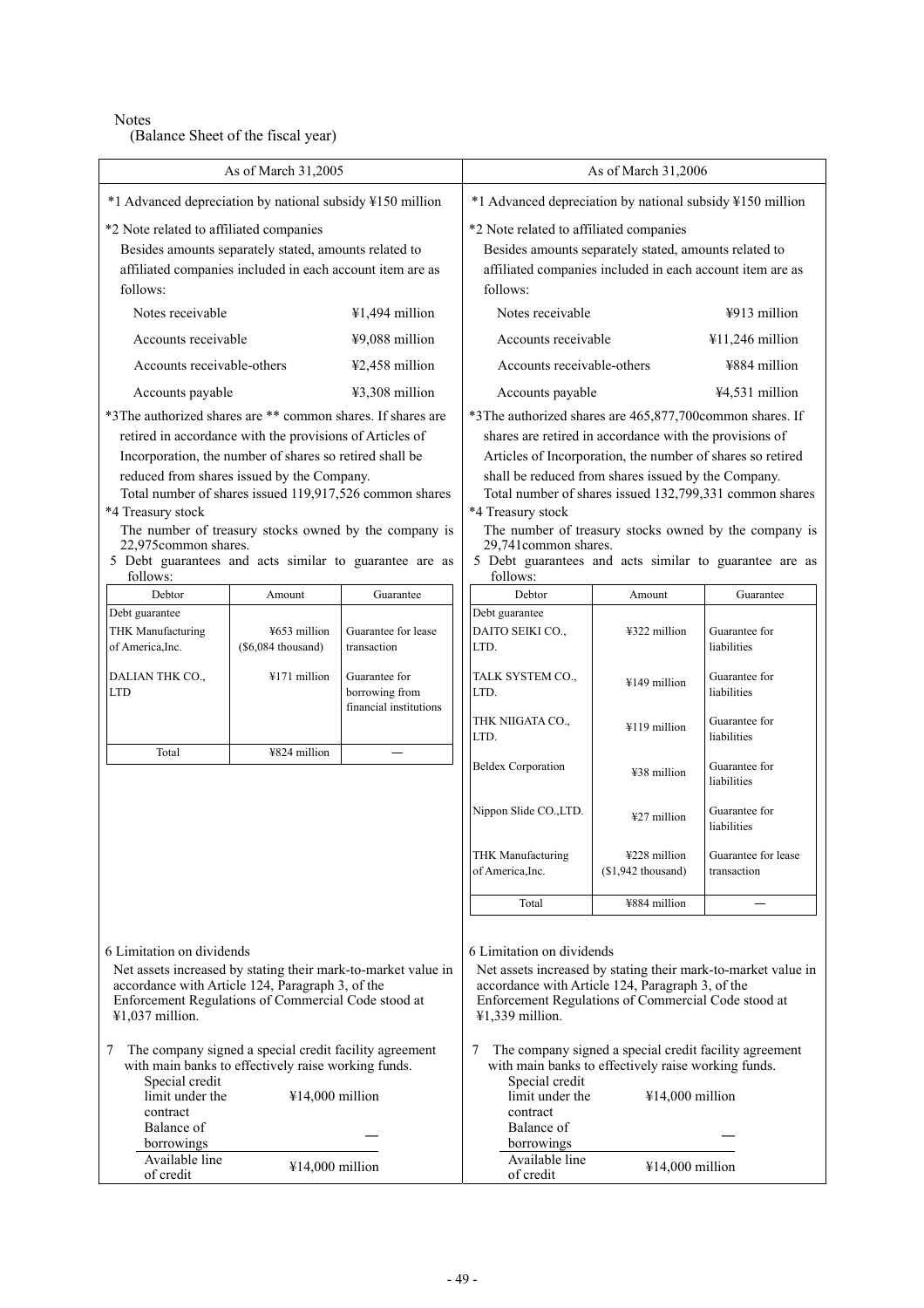(Statements of Income for the fiscal year)

| Year ended March 31,2005                                      |                   | Year ended March 31,2006                                     |                         |
|---------------------------------------------------------------|-------------------|--------------------------------------------------------------|-------------------------|
| *1 Transactions with affiliated companies included are as     |                   | *1 Transactions with affiliated companies included are as    |                         |
| follows:                                                      |                   | follows:                                                     |                         |
| Net sales                                                     | $426,662$ million | Net sales                                                    |                         |
|                                                               |                   |                                                              | ¥28,317 million         |
| Interest income                                               | $4152$ million    | Interest income                                              | ¥117 million            |
| Rental income                                                 | ¥186 million      | Rental income                                                | ¥172 million            |
| *2 Shift from aw materials                                    |                   | *2 Shift from raw materials                                  |                         |
| *3 R&D expenses included in sales, general and administrative |                   | *3R&D expenses included in sales, general and administrative |                         |
| expenses was ¥2,685 million.                                  |                   | expenses was ¥2,673 million.                                 |                         |
| *4 Gains on sale of fixed assets are as follows:              |                   | *4 Gains on sale of fixed assets are as follows:             |                         |
|                                                               | (Millions of Yen) |                                                              | (Millions of Yen)       |
| Machinery and equipment                                       | 69                | <b>Buildings</b>                                             | 48                      |
| Implements, tool and                                          | $\Omega$          | Machinery and equipment                                      | 100                     |
| furniture                                                     |                   | Implements, tool and                                         |                         |
| vehicles                                                      | $\theta$          | furniture                                                    |                         |
| Total                                                         | 69                | vehicles                                                     | $\Omega$                |
|                                                               |                   | Land                                                         | 314                     |
|                                                               |                   | Total                                                        | 464                     |
| *5(1) Losses on sale of fixed assets are as follows:          |                   | *5(1) Losses on sale of fixed assets are as follows:         |                         |
|                                                               | (Millions of Yen) | <b>Buildings</b>                                             | (Millions of Yen)<br>43 |
| Machinery and equipment<br>Implements, tool and               |                   | Machinery and equipment                                      |                         |
| furniture                                                     | $\Omega$          | Total                                                        | 52                      |
| Total                                                         |                   |                                                              |                         |
| (2) Losses on retirement of fixed assets are as follows:      |                   | (2) Losses on retirement of fixed assets are as follows:     |                         |
|                                                               | (Millions of Yen) |                                                              | (Millions of Yen)       |
| <b>Buildings</b>                                              | 27                | <b>Buildings</b>                                             | 238                     |
| Fixture                                                       | 4                 | Fixture                                                      | 6                       |
| Machinery and equipment                                       | 41                | Machinery and equipment                                      | 34                      |
| Vehicles                                                      | $\Omega$          | Vehicles                                                     | $\Omega$                |
| Implements, tool and                                          |                   | Implements, tool and                                         |                         |
| furniture                                                     | 10                | furniture                                                    | 57                      |
| Construction in progress                                      | $\theta$          | Construction in progress                                     | $\mathbf{0}$            |
| Patent                                                        | 173               | Patent                                                       |                         |
| Others                                                        | 7                 | Total                                                        | 342                     |
| Total                                                         | 266               |                                                              |                         |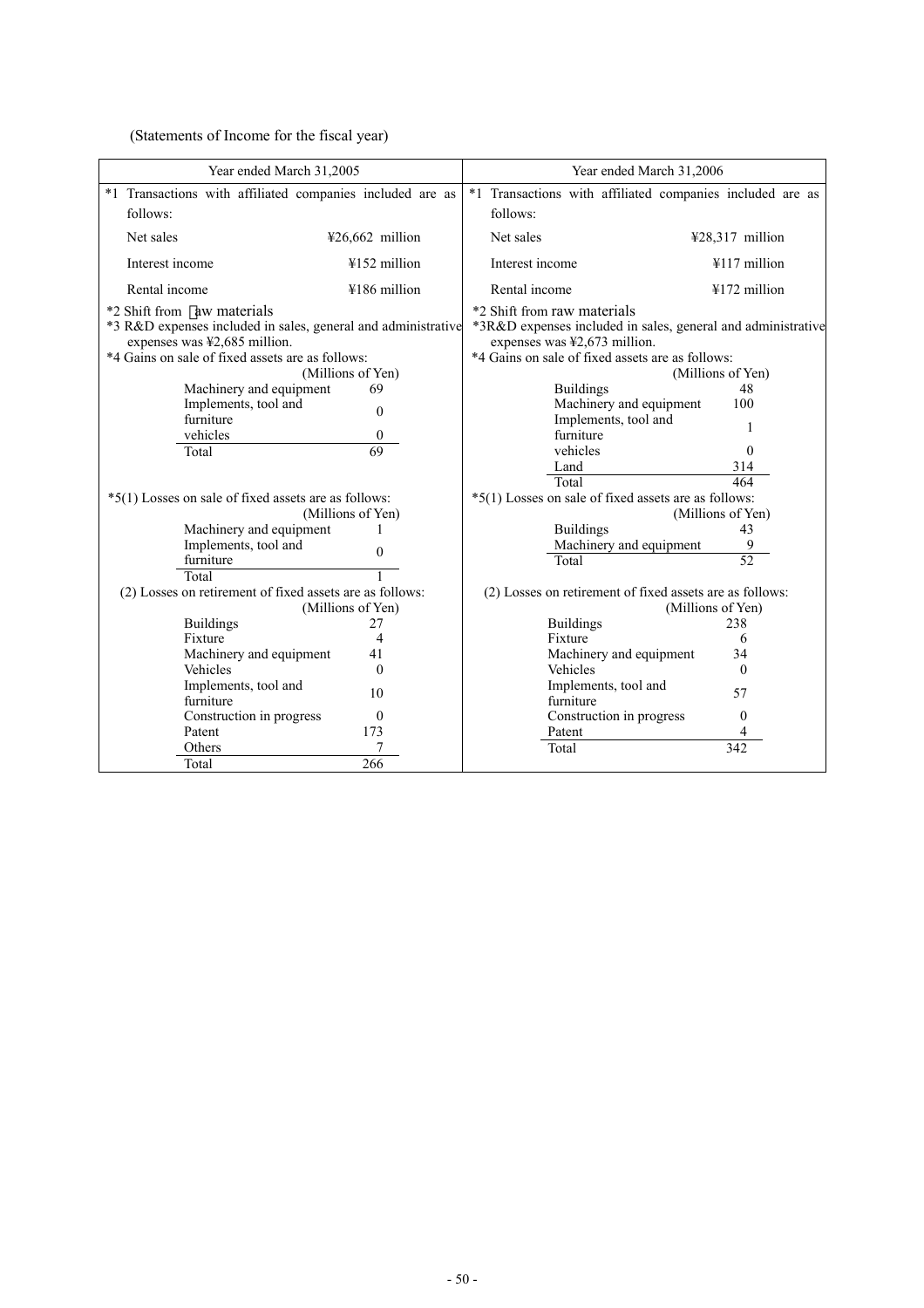| Year ended March 31,2005 | Year ended March 31,2006                                                                                                    |                                                                                                                                                                                                                                                                                                                                                                                                                                                                                                                                                                                                                                    |                                     |          |        |
|--------------------------|-----------------------------------------------------------------------------------------------------------------------------|------------------------------------------------------------------------------------------------------------------------------------------------------------------------------------------------------------------------------------------------------------------------------------------------------------------------------------------------------------------------------------------------------------------------------------------------------------------------------------------------------------------------------------------------------------------------------------------------------------------------------------|-------------------------------------|----------|--------|
| $*6$                     | *6 During the current fiscal year, impairment losses were<br>recognized for the following asset groups<br>(Millions of Yen) |                                                                                                                                                                                                                                                                                                                                                                                                                                                                                                                                                                                                                                    |                                     |          |        |
|                          | Use                                                                                                                         | Kind                                                                                                                                                                                                                                                                                                                                                                                                                                                                                                                                                                                                                               |                                     | Location | Amount |
|                          | Unused                                                                                                                      | Land                                                                                                                                                                                                                                                                                                                                                                                                                                                                                                                                                                                                                               | Ikoma-shi, Nara Pref.               |          | 590    |
|                          | Unused                                                                                                                      | Land                                                                                                                                                                                                                                                                                                                                                                                                                                                                                                                                                                                                                               | Sanyo Onoda-shi,<br>Yamaguchi Pref. |          | 96     |
|                          |                                                                                                                             | Unused Land, Buildings                                                                                                                                                                                                                                                                                                                                                                                                                                                                                                                                                                                                             | Other six properties                |          | 170    |
|                          |                                                                                                                             | Total                                                                                                                                                                                                                                                                                                                                                                                                                                                                                                                                                                                                                              |                                     |          | 856    |
|                          |                                                                                                                             | (Summary of impairment losses by types of assets)                                                                                                                                                                                                                                                                                                                                                                                                                                                                                                                                                                                  |                                     |          |        |
|                          | Amount<br><b>Types</b><br>(Millions of yen)<br><b>Buildings</b><br>Land<br>Total                                            |                                                                                                                                                                                                                                                                                                                                                                                                                                                                                                                                                                                                                                    |                                     |          |        |
|                          |                                                                                                                             |                                                                                                                                                                                                                                                                                                                                                                                                                                                                                                                                                                                                                                    |                                     |          |        |
|                          |                                                                                                                             |                                                                                                                                                                                                                                                                                                                                                                                                                                                                                                                                                                                                                                    | 5.                                  |          |        |
|                          |                                                                                                                             |                                                                                                                                                                                                                                                                                                                                                                                                                                                                                                                                                                                                                                    | 850                                 |          |        |
|                          |                                                                                                                             |                                                                                                                                                                                                                                                                                                                                                                                                                                                                                                                                                                                                                                    | 856                                 |          |        |
|                          |                                                                                                                             | THK group conducts grouping for business properties by<br>plants and treats headquarters and operating assets as a<br>property for common use. The group also groups unused<br>assets and leased assets into one unit by each property.<br>Of unused properties, for those of which market prices are<br>falling, their book values were reduced to the amount<br>collectible and the company recognizes such reduced amount<br>as impairment loss of "extraordinary loss". The amount<br>collectible is determined as a net sale price which was<br>calculated by appraisal value provided mainly by a real-<br>estate appraiser. |                                     |          |        |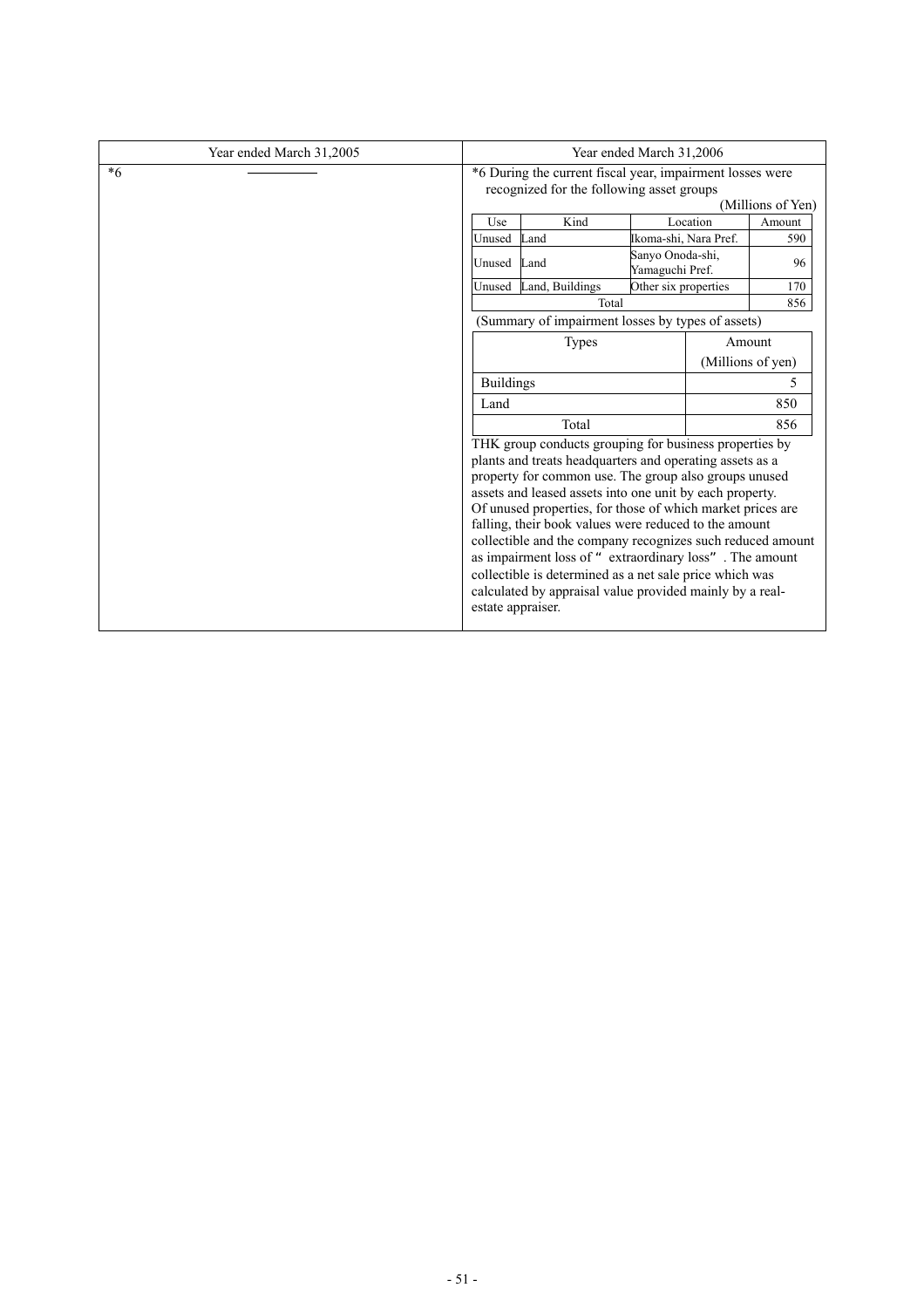### (Lease transactions) Report of lease transactions is omitted, because it is disclosed via EDINET.

(Securities) As of March 31, 2005 Marketable stocks of subsidiaries and affiliated companies

|                                                                                    |            |              | (Millions of Yen) |
|------------------------------------------------------------------------------------|------------|--------------|-------------------|
|                                                                                    | Book value | Market value | <b>Difference</b> |
| Stocks of affiliated companies                                                     | 1,069      | 2,669        | 1.599             |
| As of March 31, 2006<br>Marketable stocks of subsidiaries and affiliated companies |            |              |                   |
|                                                                                    |            |              | (Millions of Yen) |
|                                                                                    | Book value | Market value | Difference        |
| Stocks of affiliated companies                                                     | 1,069      | 3,560        | 2,490             |
|                                                                                    |            |              |                   |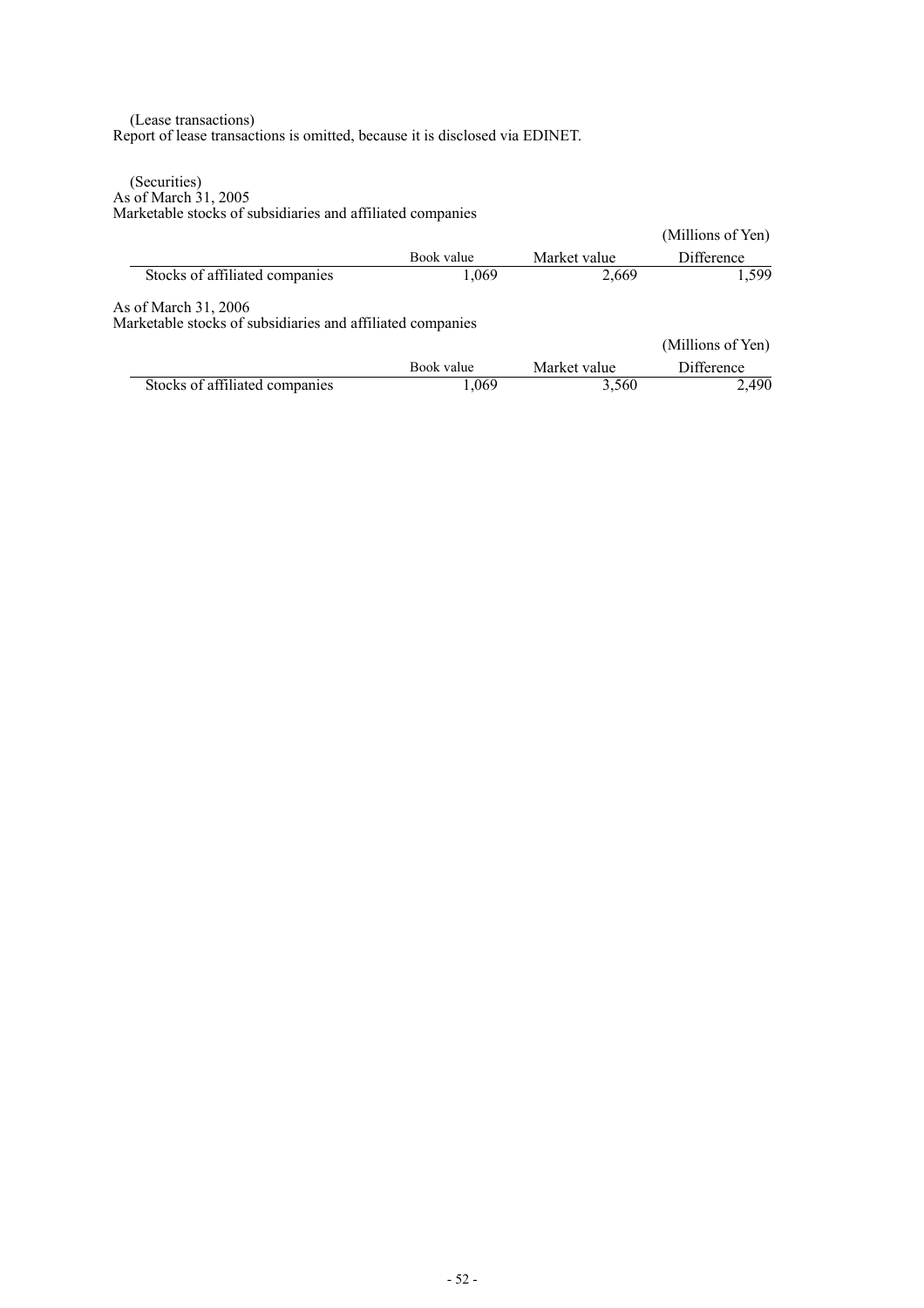(Tax-effect accounting)

1. Significant components of deferred tax assets and liabilities

|                                                                 |                      | (Millions of Yen)    |
|-----------------------------------------------------------------|----------------------|----------------------|
|                                                                 | As of March 31, 2005 | As of March 31, 2006 |
| (Deferred tax assets)                                           |                      |                      |
| Allowance for employee bonuses                                  | 759                  | 760                  |
| Allowance for retirement and severance benefits                 | 609                  | 719                  |
| Inventory valuation                                             | 532                  | 507                  |
| Software                                                        | 493                  | 382                  |
| Enterprise tax payable                                          | 453                  | 542                  |
| Director s retirement benefits payable                          | 399                  | 398                  |
| Allowance for doubtful debts                                    | 133                  | 113                  |
| Accrued expenses                                                | 128                  | 129                  |
| Loss on impairment                                              |                      | 329                  |
| Others                                                          | 438                  | 432                  |
| Total deferred tax assets                                       | 3,947                | 4,315                |
| Deferred tax liabilities<br>Valuation adjustment for marketable |                      |                      |
| securities                                                      | (711)                | (919)                |
| Insurance reserve                                               | (280)                | (270)                |
| Allowance for special depreciation                              | (194)                | (213)                |
| Other                                                           | (45)                 | (38)                 |
| Total deferred tax liabilities                                  | (1,232)              | (1,441)              |
| Net deferred tax assets                                         | 2,715                | 2,874                |

2. Reason for the difference between legal effective tax rate and corporate tax rate after the adoption of tax-effect accounting

|                                                                          | As of March 31, 2005 | As of March 31, 2006          |
|--------------------------------------------------------------------------|----------------------|-------------------------------|
| Legal effective tax rate                                                 | 40.7                 | Explanatory note is omitted   |
| (Adjustment)                                                             |                      | because differences between   |
| Items permanently disallowed for including in                            | 0.2                  | legal effective tax rate and  |
| deductible expenses such as entertainment expense                        |                      | burden rate of corporate tax, |
| Items permanently disallowed for including in taxable                    | (0.0)                | etc. after application of tax |
| income such as dividend received.                                        |                      | effect accounting is 5/100 or |
| Inhabitant tax on per capita basis                                       | 0.2                  | lower of legal effective tax  |
| Deduction allowed for total experimental and research                    | (1.2)                | rate.                         |
| expenses                                                                 |                      |                               |
| Corporate tax refund                                                     | (1.2)                |                               |
| Others                                                                   | (0.5)                |                               |
| Corporate income tax rate after the adoption of tax-effect<br>accounting | 38.2                 |                               |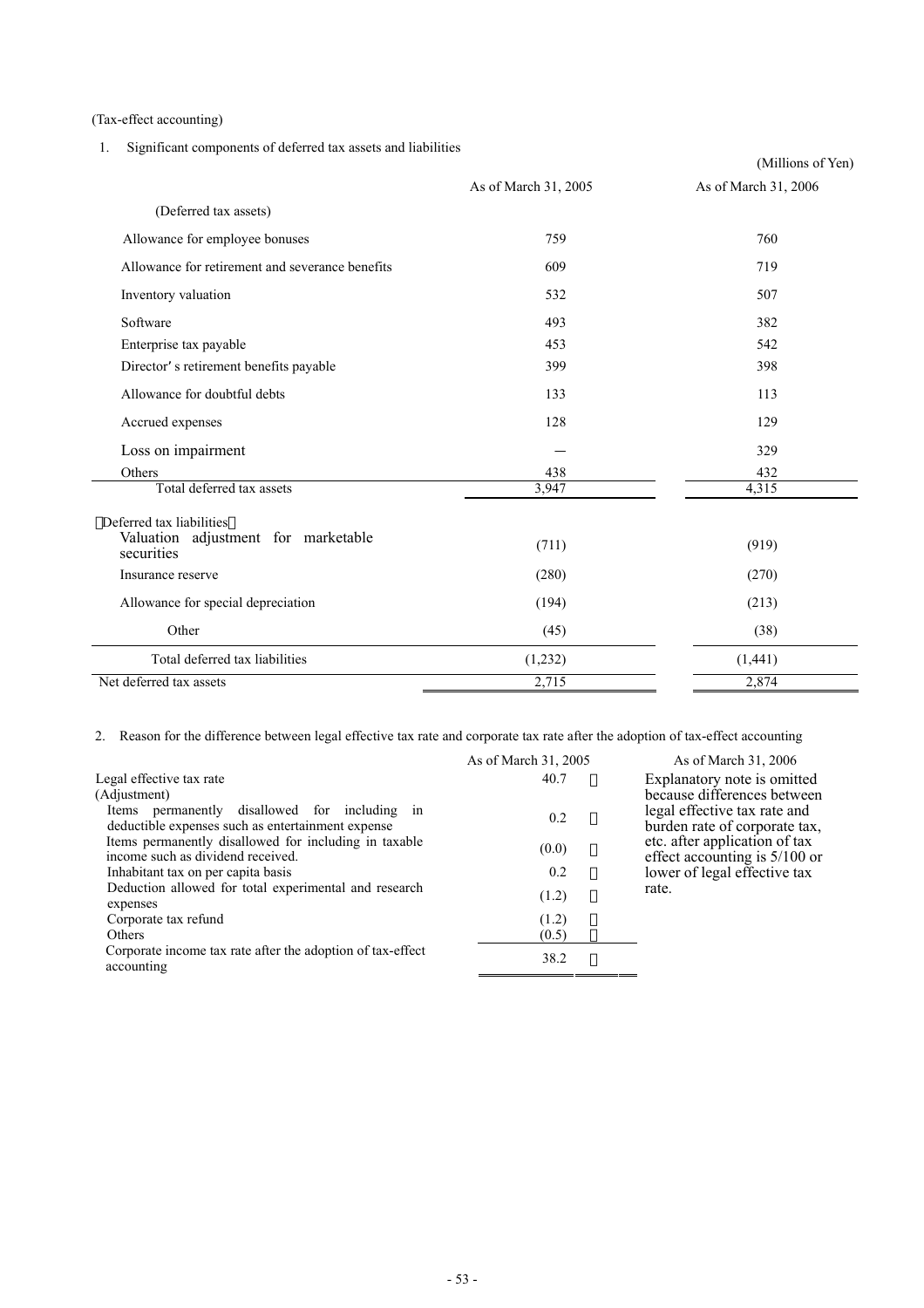# (Per share data)

|                                                             |          |                                                             | (Yen)    |
|-------------------------------------------------------------|----------|-------------------------------------------------------------|----------|
| Previous non-consolidated fiscal year                       |          | Current non-consolidated fiscal year                        |          |
| $(4/1/04 - 3/31/05)$                                        |          | $(4/1/05 - 3/31/06)$                                        |          |
| Stockholders' equity per share                              | 1.040.73 | Stockholders' equity per share                              | 1,204.66 |
| Net income per share                                        | 121.16   | Net income per share                                        | 129.78   |
| Net income per share after adjustment<br>of dilutive shares | 108.47   | Net income per share after adjustment<br>of dilutive shares | 120.64   |

(Note)The basis for calculation of per share income and per share income after adjustment of dilutive shares of the current fiscal year is as follows.

| (Millions of yen, number of shares)                                                                                                                            |                           |                          |  |
|----------------------------------------------------------------------------------------------------------------------------------------------------------------|---------------------------|--------------------------|--|
|                                                                                                                                                                | Previous non-consolidated | Current non-consolidated |  |
| Item                                                                                                                                                           | fiscal year               | fiscal year              |  |
|                                                                                                                                                                | $(4/1/04 - 3/31/05)$      | $(4/1/05 - 3/31/06)$     |  |
| Net income on consolidated statements of income                                                                                                                | 14,510                    | 16,264                   |  |
| Net income reverting to common shares                                                                                                                          | 14,510                    | 16,144                   |  |
| Summary of amount not reverting to common<br>shareholders                                                                                                      |                           |                          |  |
| Bonuses paid to directors by income<br>appropriation                                                                                                           | 100                       | 120                      |  |
| Amount not reverting to common shareholders                                                                                                                    | 100                       | 120                      |  |
| Average number of common shares                                                                                                                                | 118,939,392               | 124,401,292              |  |
| Summary of net income adjustment amount used<br>for the calculation of net income per share after<br>adjustment of dilutive shares                             |                           |                          |  |
| Interest paid (after tax equivalent)                                                                                                                           |                           |                          |  |
| Commission paid (after tax equivalent)                                                                                                                         | $\overline{2}$            |                          |  |
| Net income adjustment amount                                                                                                                                   | $\overline{2}$            |                          |  |
| Summary of increased number of common shares<br>used for the calculation of net income per share<br>after adjustment of dilutive shares                        |                           |                          |  |
| Bonds with stock acquisition rights                                                                                                                            | 13,939,394                | 9,429,809                |  |
| Increased number of common stocks                                                                                                                              | 13,939,394                | 9,429,809                |  |
| Summary of dilutive shares not used for the<br>calculation of net income per share after<br>adjustment of dilutive shares because they have<br>dilutive effect |                           |                          |  |

(Increase in the number of stocks issued during the current fiscal year)

Type of stock Issuance of new stocks for stock options exercised for warrant bonds

| Number of stocks<br>issued                   | 12,881,805         |
|----------------------------------------------|--------------------|
| Issuing price                                | $41,650$ per share |
| Amount credited to<br>capital stock          | ¥825 per share     |
| Total amount<br>credited to capital<br>stock | ¥10,627 million    |